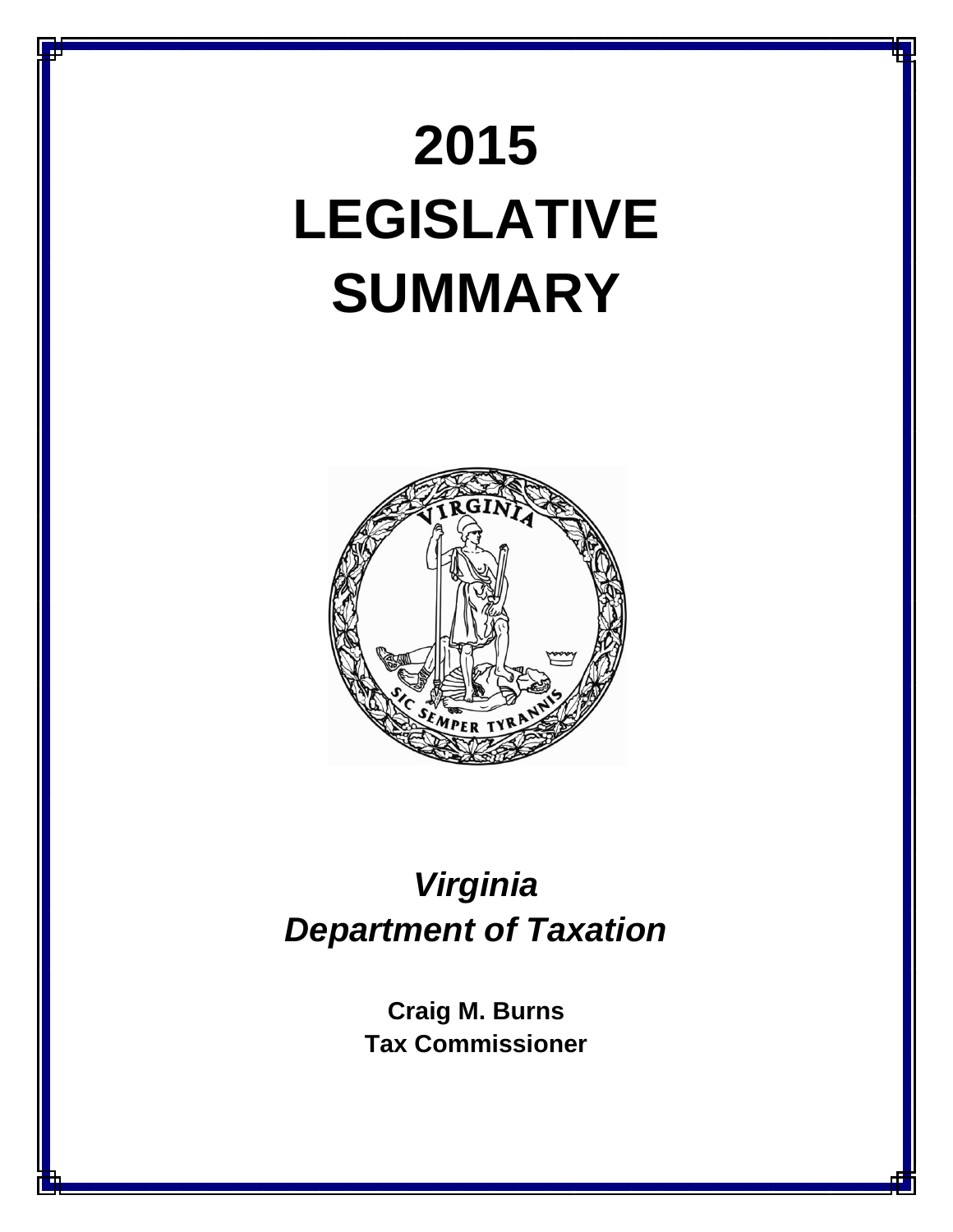[This page intentionally left blank]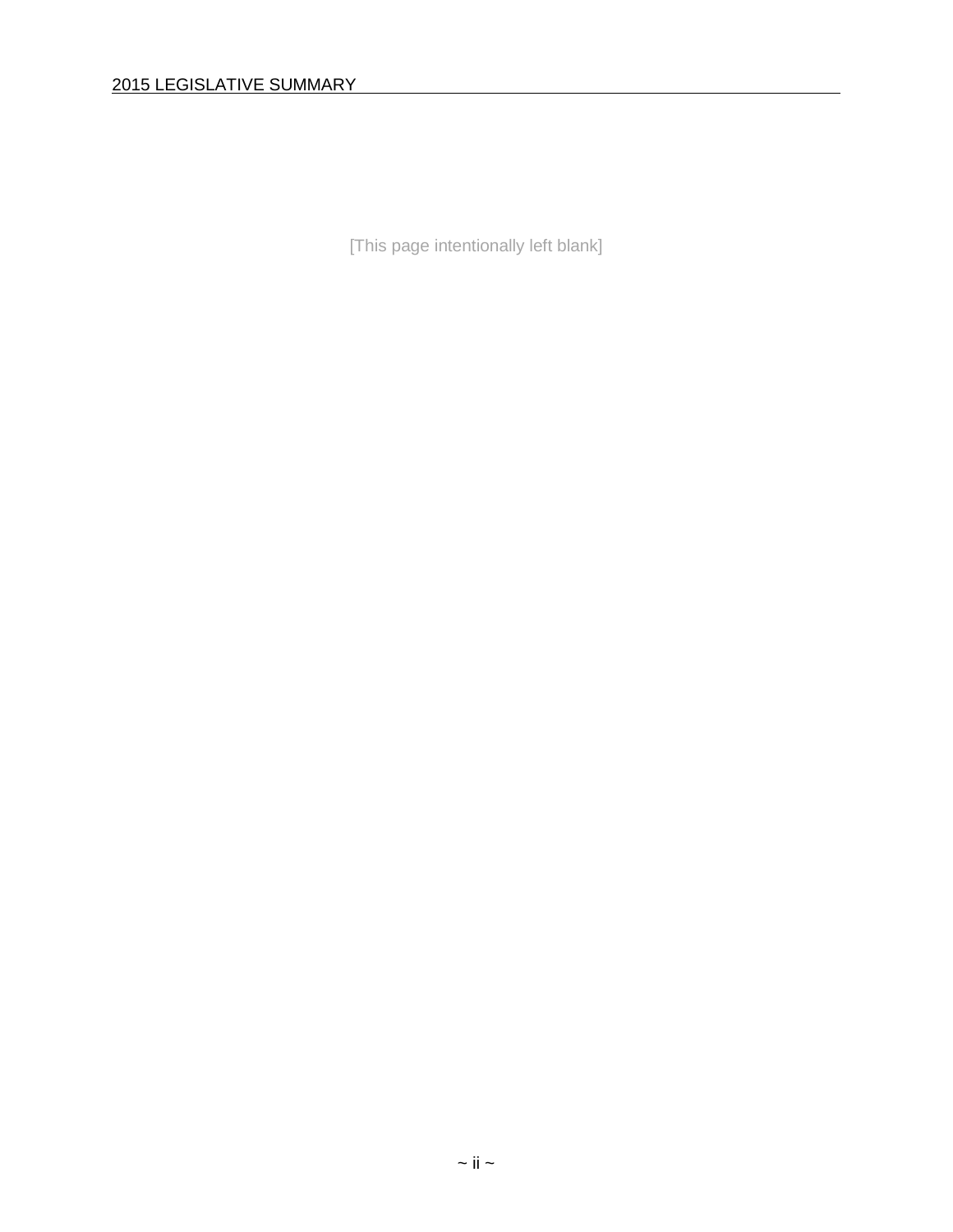## **INTRODUCTION**

The *Legislative Summary* is published by the Department of Taxation (the Department) as a convenient reference guide to state and local tax legislation enacted by the 2015 Session of the General Assembly, including the reconvened session on April 15 and 17, 2015. Please note that any legislation enacted after this date is not included. The *Summary* includes a general description of enacted legislation affecting:

- ◆ State taxes administered by the Department, and
- Local taxes for which the Department assists with administration or on which the Department renders advisory assistance.

References to chapter numbers are to the corresponding chapters in the *Acts of Assembly*, which may be viewed at [http://lis.virginia.gov.](http://lis.virginia.gov/) Effective dates of the legislation vary and are set out in each description.

In general, legislation affecting taxes administered by other state agencies is not included in the *Summary*.

The *Summary* is intended to provide a synopsis of enacted legislation and is for informational purposes only. The *Summary* is not a substitute for the actual state law, local ordinances, and the Department's regulations or guidelines. Additional information on new legislation affecting state taxes may be obtained from the Department as follows:

#### **Telephone**:

| <b>Individual Income Tax</b>    | (804) 367-8031 |
|---------------------------------|----------------|
| <b>Corporate Income Tax</b>     | (804) 367-8037 |
| <b>Sales and Use Tax</b>        | (804) 367-8037 |
| <b>Employer Withholding Tax</b> | (804) 367-8037 |
| Voice/TDD/TYY                   | $7 - 1 - 1$    |

**Email**: Information may also be obtained by electronic mail as follows:

[TaxIndReturns@tax.virginia.gov](mailto:TaxIndReturns@tax.virginia.gov) **(Personal tax inquiries)** [TaxBusQuestions@tax.virginia.gov](mailto:TaxBusQuestions@tax.virginia.gov) **(Business tax inquiries)**

*Emails sent to these addresses are not encrypted and therefore are not secure. The Department strongly recommends that you avoid including confidential or personal information.*

Additional information on new local tax legislation should be obtained from your local Commissioner of the Revenue, Treasurer, or Director of Finance.

#### **Virginia Department of Taxation June 2015**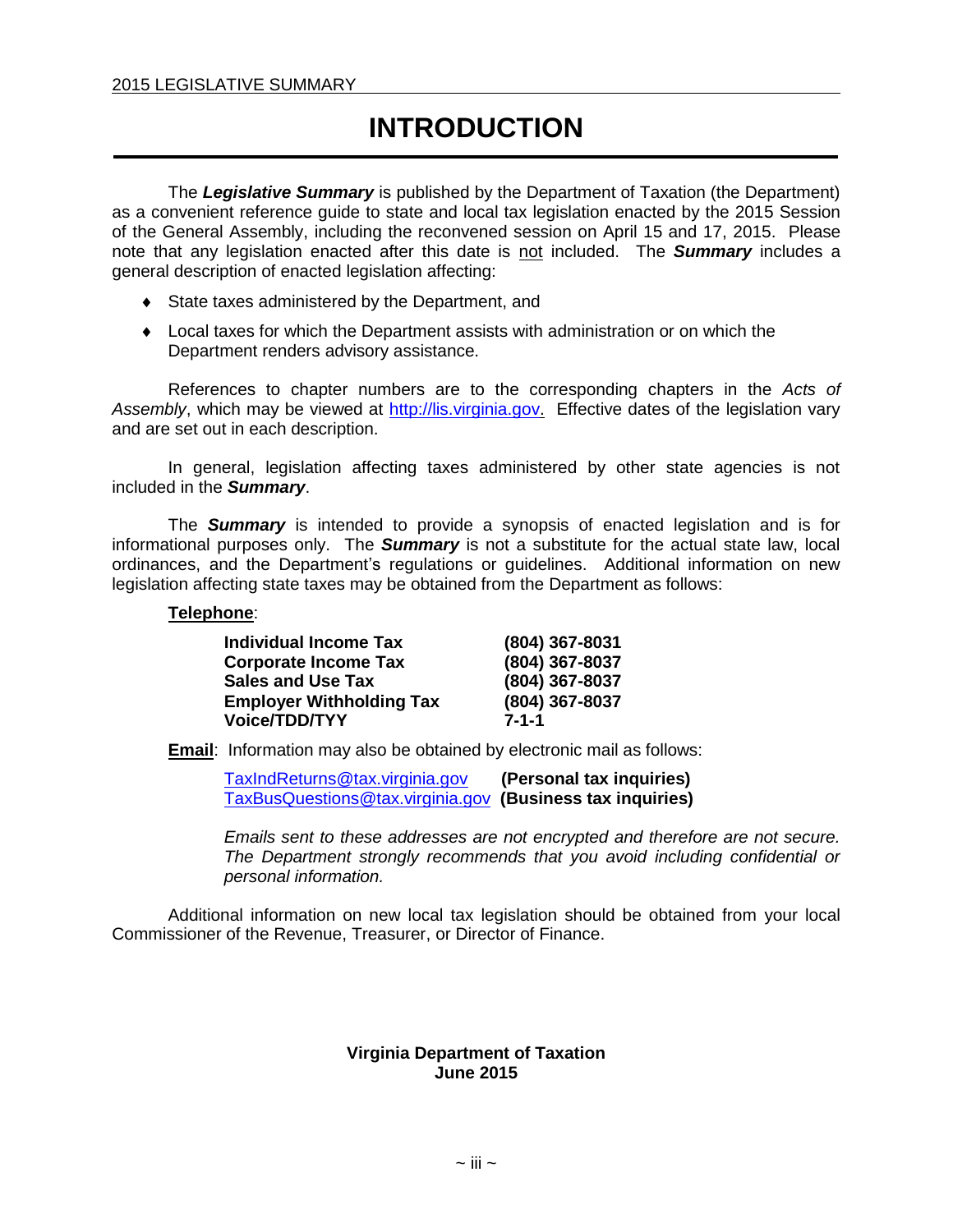## **TABLE OF CONTENTS**

| Tax Exemption for Out-of-State Businesses and Employees Providing Disaster Relief         |  |
|-------------------------------------------------------------------------------------------|--|
|                                                                                           |  |
|                                                                                           |  |
|                                                                                           |  |
|                                                                                           |  |
|                                                                                           |  |
| Homeowner Associations No Longer Exempt from Electronic Filing Requirement  10            |  |
|                                                                                           |  |
|                                                                                           |  |
| Advancement of Virginia's Fixed Date Conformity to the Internal Revenue Code 11           |  |
|                                                                                           |  |
|                                                                                           |  |
| Federation of Virginia Food Banks Added to the Voluntary Contributions List  13           |  |
|                                                                                           |  |
|                                                                                           |  |
| Subtraction for the Sale or Exchange of Real Property or an Easement for Open-Space Use   |  |
| Modified Method of Apportionment for Taxpayers with Enterprise Data Center Operations  17 |  |
|                                                                                           |  |
|                                                                                           |  |
| Neighborhood Assistance Act Tax Credit: Option to Reduce Credit Amount 20                 |  |
| Neighborhood Assistance Act Tax Credit: Eligibility of Physician and Health Care          |  |
|                                                                                           |  |
|                                                                                           |  |
|                                                                                           |  |
| Limited Exception to Semi-Weekly Income Tax Withholding Requirements23                    |  |
| Dedication of Income Tax Revenues to the Commercial Space Flight Authority23              |  |
|                                                                                           |  |
|                                                                                           |  |
|                                                                                           |  |
|                                                                                           |  |
|                                                                                           |  |
|                                                                                           |  |
|                                                                                           |  |
|                                                                                           |  |
|                                                                                           |  |
|                                                                                           |  |
|                                                                                           |  |
|                                                                                           |  |
|                                                                                           |  |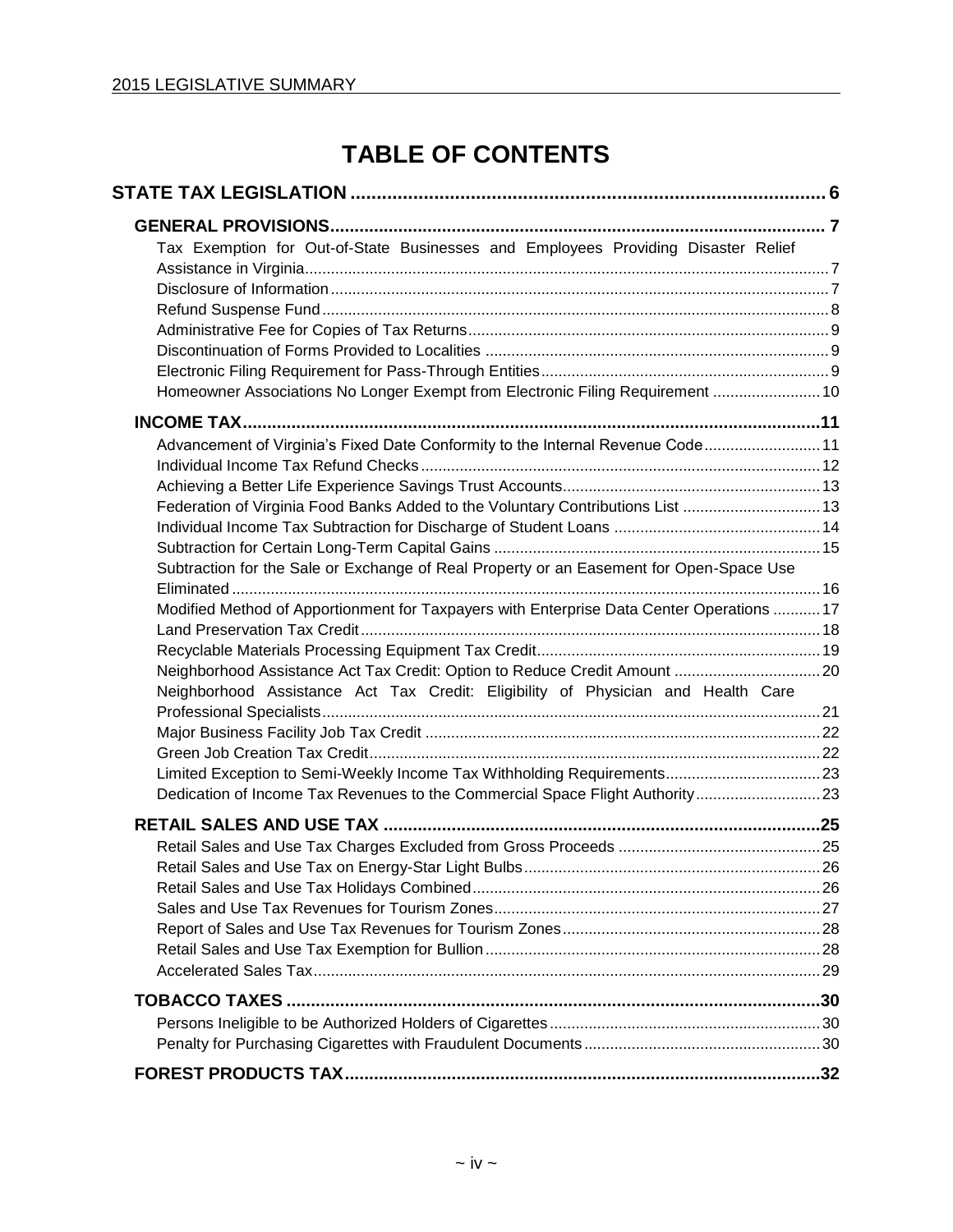#### 2015 LEGISLATIVE SUMMARY

| Real Property Tax Exemption for Spouses of Servicemembers Killed in Action 36                  |  |
|------------------------------------------------------------------------------------------------|--|
|                                                                                                |  |
|                                                                                                |  |
|                                                                                                |  |
|                                                                                                |  |
|                                                                                                |  |
|                                                                                                |  |
|                                                                                                |  |
|                                                                                                |  |
|                                                                                                |  |
|                                                                                                |  |
|                                                                                                |  |
| Personal Property Tax Relief for Vehicles Leased by Members of the Military 43                 |  |
| Separate Classification for Certain Miscellaneous and Incidental Tangible Personal Property 44 |  |
|                                                                                                |  |
|                                                                                                |  |
| Business, Professional, and Occupational License Tax; Businesses Ceasing Operations  45        |  |
|                                                                                                |  |
| Authorizes the Counties of Bland, Isle of Wight and Russell to Levy Transient Occupancy        |  |
|                                                                                                |  |
|                                                                                                |  |
|                                                                                                |  |
|                                                                                                |  |
|                                                                                                |  |
|                                                                                                |  |
| Virginia Retirement System Work Group to Review Retirement Savings Options 49                  |  |
|                                                                                                |  |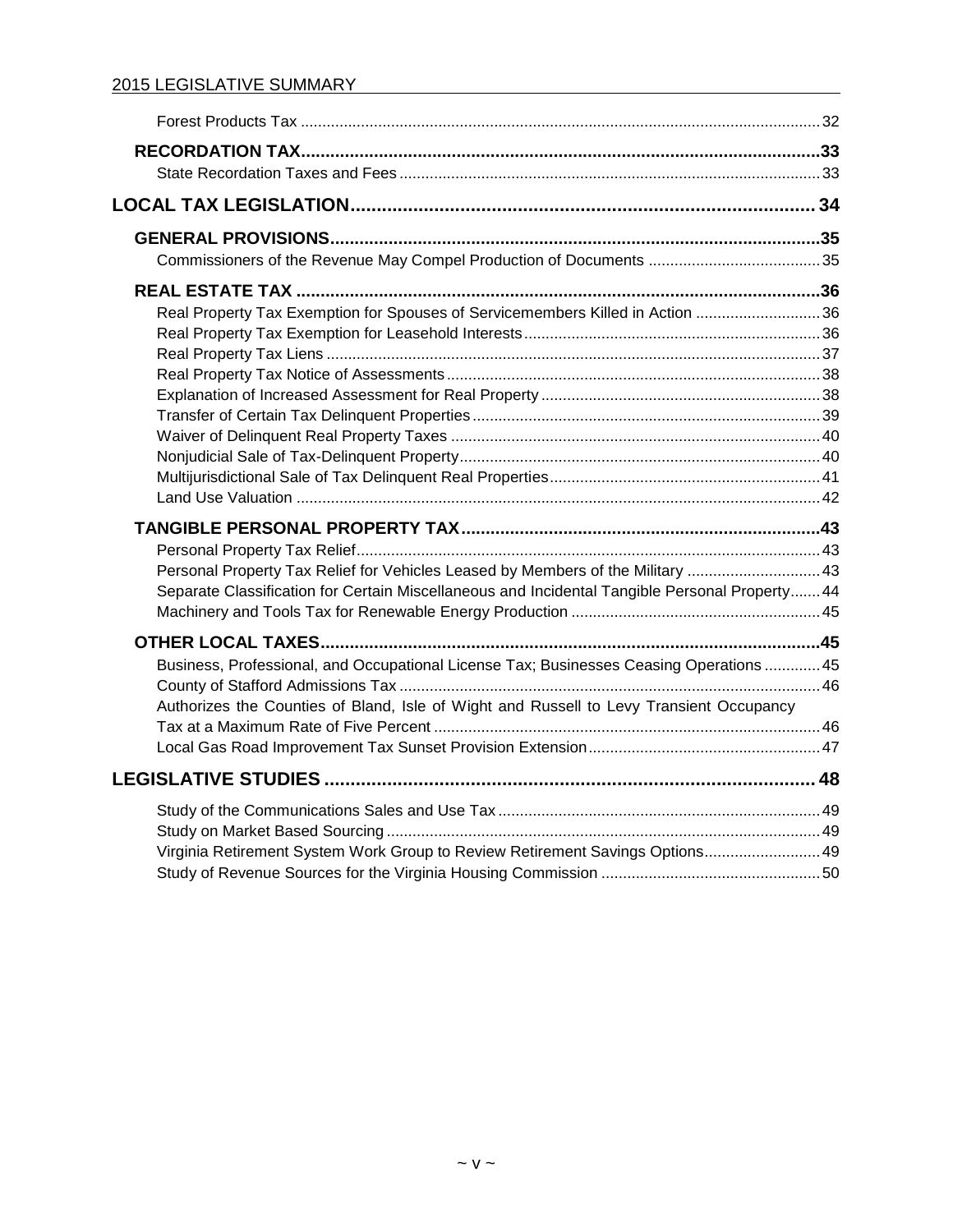## <span id="page-5-0"></span>**STATE TAX**

## **LEGISLATION**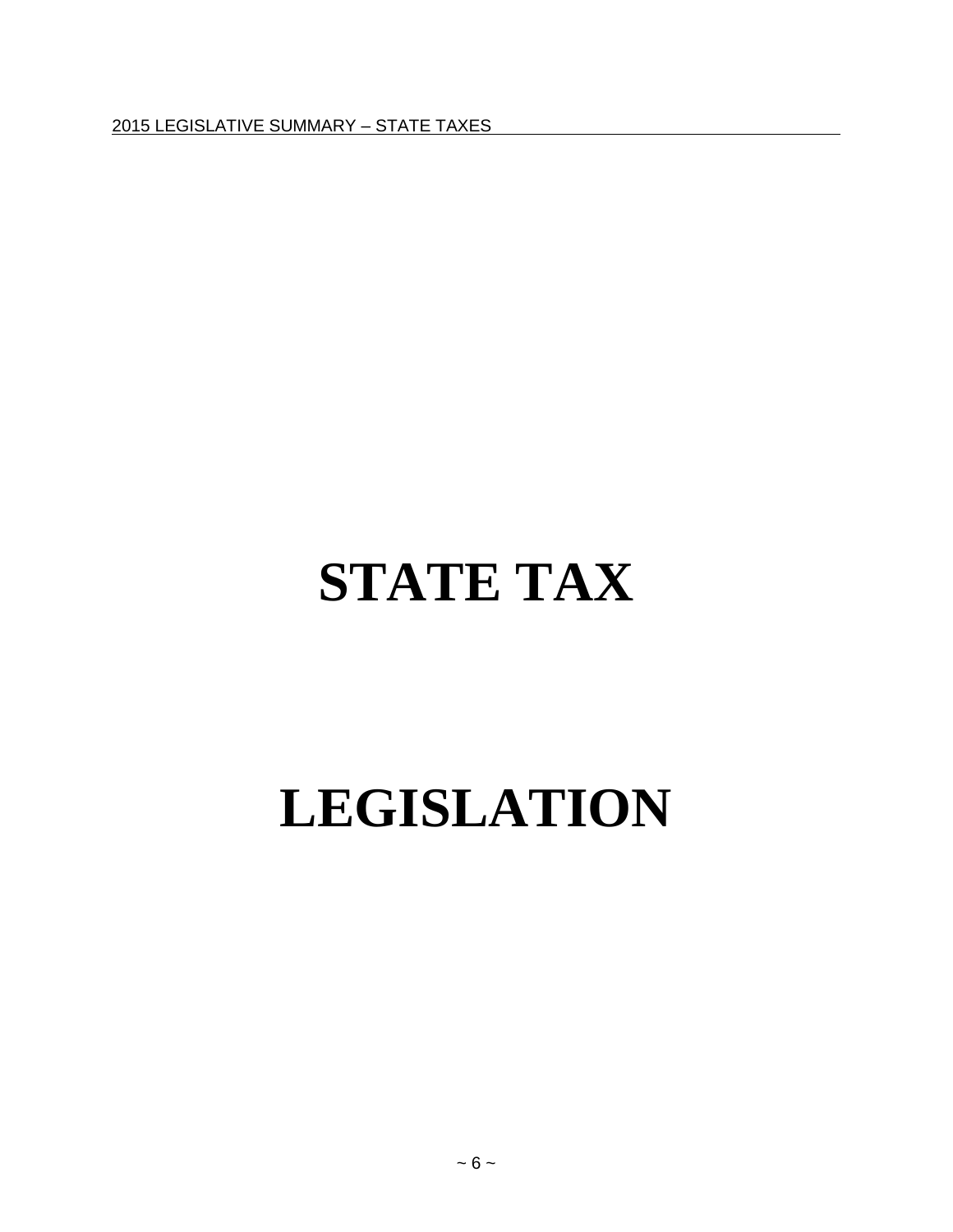## **GENERAL PROVISIONS**

#### <span id="page-6-1"></span><span id="page-6-0"></span>**Tax Exemption for Out-of-State Businesses and Employees Providing Disaster Relief Assistance in Virginia**

House Bill 1386 (Chapter 595) provides that disaster-related or emergency-related work performed by an out-of-state business within Virginia is not considered in determining whether the business is required to file, remit, or pay any state or local tax or fee, or whether such business or its out-of-state employees are required to be licensed or registered in any manner by Virginia or local governments.

This Act provides that disaster-related or emergency-related work performed by an outof-state employee within Virginia during the disaster response period may not be considered when determining whether such person is a Virginia resident or has presence in Virginia for purposes of the income tax, withholding, or any other state or local tax or fee.

The provisions of this Act do not apply to any transaction taxes and fees, including, but not limited to, motor fuels taxes, sales and use taxes, transient occupancy taxes, and car rental taxes and fees based on purchases, leases, or consumption in Virginia.

This Act allows the State Corporation Commission ("SCC") to require any business to disclose whether it is an out-of-state business, and provide certain information to the SCC. This Act also allows the SCC to require any business to provide such information regarding any affiliate that is an out-of-state business to the SCC.

| <i>Effective:</i> | March 26, 2015 |
|-------------------|----------------|
| Amended:          | $§$ 12.1-12    |
| Adds:             | §44-146.28:2   |

#### <span id="page-6-2"></span>**Disclosure of Information**

Senate Bill 1010 (Chapter 247) clarifies the Department of Taxation's authority to disclose confidential taxpayer information in limited situations. This Act authorizes the Department to disclose i) whether a person is registered to collect the Retail Sales and Use Tax and to make available the names and registration numbers of such dealers, ii) tax information relating to sellers and purchasers of cigarettes or other tobacco products to any federal, state, or local agency, and iii) any tax information necessary to facilitate the repayment of gap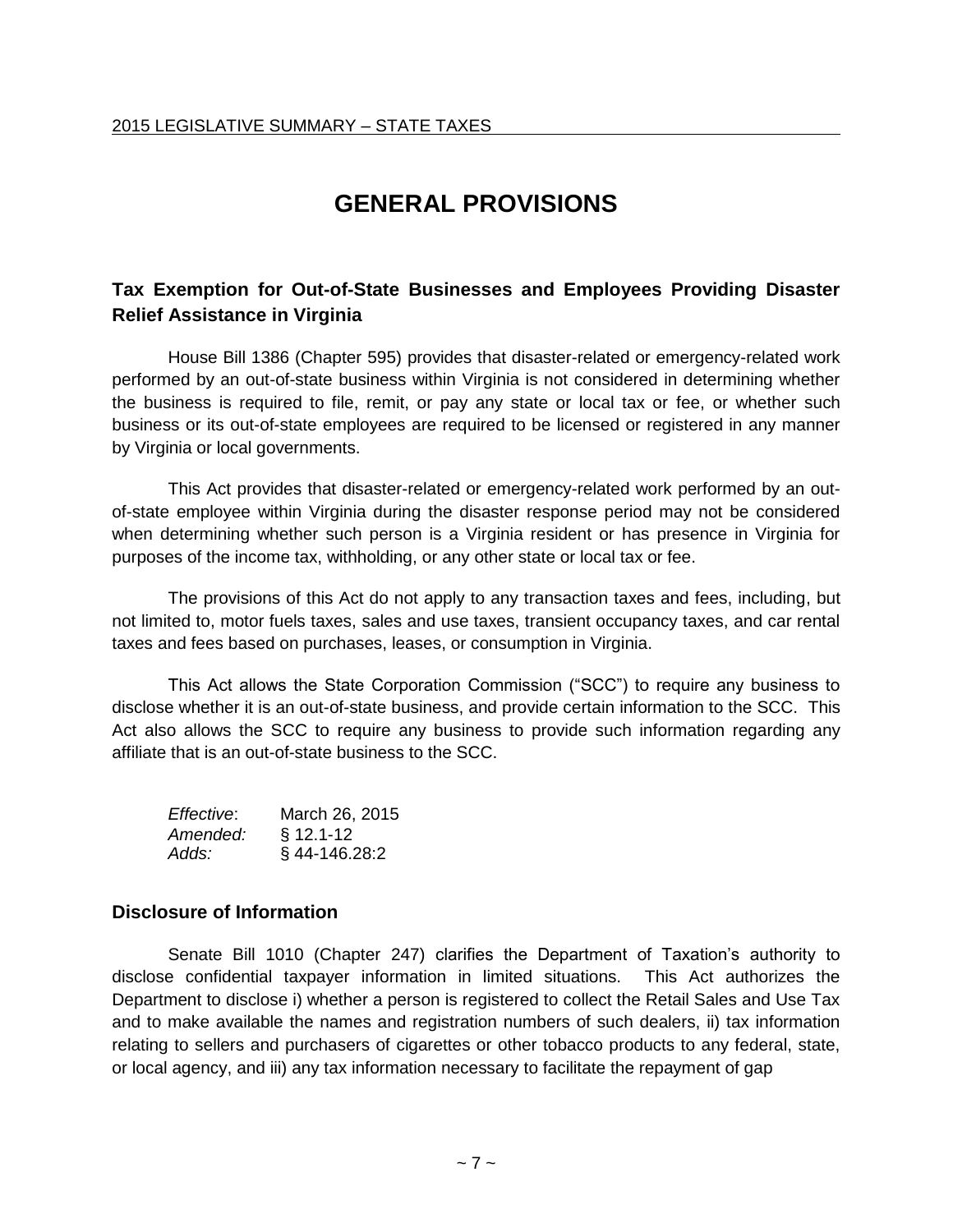financing to a developer or economic development authority working with a tourism project entitled to sales tax revenues to repay the debt. This Act also clarifies that the Department has the authority to disclose information to nongovernmental entities that have entered into contracts with the Department to provide services assisting in the administration of taxes and refunds.

Under current Virginia law, unless an exception applies, the Tax Commissioner or agent, Clerk, Commissioner of the Revenue, Treasurer, or any other state or local tax or revenue officer or employee, or any person to whom tax information is divulged pursuant to law, or any former officer or employee of any of the aforementioned offices may not divulge any information acquired by him in the performance of his duties with respect to the transactions, property, including personal property, income or business of any person, firm or corporation. It is also unlawful for any person to disseminate, publish, or cause to be published any confidential tax document which he knows or has reason to know is a confidential tax document.

| Effective: | July 1, 2015           |
|------------|------------------------|
| Amended:   | §§ 58.1-3 and 58.1-3.2 |

#### <span id="page-7-0"></span>**Refund Suspense Fund**

Item 465 (A) of the 2015 Appropriations Act (House Bill 1400, Chapter 665) establishes a special fund in the state treasury to be known as the Refund Suspense Fund and authorizes the Tax Commissioner to contract with nongovernmental entities for review of requests for refunds of taxes to enhance, expand and/or modify the administration of the refund review program, and to perform analysis of refund processing techniques.

The amount of any refund identified by the nongovernmental entity as potentially erroneous will be deposited into the Fund, pending review of the refund request by the Department of Taxation. Refunds determined to be valid will be paid from the Fund. Amounts in the Fund attributable to refund requests determined to be erroneous may be used to pay the contracted nongovernmental entity for its services, to perform oversight of their operations, to upgrade necessary refund processing systems and data interfaces to facilitate the contractor's work, to offset any administrative or other costs related to any contracts authorized under this provision, and to retain experts to perform analysis of refund processing techniques. Any balance in the fund remaining after such payments, or provision therefore, will be deposited into the appropriate general, nongeneral, or local fund.

Effective: March 26, 2015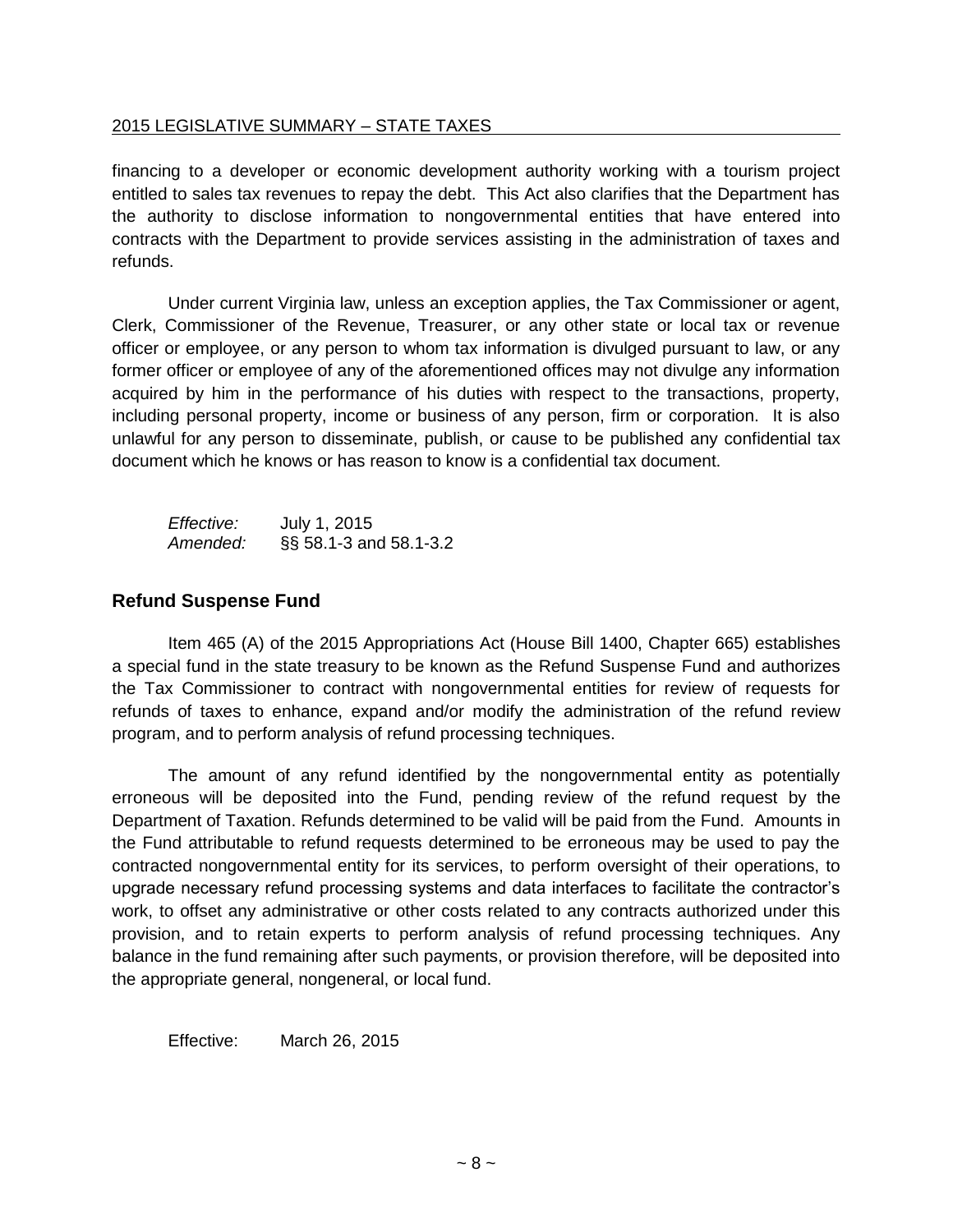#### <span id="page-8-0"></span>**Administrative Fee for Copies of Tax Returns**

Item 270 (U) of the 2015 Appropriations Act (House Bill 1400, Chapter 665) allows the Department of Taxation to charge a fee of \$5 per copy of a tax return requested by a taxpayer or tax representative. Taxpayers may request a waiver from the administrative fee for copies of tax returns. Waivers will be granted if the Tax Commissioner finds that this requirement creates an unreasonable burden on the person requesting copies of tax returns. All requests for waiver should be submitted to the Tax Commissioner in writing.

*Effective*: March 26, 2015

#### <span id="page-8-1"></span>**Discontinuation of Forms Provided to Localities**

Item 270 (V) of the 2015 Appropriations Act (House Bill 1400, Chapter 665) prohibits the Department from providing copies of specified tax forms or schedules to local officials, unless such forms are provided to the Department as an electronic attachment to the Virginia income tax return. This Act applies to federal Schedules C, C-EZ, D, E, and F (federal Form 1040), federal Forms 4562, and 2106, and Virginia Schedule 500 FED.

*Effective:* March 26, 2015

#### <span id="page-8-2"></span>**Electronic Filing Requirement for Pass-Through Entities**

Item 270 (L)(1)(d) of the 2015 Appropriations Act (House Bill 1400, Chapter 665) requires pass-through entities to file their annual returns and make any related payments electronically. Pass-through entities may request an annual waiver from the electronic filing requirement. Waivers will be granted if the Tax Commissioner finds that this requirement creates an unreasonable burden on the person required to use an electronic medium. All requests for waiver should be submitted to the Tax Commissioner in writing.

*Effective:* January 1, 2015, for taxable years beginning on and after January 1, 2014 *Supersedes:* § 58.1-9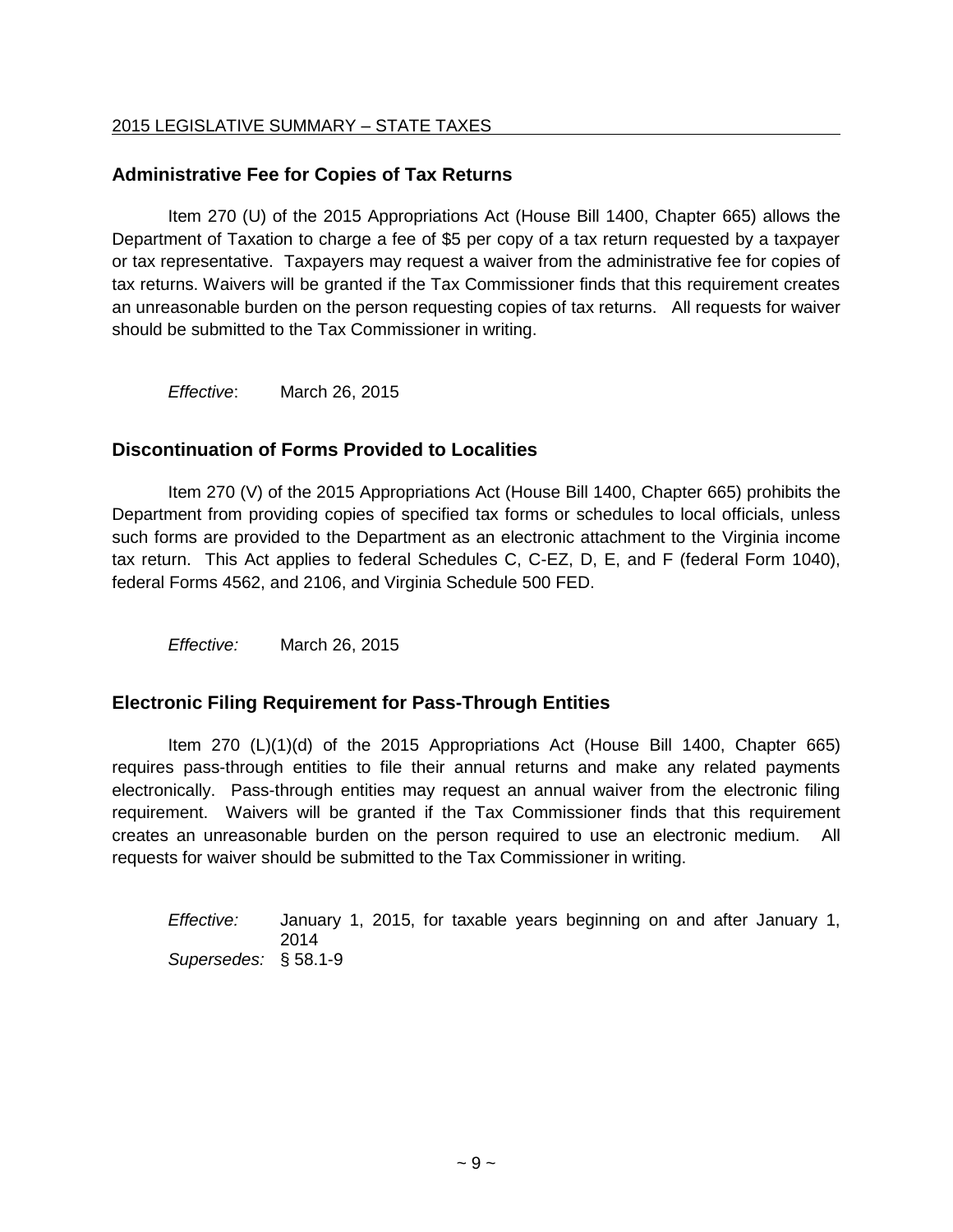#### <span id="page-9-0"></span>**Homeowner Associations No Longer Exempt from Electronic Filing Requirement**

Item 270 (L)(1)(a) of the 2015 Appropriations Act (House Bill 1400, Chapter 665) removes the provision that exempts homeowner associations ("HOAs") with no income tax liability from the mandatory electronic filing requirement that generally applies to corporations.

Current law requires all corporations to file their estimated tax payments, annual income tax returns, and final payments electronically. Prior budget language provided an exemption from this requirement for homeowner associations with no tax liability. Although the 2015 Appropriations Act removes this exemption, homeowner associations can now file Form 500EZ in lieu of Form 500.

Additionally, homeowner associations may request an annual waiver from the electronic filing requirement. Waivers will be granted if the Tax Commissioner finds that this requirement creates an unreasonable burden on the person required to use an electronic medium. All requests for waiver should be submitted to the Tax Commissioner in writing.

*Effective:* March 26, 2015 *Supersedes:* § 58.1-9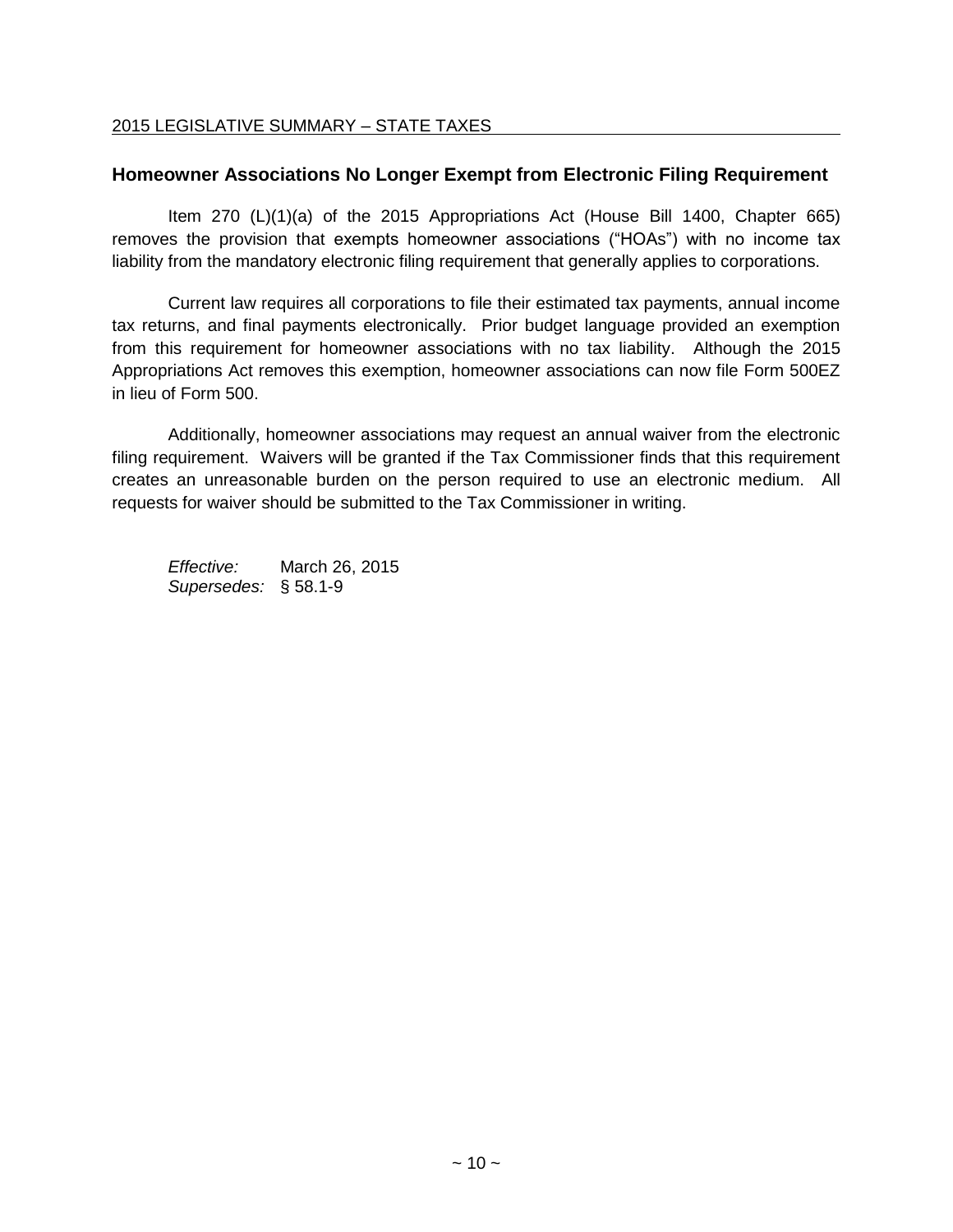### **INCOME TAX**

#### <span id="page-10-1"></span><span id="page-10-0"></span>**Advancement of Virginia's Fixed Date Conformity to the Internal Revenue Code**

House Bill 1727 (Chapter 61) and Senate Bill 1044 (Chapter 1) advance Virginia's date of conformity to the Internal Revenue Code ("IRC") from January 2, 2013 to December 31, 2014. These Acts extend Virginia's conformity to the provisions of the Tax Increase Prevention Act of 2014 ("TIPA").

On December 19, 2014, Congress enacted TIPA. This legislation extended a number of expiring federal tax provisions including:

- The above-the-line deduction for certain expenses of elementary and secondary school teachers;
- Accelerated and bonus depreciation for certain property;
- The increased deduction for certain types of property pursuant to IRC § 179;
- The deduction for mortgage insurance premiums;
- The deduction for qualified tuition and related expenses;
- The deduction for state and local sales tax;
- The exclusion from gross income for individual retirement account ("IRA") distributions for charitable purposes; and
- The exclusion from gross income for the discharge of qualified principal residence indebtedness.

Advancing Virginia's date of conformity to December 31, 2014 allowed Virginia taxpayers to take advantage of the extension of these provisions for Virginia income tax purposes on their Taxable Year 2014 returns.

In addition to advancing these provisions, these Acts allow Virginia to establish a program under the Achieving A Better Life Experience Act of 2014 ("ABLE Act"). When Congress enacted the Tax Increase Prevention Act of 2014 ("TIPA"), it also incorporated the provisions of the ABLE Act. These provisions allow certain disabled individuals and their families to create tax-free savings accounts, and use distributions from such accounts to pay qualified disability expenses on behalf of disabled individuals. Such expenses include, but are not limited to, education, housing, transportation, employment training and support, assistive technology, personal support services, health care expenses, financial management, and administrative services.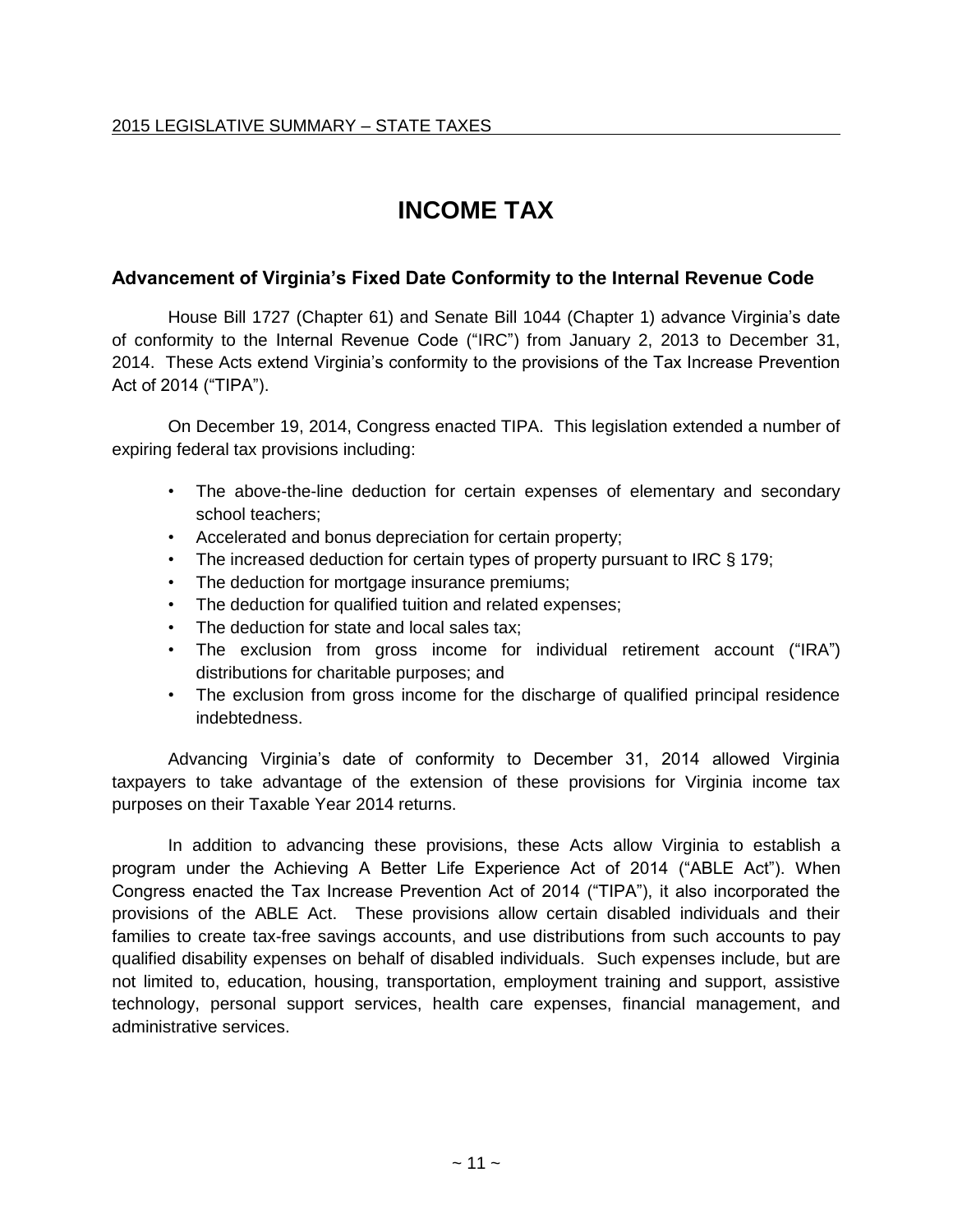Virginia will continue to disallow any bonus depreciation allowed for certain assets under federal income taxation and any five year carry-back of NOLs allowed for NOLs generated in either Taxable Year 2008 or 2009. In addition, Virginia will continue to disallow the federal treatment of tax deductions related to applicable high yield discount obligations. Virginia will also continue to deconform from any tax exclusions related to cancellation of debt income realized in connection with a reacquisition of business debt at a discount after December 31, 2008, and before January 1, 2011.

*Effective:* February 16, 2015 *Amended:* § 58.1-301

#### <span id="page-11-0"></span>**Individual Income Tax Refund Checks**

House Bill 1286 (Chapter 229) and Senate Bill 701 (Chapter 76) require the Tax Commissioner and the State Comptroller to implement procedures allowing an individual requesting an income tax refund to elect to have his refund paid by check mailed to his address. Item 465 of the 2015 Appropriations Act (House Bill 1400, Chapter 665) eliminates prior budget language that prohibited the Department from issuing individual income tax refunds except through debit cards, direct deposits, or other electronic means. The elimination of the prior budget language allows the provisions of House Bill 1286 (Chapter 229) and Senate Bill 701 (Chapter 76) to become effective.

Beginning on January 1, 2013, the Virginia Department of Treasury stopped issuing income tax refunds through checks. Item 466C of the 2012-2014 Appropriations Act (Chapter 806, 2012 Session) and Item 465C of the 2014-2016 Appropriations Act (Chapter 2, 2014 Special Session I) allowed the State Comptroller only to issue income tax refunds through debit cards, direct deposits, or other electronic means, unless the Tax Commissioner determined that a check was more appropriate for a transaction or a class of transactions. Taxpayers no longer had the option to elect on their returns to receive their income tax refunds through checks. This measure was part of a cost-savings initiative and saved the Department of Treasury approximately \$200,000 per year.

As a result of this legislation, taxpayers will now have the option to receive their individual income tax refunds through checks, in addition to direct deposits or any other electronic means the Tax Commissioner deems necessary.

*Effective*: Taxable years beginning on and after January 1, 2015 *Amended*: § 58.1-1833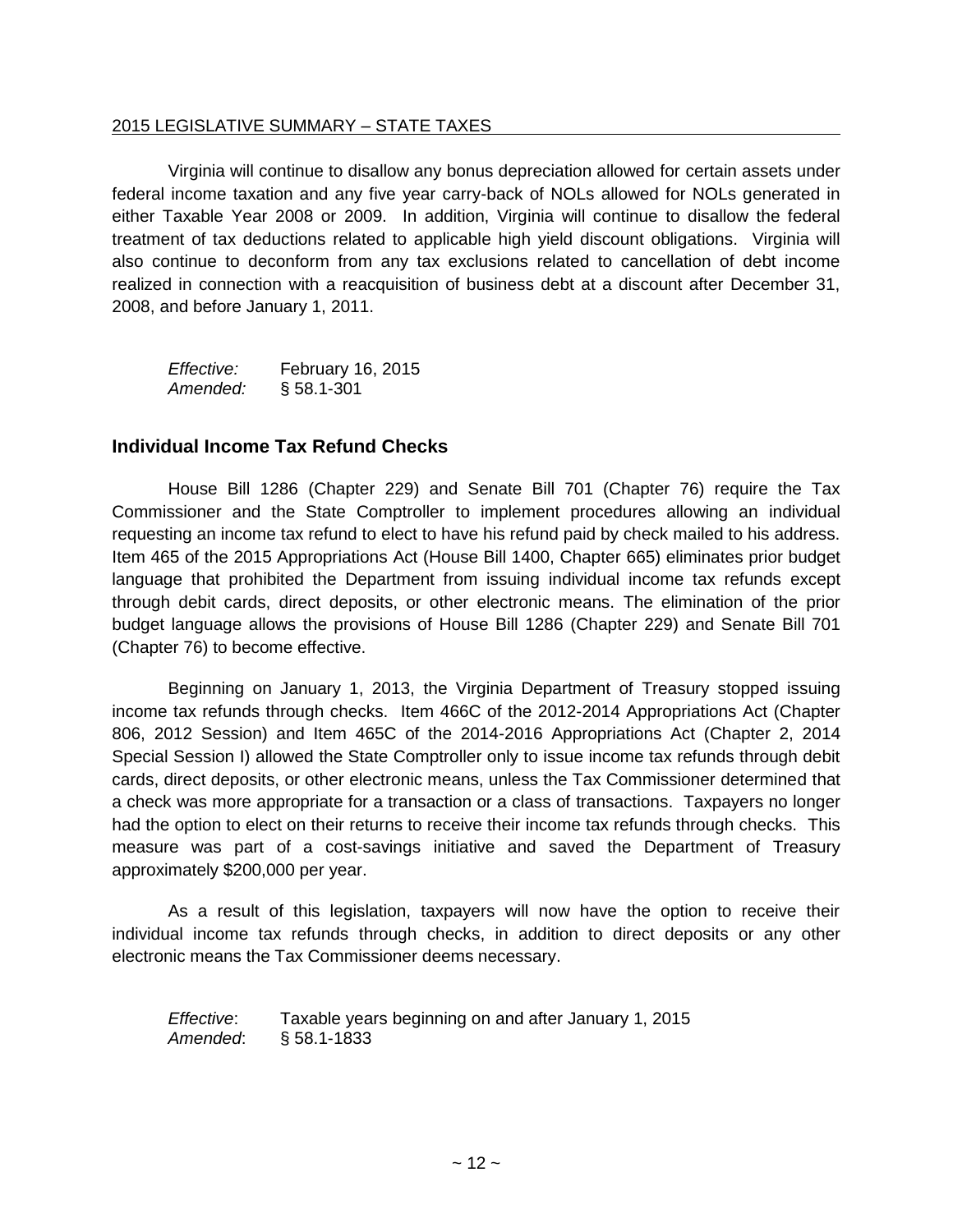#### <span id="page-12-0"></span>**Achieving a Better Life Experience Savings Trust Accounts**

House Bill 2306 (Chapter 311) and Senate Bill 1404 (Chapter 227) establish a program for Achieving a Better Life Experience ("ABLE") savings trust accounts to facilitate the saving of private funds to pay the qualified disability expenses of certain disabled individuals.

Under the federal Achieving a Better Life Experience Act of 2014, Congress authorized states to establish ABLE savings trust accounts to assist individuals and families in saving for education, housing, transportation, employment training and support, assistive technology and personal support services, health, prevention and wellness, financial management and administrative services, and other expenses of individuals who were disabled or blind prior to the age of 26. These Acts allow individuals to establish ABLE savings trust accounts in Virginia. The Virginia College Savings Plan is the designated state agency that will administer ABLE savings trust accounts.

Under federal law, earnings on contributions to ABLE savings trust accounts are exempt from the federal income tax. Because Virginia conforms to the federal income tax treatment, pursuant to Chapters 1 and 61 such earnings are also exempt from the Virginia income tax.

| Effective: | July 1, 2015                                                     |
|------------|------------------------------------------------------------------|
| Amended:   | §§ 23-38.75, 23-38.76, 23-38.77, 23-38.80, 23-38.81 and 58.1-322 |

#### <span id="page-12-1"></span>**Federation of Virginia Food Banks Added to the Voluntary Contributions List**

House Bill 2047 (Chapter 70) adds the Federation of Virginia Food Banks to the list of voluntary contributions that may be added to the individual income tax return. The Federation will then make an equitable distribution of all such moneys to Blue Ridge Area Food Bank, Capital Area Food Bank, Feeding America Southwest Virginia, FeedMore, Inc., Foodbank of Southeastern Virginia and the Eastern Shore, Fredericksburg Area Food Bank, or Virginia Peninsula Foodbank.

Virginia currently allows individuals to contribute their Virginia income tax refunds as donations to one or more qualifying organizations that are listed on the Virginia individual income tax return. For six of these organizations, taxpayers may contribute amounts in excess of the tax refund by making payments on the individual income tax return. In 2004, the General Assembly limited the number of qualifying organizations to 25, and required that organizations receive at least \$10,000 in voluntary contributions annually for at least three consecutive years in order to continue to be included on the individual income tax return.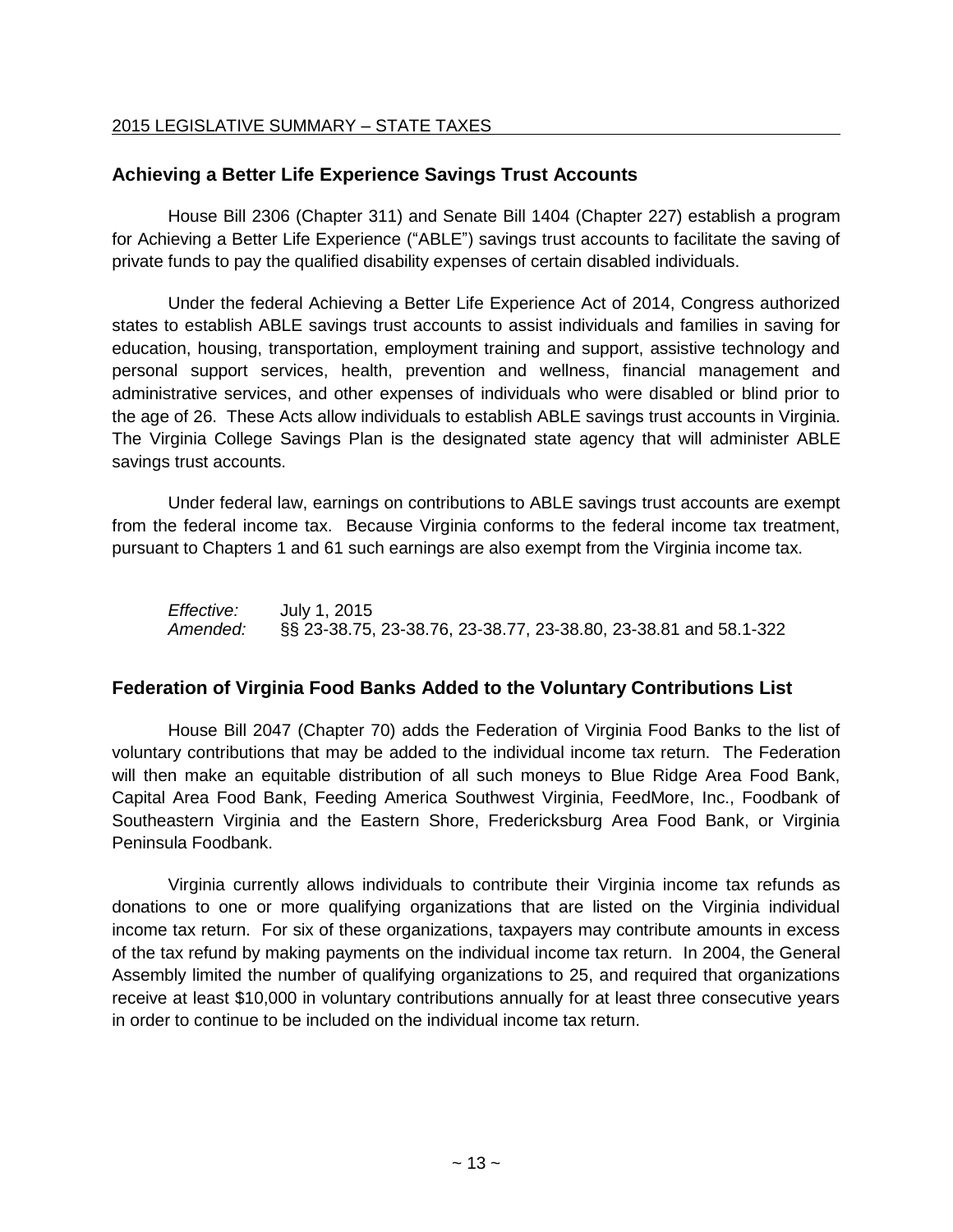The Department is required to report to the Chairmen of the Senate and House Finance Committees the amounts collected for each voluntary contribution for the three most recent taxable years for which there is complete data. This report is required to list which entities, if any, will be removed from the Virginia individual income tax return because they have failed to meet the \$10,000 per year requirement. Currently, there are eight voluntary contributions on the waiting list. None of these organizations can be added until an existing contribution is removed from the return. No voluntary contributions have been removed since 2009. Accordingly, this Act will not result in any changes to the list of organizations entitled to receive voluntary contributions on the income tax return and the Federation of Virginia Food Banks will be ninth on the waiting list.

This Act also allows the Secretary of Finance to request records or receipts of all distributions by the Federation of Virginia Food Banks to ensure the compliance with the requirements of this Act.

*Effective:* July 1, 2015 *Amended*: § 58.1-344.3

#### <span id="page-13-0"></span>**Individual Income Tax Subtraction for Discharge of Student Loans**

House Bill 1716 (Chapter 60) and Senate Bill 933 (Chapter 82) allow an individual income tax subtraction for income attributable to the discharge of a student loan solely by reason of the student's death.

Virginia generally conforms to federal income tax law and begins the calculation of a taxpayer's Virginia taxable income with his or her federal adjusted gross income ("FAGI"). Under prior law, Virginia did not provide any specific subtractions, credits, or deductions for discharged student loans. Accordingly, such income was subject to Virginia income taxation to the extent it was included in a taxpayer's FAGI.

These Acts create a new subtraction for income attributable to the discharge of a student loan made to an individual. For purposes of this subtraction, a qualifying "student loan" is any loan to an individual to assist such individual in attending an educational organization that was made by:

- The United States, or an instrumentality or agency thereof;
- A state, territory, or possession of the United States, or the District of Columbia, or any political subdivision thereof;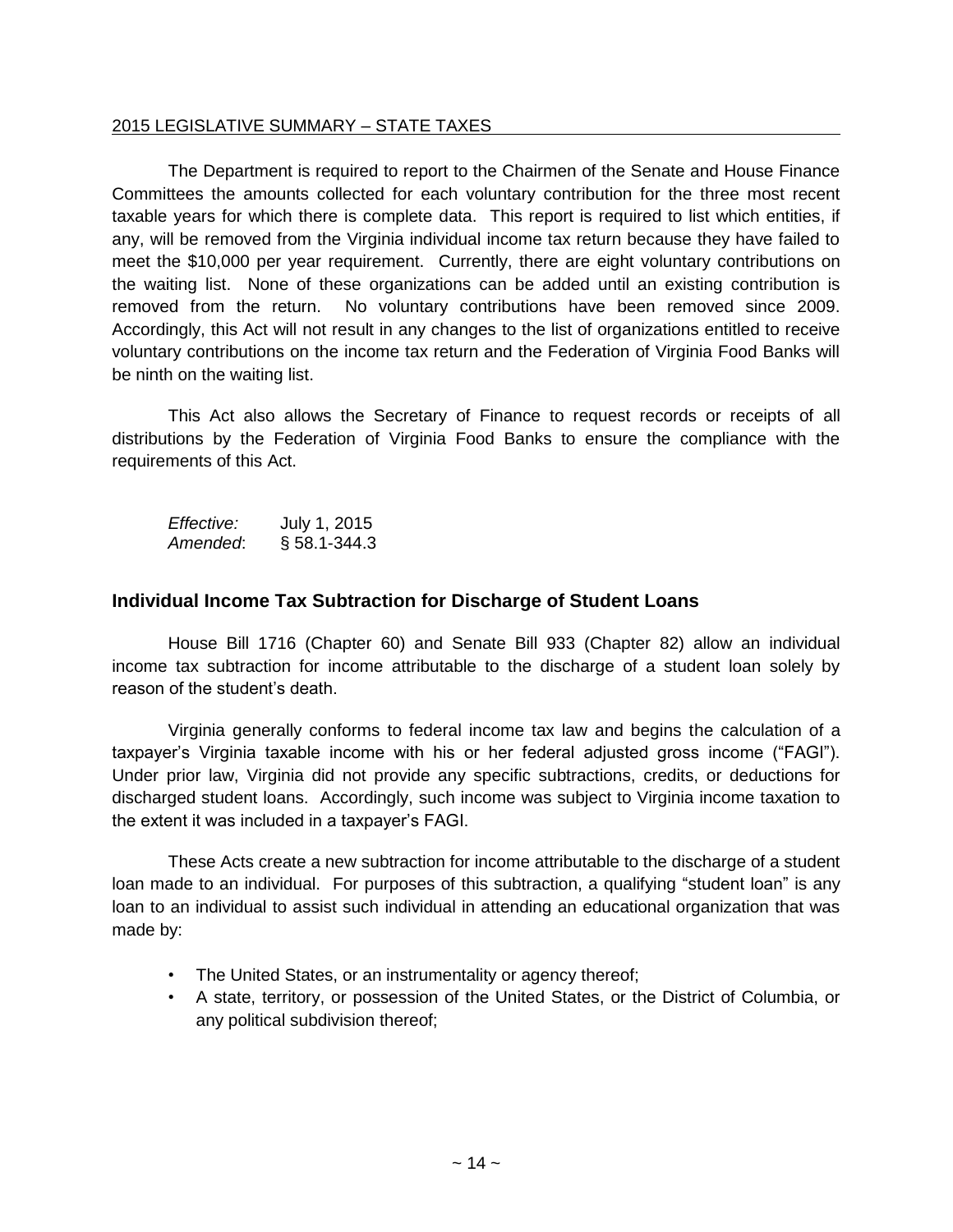- Certain tax-exempt public benefit corporations that have assumed control over a state, county, or municipal hospital and whose employees have been deemed public employees under state law; and
- Charitable educational organizations, if such loan was made:
	- Pursuant to an agreement with one of the above-listed entities; or
	- Pursuant to a program designed to encourage its students to serve in occupations or areas with unmet needs, and under which the services provided by the students are for or under the direction of a governmental unit or certain tax-exempt organizations.

The subtraction created by these Acts generally does not apply to the discharge of private loans, nor does it apply to the discharge of loans that are already excluded from federal income taxation.

*Effective*: Taxable years beginning on or after January 1, 2015 *Amended*: § 58.1-322

#### <span id="page-14-0"></span>**Subtraction for Certain Long-Term Capital Gains**

House Bill 1741 (Chapter 336) and Senate Bill 904 (Chapter 335) extend the sunset date for making investments in certain high technology businesses that qualify for the individual and corporation income tax subtraction for income taxed as long-term capital gain for federal income tax purposes from June 30, 2015 to June 30, 2020. Beginning in 2015, this Act also requires the Department to annually submit a report to the Governor, any member of the General Assembly, or other person upon request regarding the fiscal savings that accrue to taxpayers from claiming the subtraction for income taxed as long-term capital gain for federal income tax purposes.

This individual and corporate income tax subtraction may be claimed for any income attributable to an investment in certain high technology businesses that is taxed as long-term capital gain or investment services partnership interest income for federal income tax purposes. For purposes of this subtraction, "qualified business" means a business that:

- Has annual gross revenues of no more than \$3 million in its most recent fiscal year;
- Has its principal office or facility in Virginia;
- Is engaged in business primarily in or does substantially all of its production in Virginia;
- Has not obtained during its existence more than \$3 million in aggregate gross cash proceeds from the issuance of its equity or debt investments; and
- Is primarily engaged, or is primarily organized to engage, in certain technology related fields.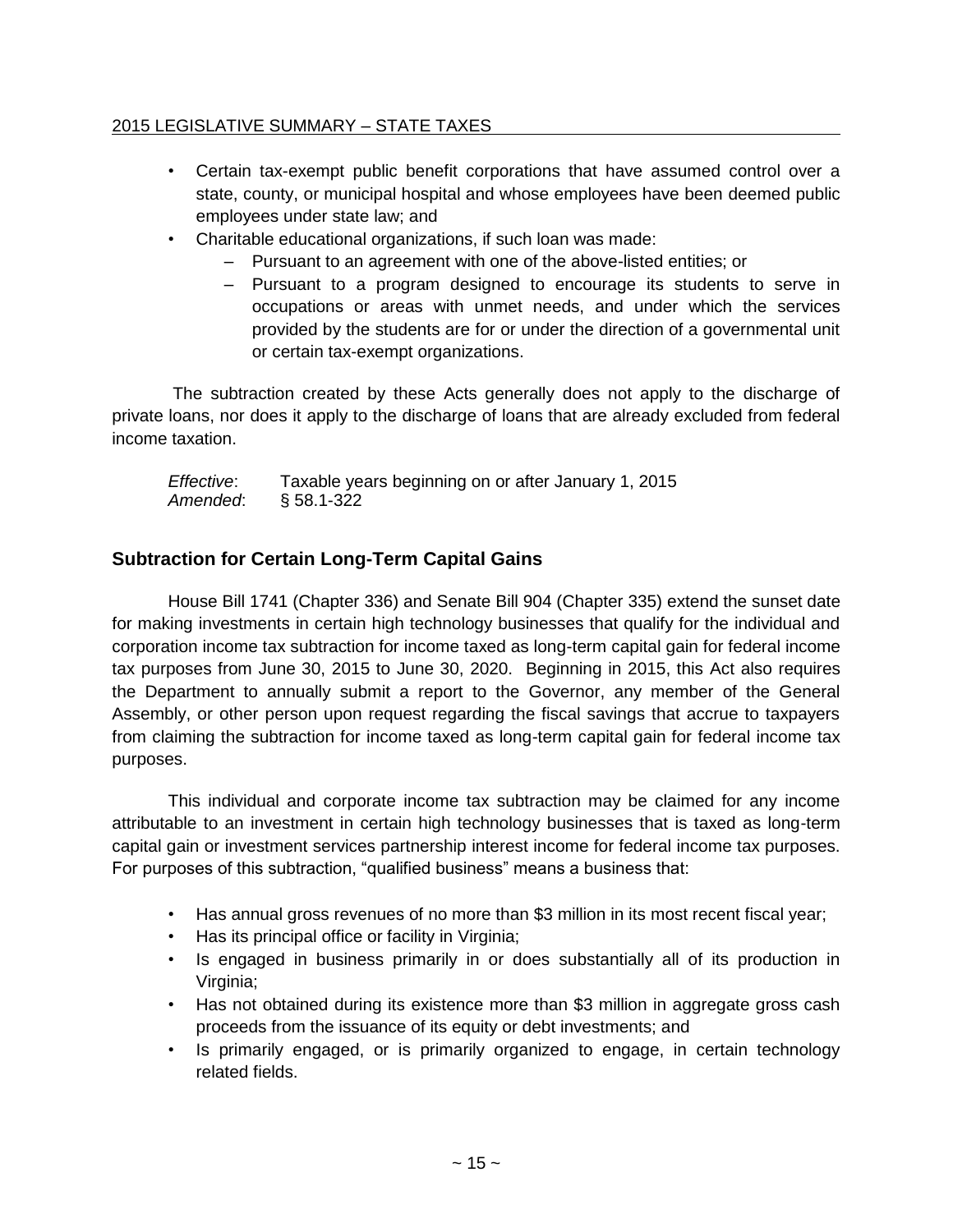"Qualified business" also includes any other technology business approved by the Secretary of Technology provided that the business has its principal office or facility in Virginia and less than \$3 million in annual revenues in the fiscal year prior to the investment.

For an investment to qualify for the subtraction under prior law, it must be made between April 1, 2010 and June 30, 2015. These Acts extend the date by which an investment must be made to June 30, 2020.

*Effective*: July 1, 2015 *Amended:* §§ 58.1-322, 58.1-402

#### <span id="page-15-0"></span>**Subtraction for the Sale or Exchange of Real Property or an Easement for Open-Space Use Eliminated**

Senate Bill 1012 (Chapter 248) eliminates the individual and corporate income tax subtraction for the sale or exchange of real property or an easement for open-space use.

Under prior law, individuals and corporations were permitted to claim an income tax subtraction for the gain derived from the sale or exchange of real property or an easement to real property that resulted in the real property or the easement being devoted to open-space use for a period of at least 30 years. "Open-space use" means used as, or preserved for:

- Park or recreational purposes, including public or private golf courses;
- Conservation of land or other natural resources:
- Floodways;
- Wetlands:
- Riparian buffers;
- Historic or scenic purposes; or
- Assisting in the shaping of the character, direction and timing of community development, or for the public interest, and consistent with the local land-use plan under uniform standards prescribed by the Director of the Department of Conservation and Recreation.

A taxpayer that claimed the subtraction for the sale or exchange of real property or an easement for open-space use is not permitted to claim the Land Preservation Tax Credit for such property or easement for three years following the year in which the subtraction was taken. In 2011, the Joint Legislative Audit and Review Commission ("JLARC") reviewed the effectiveness of Virginia's tax preferences. According to JLARC's review, the subtraction for the sale or exchange of real property or an easement for open-space use is underutilized. Accordingly, this Act eliminates the subtraction, effective for Taxable Year 2015.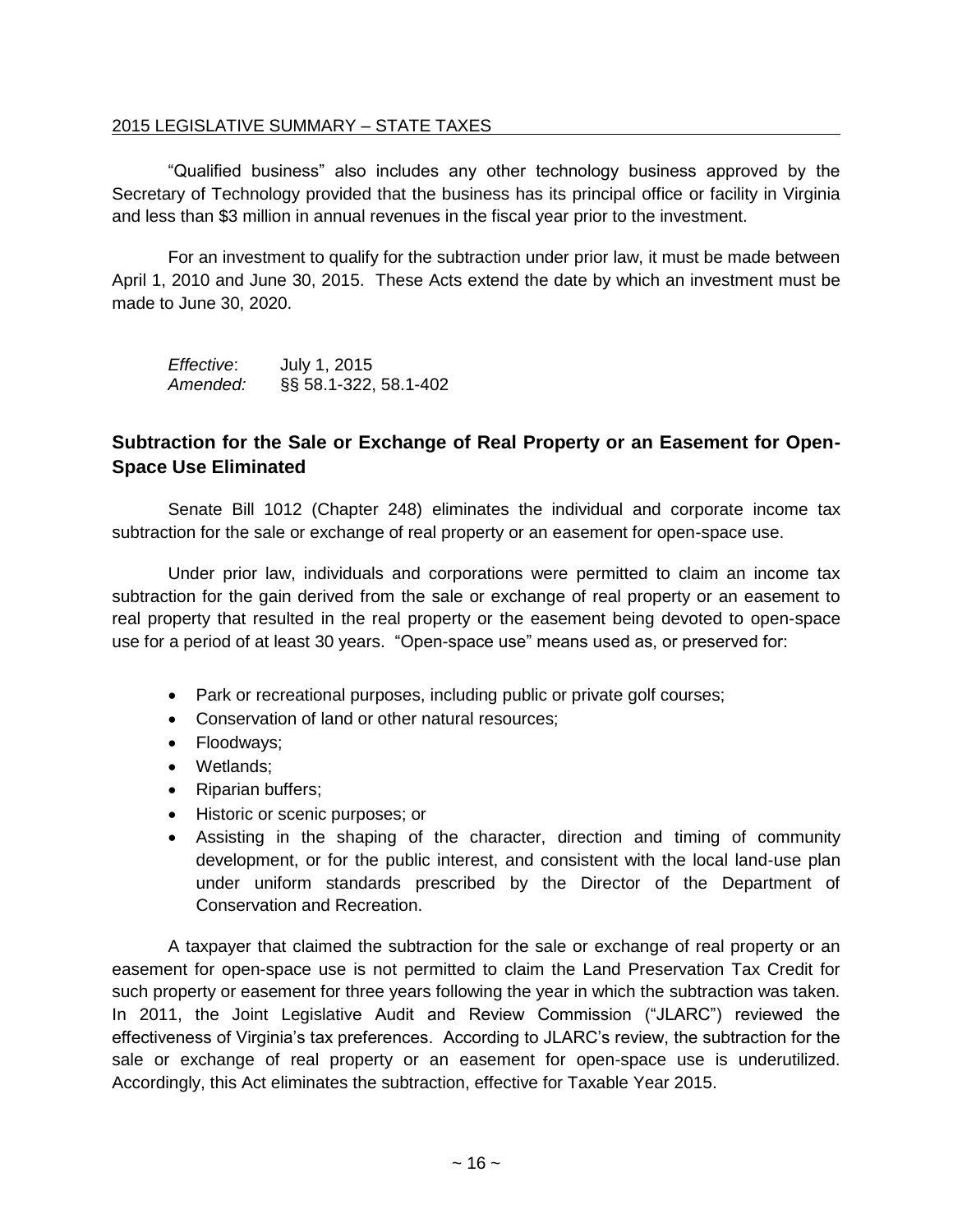*Effective*: Taxable years beginning on or after January 1, 2015 *Amended:* §§ 58.1-322, 58.1-402

#### <span id="page-16-0"></span>**Modified Method of Apportionment for Taxpayers with Enterprise Data Center Operations**

House Bill 2162 (Chapter 237) and Senate Bill 1142 (Chapter 92) require taxpayers with an enterprise data center operation to apportion Virginia taxable income using a single sales factor method of apportionment if such taxpayer enters into a memorandum of understanding with the Virginia Economic Development Partnership Authority ("VEDP") to make a new capital investment of at least \$150 million in an enterprise data center in Virginia. This modified method of apportionment is phased in as follows:

- From July 1, 2016 until July 1, 2017, qualifying corporations are required to use a quadruple-weighted sales factor; and
- From July 1, 2017, and thereafter, qualifying corporations are required to use the single sales factor method to apportion Virginia taxable income.

Under current law, Virginia generally requires the Virginia taxable income of a multistate corporation to be apportioned to Virginia by multiplying the income by a fraction, the numerator of which is the property factor plus the payroll factor, plus twice the sales factor, and the denominator of which is four. The property factor is a fraction that consists of the average value of the corporation's real and tangible personal property owned or rented and used in Virginia over the like property located everywhere. The payroll factor is a fraction, the numerator being the total amount of compensation paid or accrued within Virginia during the taxable year by a taxpayer, and the denominator being the total compensation paid or accrued everywhere during the taxable year. The sales factor is a fraction, the numerator of which is the total sales of the corporation in Virginia during the taxable year, and the denominator of which is the total sales of the corporation everywhere during the taxable year.

For purposes of these Acts, enterprise data center operations are defined as operations that:

- Physically house various equipment such as servers, switches, routers, data storage devices, or related equipment;
- Manage and process digital data and information to provide application services or management for various data processing, such as web hosting, Internet, intranet, telecommunication, and information technology;
- Are developed and owned by the taxpayer; and
- Are operated by the taxpayer or any of its affiliates substantially for their own use.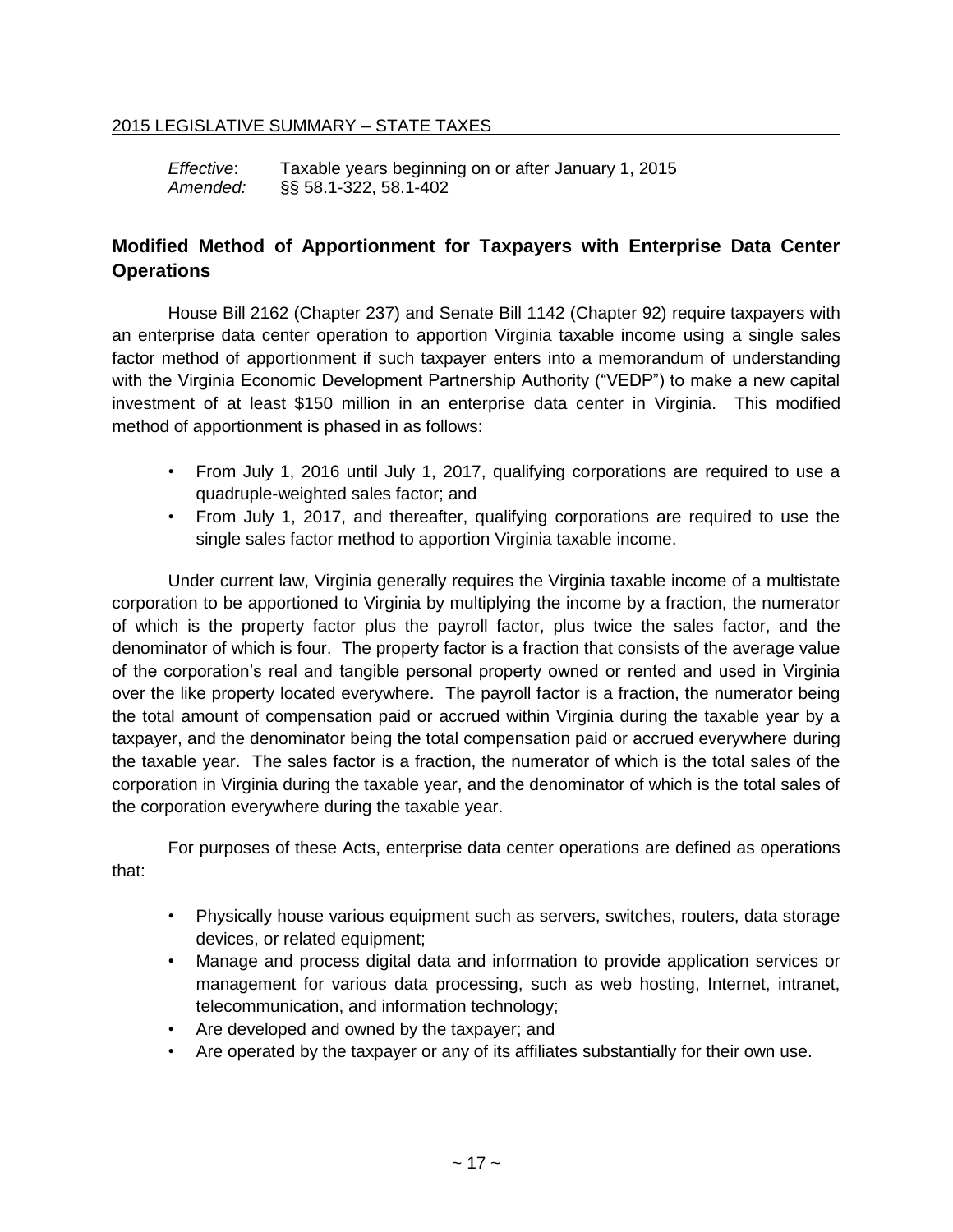These Acts require that, if any provision of these Acts is, for any reason, held to be invalid or unconstitutional by the decision of a court of competent jurisdiction, such provision will not be deemed severable.

*Effective:* Taxable years beginning on or after July 1, 2016 *Amended*: § 58.1-408 *Added*: § 58.1-422.2

#### <span id="page-17-0"></span>**Land Preservation Tax Credit**

House Bill 1828 (Chapter 235) and Senate Bill 1019 (Chapter 680) limit the fiscal impact of the Land Preservation Tax Credit by reducing the annual credit cap and by limiting the amount of credit that may be claimed by each taxpayer annually. Under these Acts, the annual Land Preservation Tax Credit cap is reduced from \$100 million to \$75 million. These Acts also limit the amount of credit that may be claimed by each taxpayer to \$20,000 for Taxable Years 2015 and 2016, and to \$50,000 for Taxable Year 2017 and thereafter. However, for any qualifying fee simple donation of land conveyed to the Commonwealth on or after January 1, 2015, the amount of credit claimed by each taxpayer is limited to \$100,000. Conveyances only qualify for the \$100,000 limitation if no part of the charitable contributions deduction under federal law related to such fee simple donation is allowable by reason of a sale or exchange of property.

Taxpayers affected by the annual limitations on the amount of credit claimed will be permitted to carry over any unused portion of credit for an extended period of up to 13 taxable years, or 14 taxable years for transferred credits.

These Acts prohibit the Department from issuing any tax credit for a donation from any allocation or pool of tax credits attributable to a calendar year prior to the year in which the complete tax credit application for the donation was filed. These Acts also clarify that credits must be issued in the order that each complete application is filed. Solely for purposes of this condition, an application is deemed timely filed if the Tax Commissioner has given written notice to the donor that the preparation of a second qualified appraisal is warranted, provided the application is otherwise complete as of the filing deadline.

Under these Acts, no credit is allowed for any land or interest in land conveyed on or after July 1, 2015, unless a complete application for tax credit with regard to the conveyance has been filed by December 31 of the year following the calendar year of the conveyance.

These Acts also amend the calculation of the appropriation recommended by the Governor in the Introduced Executive Budget so that it is equal to the difference between an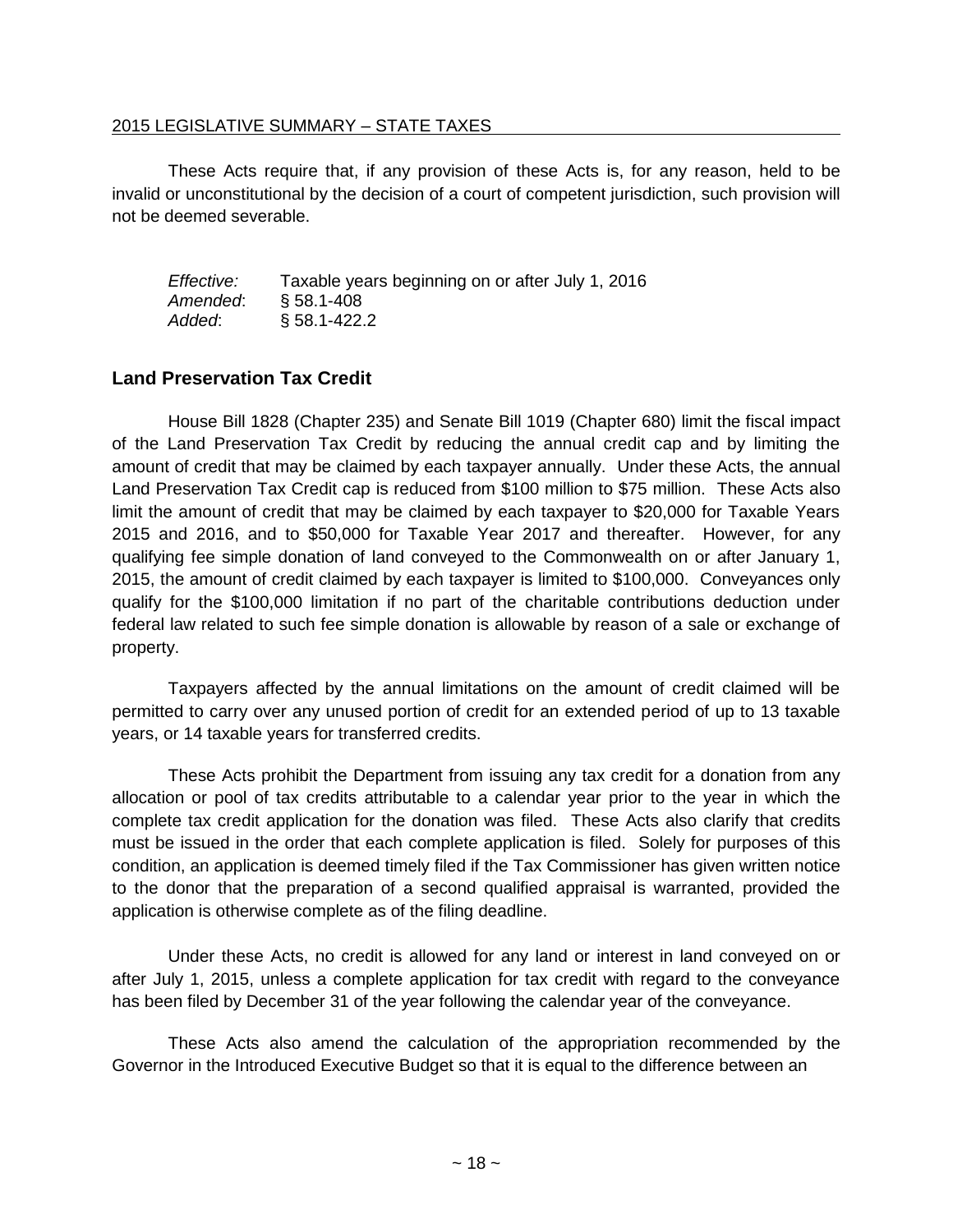indexed Land Preservation Tax Credit cap amount for the calendar year and \$75 million, rather than \$100 million.

*Effective:* July 1, 2015 *Amended*: § 58.1-512

#### <span id="page-18-0"></span>**Recyclable Materials Processing Equipment Tax Credit**

House Bill 1554 (Chapter 49) and Senate Bill 1205 (Chapter 94) increase the amount of the Recyclable Materials Processing Equipment Tax Credit, impose a credit cap, extend the sunset date of the credit, and clarify several requirements that must be met prior to claiming the credit.

The Recyclable Materials Processing Equipment Tax Credit is an individual and corporate income tax credit for purchases made during the taxable year of machinery and equipment used exclusively in or on the premises of manufacturing facilities or plant units that manufacture, process, compound or produce items of tangible personal property from recyclable materials within Virginia for sale. Under current law, the amount of the credit is equal to 10 percent of a taxpayer's qualifying expenditures, and cannot exceed 40 percent of its Virginia income tax liability for the year.

The Department of Environmental Quality ("DEQ") must certify that machinery and equipment is integral to the recycling process before the taxpayer is entitled to claim the credit. A taxpayer is also required to submit purchase receipts, invoices, and other such documentation as may be necessary to confirm the purchase price paid for machinery and equipment with its tax return.

These Acts increase the amount of Recyclable Materials Processing Equipment Tax Credits that each taxpayer may claim to an amount equal to 20 percent of the purchase price for machinery and equipment that qualifies for the credit. These Acts also impose a credit cap of \$2 million per fiscal year. If the amount of credits approved by the Department exceeds \$2 million for any taxable year, the Department is required to apportion credits on a pro rata basis.

These Acts also allow taxpayers to claim the credit for machinery and equipment used predominantly for qualified purposes, rather than exclusively for such purposes. These Acts prohibit denying the credit to a taxpayer based solely on another person's use of tangible personal property produced by the taxpayer using machinery and equipment that will otherwise qualify for the credit, provided that the tangible personal property was sold by the taxpayer to an unaffiliated person in an arm's-length sale.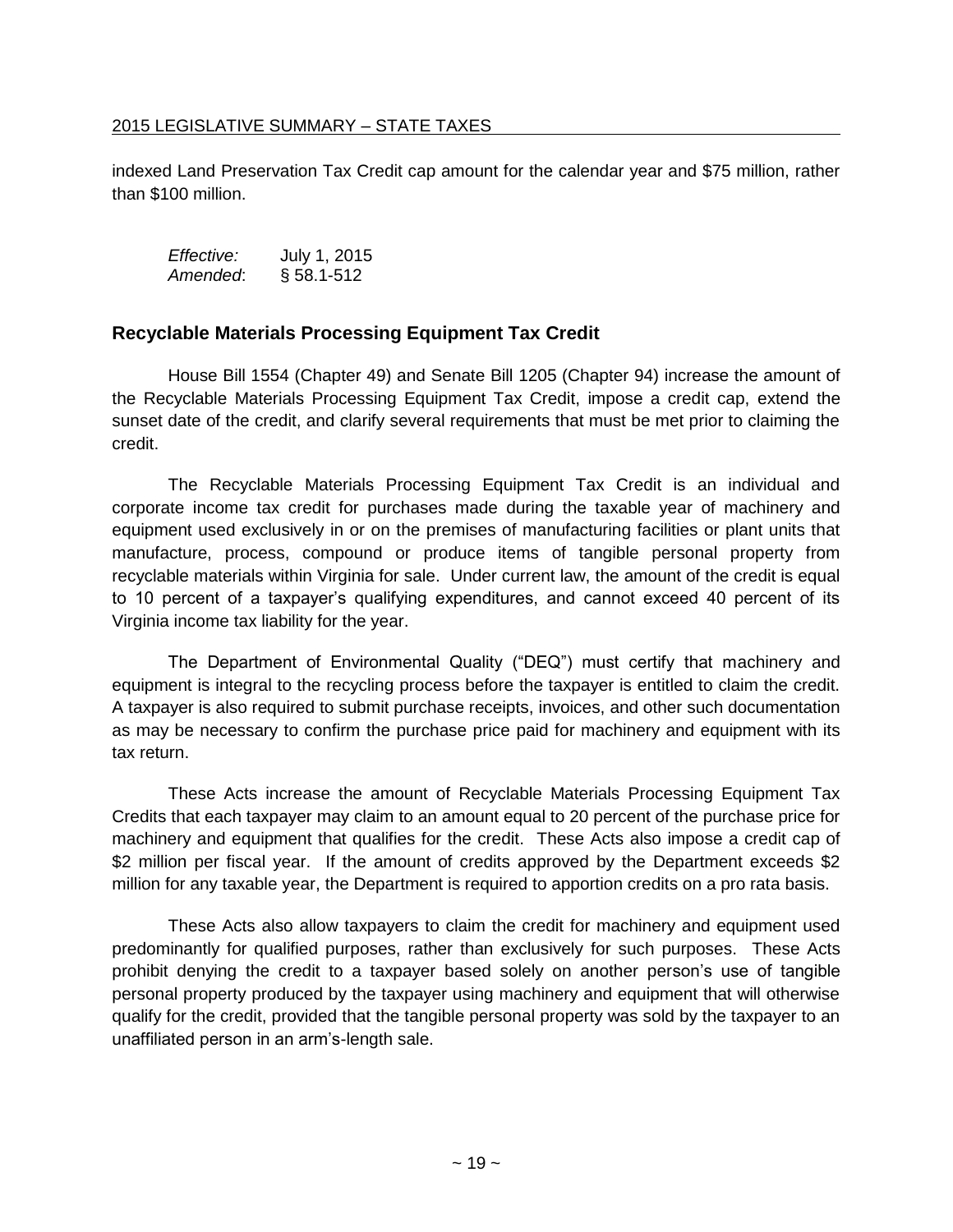These Acts require that machinery and equipment be used to manufacture, process, compound, or produce items of tangible personal property from recyclable materials to qualify for the credit.

These Acts also extend the sunset date for the Recyclable Materials Processing Equipment Tax Credit from taxable years beginning before January 1, 2015 to taxable years beginning before January 1, 2020.

The Department, in consultation with DEQ, is required to develop guidelines, exempt from the Administrative Process Act, implementing the provisions of these Acts.

*Effective:* Taxable years beginning on and after January 1, 2015 *Amended*: § 58.1-439.7

#### <span id="page-19-0"></span>**Neighborhood Assistance Act Tax Credit: Option to Reduce Credit Amount**

House Bill 1701 (Chapter 56) allows a business firm or any individual that is eligible for the Neighborhood Assistance Act Tax Credit to agree in writing to a credit amount equal to less than 65 percent of the qualified donation.

The Virginia Neighborhood Assistance Act provides an income tax credit to business firms and individuals that donate to neighborhood organizations for approved programs that benefit impoverished people. Under this Act, a neighborhood organization is allocated funding through the Neighborhood Assistance Act Program. The Department of Social Services and the Department of Education are responsible for approving programs proposed by neighborhood organizations and allocating Neighborhood Assistance Act Tax Credits to neighborhood organizations with approved programs. A business firm or individual that makes a donation to a neighborhood organization for an approved program is then eligible to receive an income tax credit from that neighborhood organization.

The amount of the credit for a business firm or individual who donates professional services is equal to 65 percent of the value of the money, property, professional services, or contracting services donated by such taxpayer to a neighborhood organization for an approved program. No credit less than \$400 may be granted to a business firm or individual who provides professional services for any donation. Therefore, a business firm or individual who provides professional services must make a donation with a value of at least \$616 to meet the minimum credit threshold, and receive an allocation of credits.

The amount of the credit for an individual who makes a monetary donation or marketable securities donation to a neighborhood organization for an approved program is equal to 65 percent of the value of such donation. To receive an allocation of credits, an individual is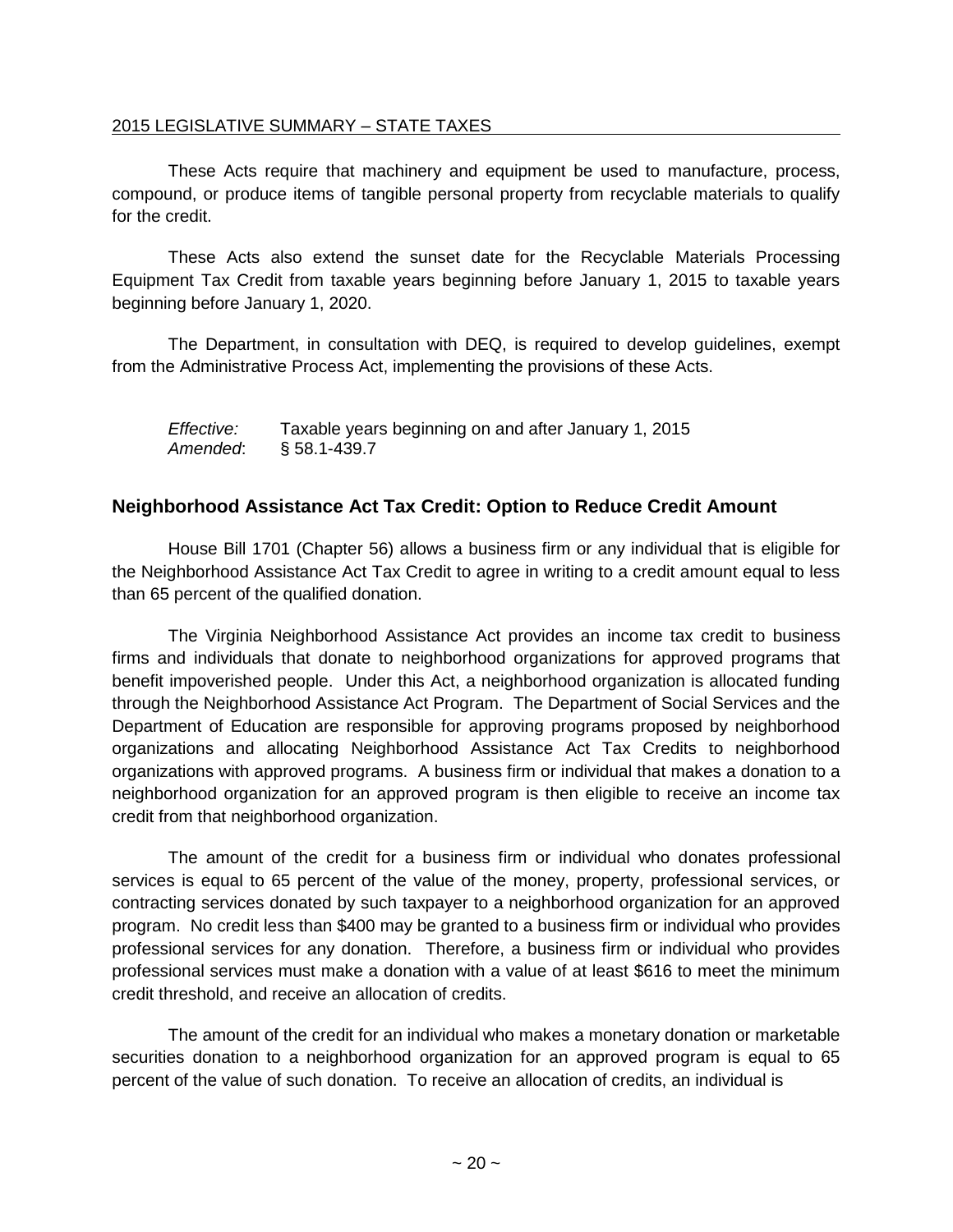required to make a donation of at least \$500. For purposes of determining the amount of credits allocated to an individual, the value of the individual's donation is limited to the lesser of the actual value of the donation or \$125,000. The \$125,000 cap on the value of donations caps the credit at \$81,250 per taxpayer.

*Effective:* Taxable years beginning on and after January 1, 2015 *Amended:* §§ 58.1-439.21, 58.1-439.2

#### <span id="page-20-0"></span>**Neighborhood Assistance Act Tax Credit: Eligibility of Physician and Health Care Professional Specialists**

House Bill 1459 (Chapter 153) allows a physician specialist who donates specialty medical services to patients referred from certain approved neighborhood organizations to be eligible to receive an allocation of Neighborhood Assistance Act Tax Credits from such organizations regardless of where the specialty medical services are delivered. For purposes of determining the amount of credits allowed to such taxpayers, the value of the specialty medical services rendered is limited to the lesser of the reasonable cost for similar services from other providers or \$125 per hour.

Under current law, a physician, chiropractor, dentist, nurse, nurse practitioner, physician assistant, optometrist, dental hygienist, professional counselor, clinical social worker, clinical psychologist, marriage and family therapist, physical therapist, or pharmacist who is licensed in Virginia and provides health care services within the scope of his or her licensure, without charge, to patients of certain clinics operated by neighborhood organizations that have received an allocation of credits from the Department of Social Services, may be eligible to receive an allocation of Neighborhood Assistance Act Tax Credits based on time spent in providing health care services to patients of such clinics, regardless of where the services are delivered. Such clinics are required to be organized in whole or in part for the delivery of health care services without charge or operated as a not-for-profit clinic that provides health care services for charges not exceeding those set forth in a scale prescribed by the State Board of Health for charges to be paid by persons based on ability to pay. For purposes of determining the amount of credits allowed to such taxpayers, the value of the services rendered is limited to the lesser of the reasonable cost for similar services from other providers or \$125 per hour. This Act extends such treatment to physician specialists who donate specialty medical services.

*Effective:* Fiscal years beginning on and after July 1, 2015 *Amended:* § 58.1-439.22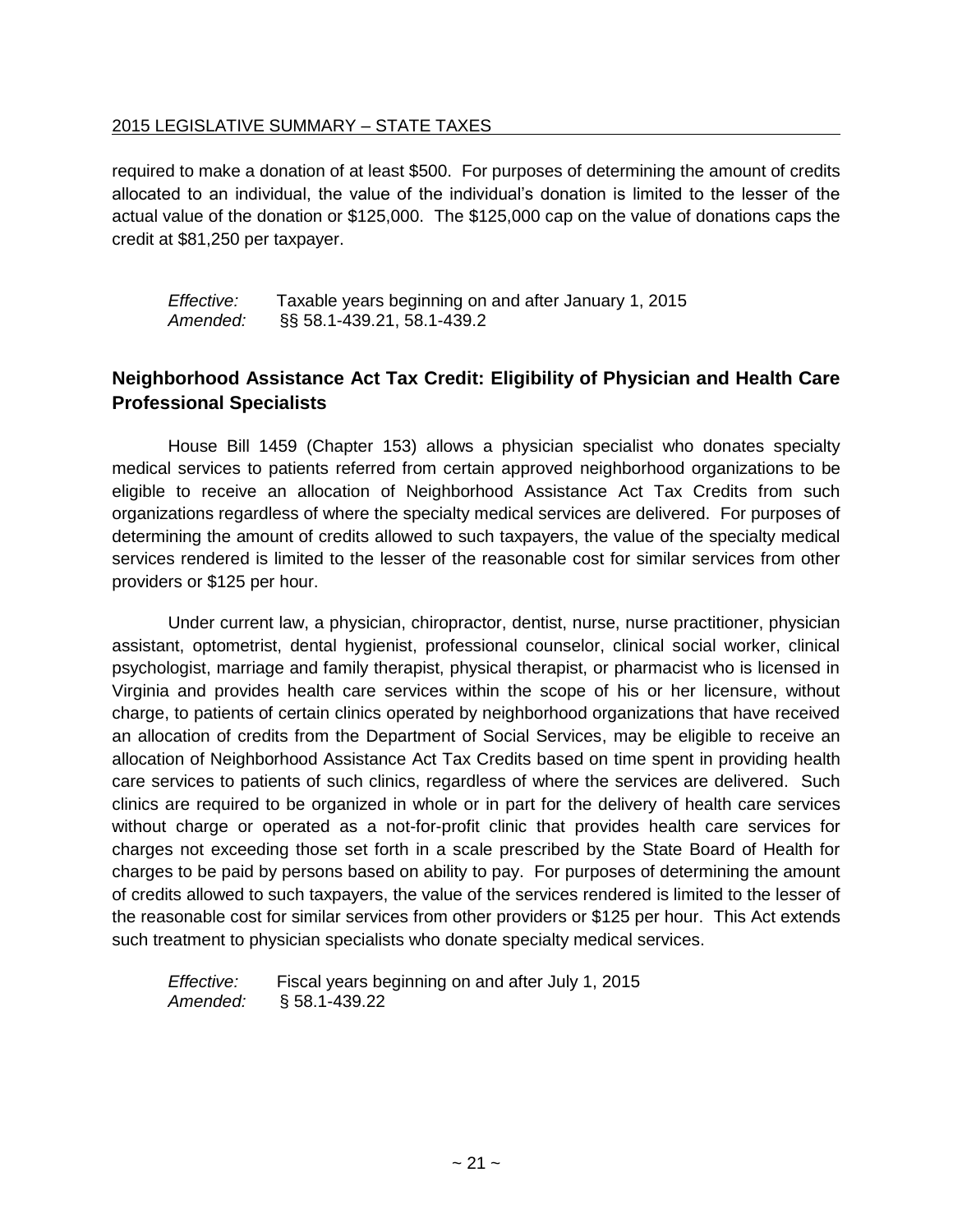#### <span id="page-21-0"></span>**Major Business Facility Job Tax Credit**

House Bill 1844 (Chapter 451) extends the provision that requires a qualified major business facility to claim the credit allowed per qualified full-time employee over two taxable years instead of over three taxable years.

Under current law, a taxpayer may claim the Major Business Facility Job Tax Credit if the taxpayer creates at least 50 new full-time jobs in connection with the establishment or expansion of a major business facility and the company is engaged in a qualifying industry in Virginia. If a taxpayer is located in an enterprise zone or in an economically distressed area (as defined by the Virginia Economic Development Partnership), the threshold is reduced from 50 jobs to 25. The credit is equal to \$1,000 for each qualifying new job in excess of 50 jobs (25 jobs for a taxpayer located in an enterprise zone or economically distressed area). A "major business facility" is a company that is engaged in any business in the Commonwealth, except a retail trade business if such trade is the principal activity of an individual facility in the Commonwealth.

The Major Business Facility Job Tax Credit must generally be claimed ratably over three taxable years, beginning with the taxable year following the year in which the facility is established or expanded, or the new qualifying jobs are added. However, effective for taxable years beginning January 1, 2009 through December 31, 2014, taxpayers were allowed to claim the credit amount over two taxable years instead of three taxable years. This Act extends this two-year provision so that it applies through the sunset date of the Major Business Facility Job Tax Credit.

*Effective:* July 1, 2015 *Amended:* § 58.1-439

#### <span id="page-21-1"></span>**Green Job Creation Tax Credit**

House Bill 1843 (Chapter 486) and Senate Bill 1037 (Chapter 249) extend the sunset date for the Green Job Creation Tax Credit for three years, from January 1, 2015 to January 1, 2018.

The Green Job Creation Tax Credit is equal to \$500 for each new green job created in Virginia with a salary of \$50,000 or more. The credit is allowed for the taxable year in which the job has been filled for at least one year and for each of the four succeeding taxable years provided the job is continuously filled during the respective taxable years. Green jobs include employment in industries relating to the field of renewable, alternative energies. Each taxpayer is allowed the credit for up to 350 jobs. Taxpayers may qualify for this credit and the Enterprise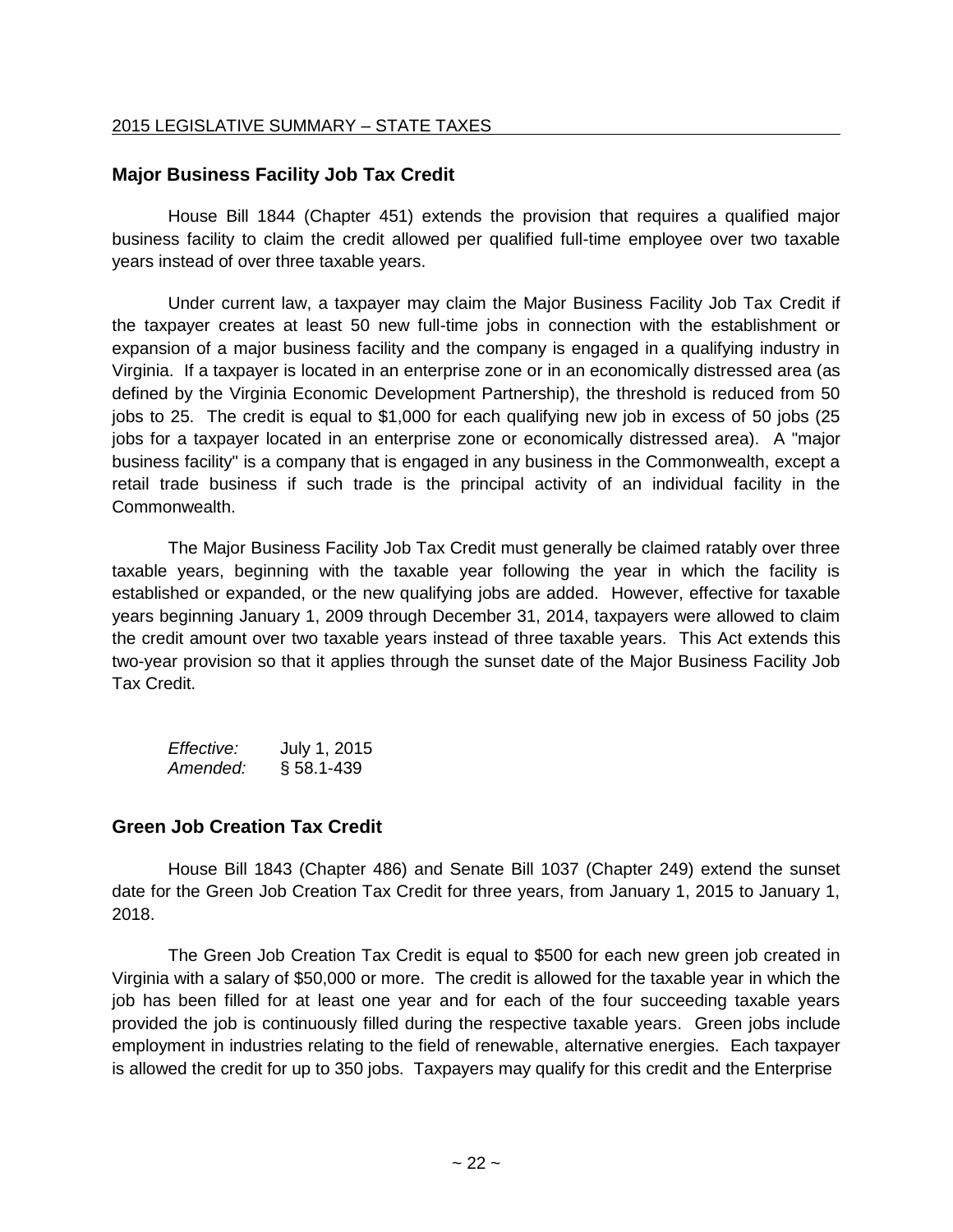Zone Grant Program, but a taxpayer is not allowed a tax credit for any green job for which the taxpayer is allowed a Major Business Facility Job Tax Credit or a federal tax credit for investments in manufacturing facilities for clean energy technologies.

*Effective*: July 1, 2015 *Amended*: § 58.1-439.12:05

#### <span id="page-22-0"></span>**Limited Exception to Semi-Weekly Income Tax Withholding Requirements**

House Bill 2307 (Chapter 156) allows any employer otherwise subject to the semiweekly income tax withholding requirements to request a waiver from such requirements, provided that the employer has no more than five employees subject to Virginia income tax withholding. If the Tax Commissioner grants a waiver, the employer will be allowed to file withholding returns and pay the withholding tax on a monthly basis.

The filing frequency for Virginia income tax withholding payments and returns is based on the following criteria:

- If the employer's average withholding liability is less than \$100 per month, its withholding returns and tax payments are due quarterly.
- If the employer's average withholding liability is more than \$100 but less than \$1,000, its withholding returns and tax payments are due monthly.
- If the employer's average monthly withholding liability is \$1,000 or more, its withholding returns and tax payments will be assigned a semi-weekly filing status. If the Virginia income tax withheld as of the close of any federal period is more than \$500, a payment must be made within three banking days.

For federal purposes, an employer must generally deposit federal income tax withheld on a semi-weekly basis if the total taxes paid during the prior four calendar quarters exceeded \$50,000. An employer must deposit federal income tax withheld on a monthly basis if such taxes were \$50,000 or less.

*Effective*: July 1, 2015 *Amended:* § 58.1-472

#### <span id="page-22-1"></span>**Dedication of Income Tax Revenues to the Commercial Space Flight Authority**

Senate Bill 1070 (Chapter 260) extends the provision that requires the portion of income tax revenue generated by certain commercial spaceflight corporations and limited liability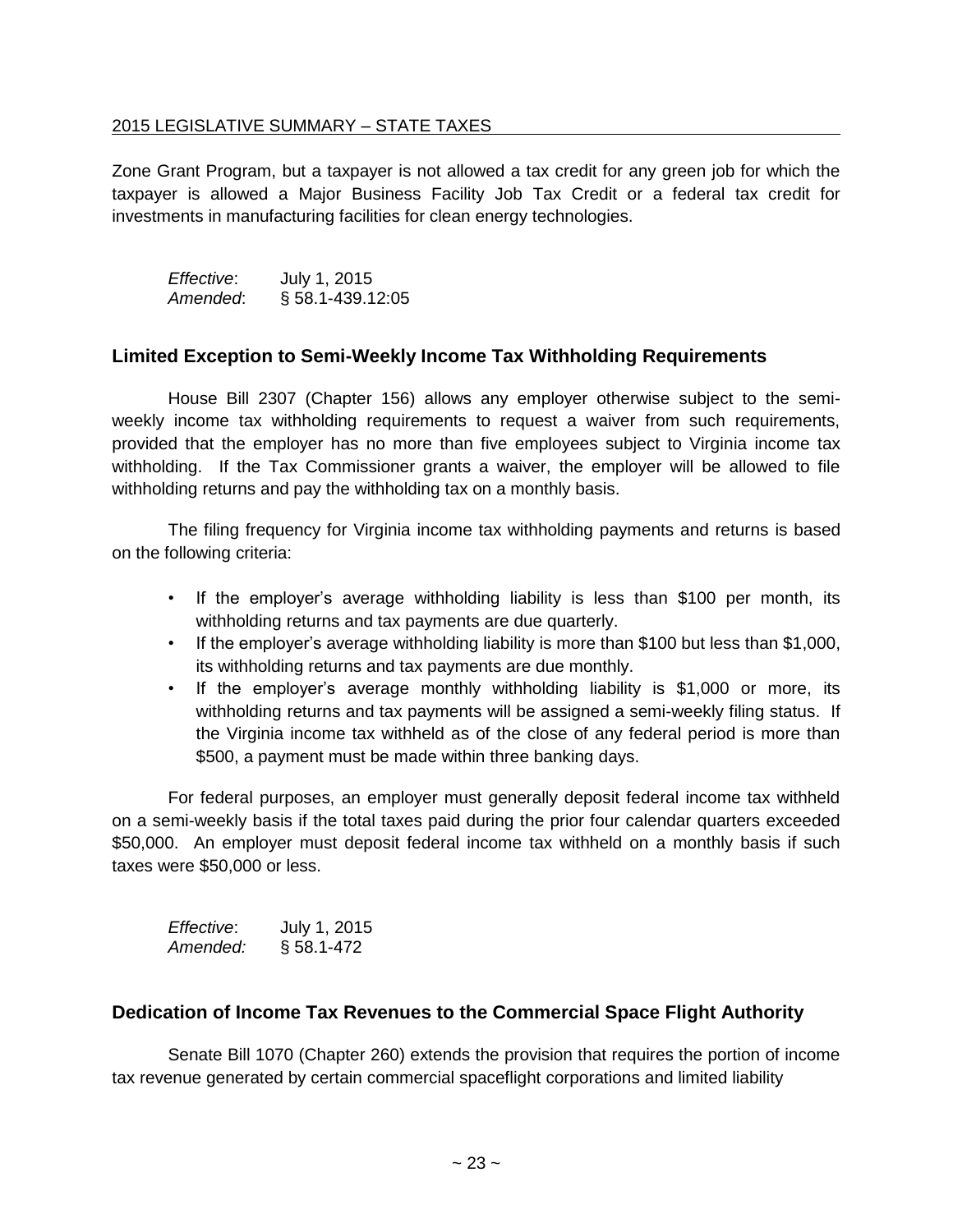companies that is attributable to or incidental to the sale of commercial human spaceflights and commercial spaceflight training to be transferred to the Virginia Commercial Space Flight Authority.

Under current law, the portion of income tax revenue generated by qualified corporations or limited liability companies that is attributable or incidental to the sale of commercial human spaceflights or commercial spaceflight training must be transferred to the Virginia Commercial Space Flight Authority. This provision applies regardless of point of sale or where the commercial spaceflight takes place. Because multistate corporations and limited liability companies generally apportion their total income among the various states, commercial spaceflight activities of Virginia taxpayers that occur outside of Virginia are generally included in the income that is apportioned to Virginia and ultimately subject to taxation. For purposes of this provision, a "qualified corporation or limited liability company" is a corporation or limited liability company that engages in commercial human spaceflights or commercial spaceflight training.

This transfer provision was previously set to expire after Fiscal Year 2015. This Act continues to require the transfer of such revenues through Fiscal Year 2016.

*Effective:* July 1, 2015 *Amended:* § 58.1-423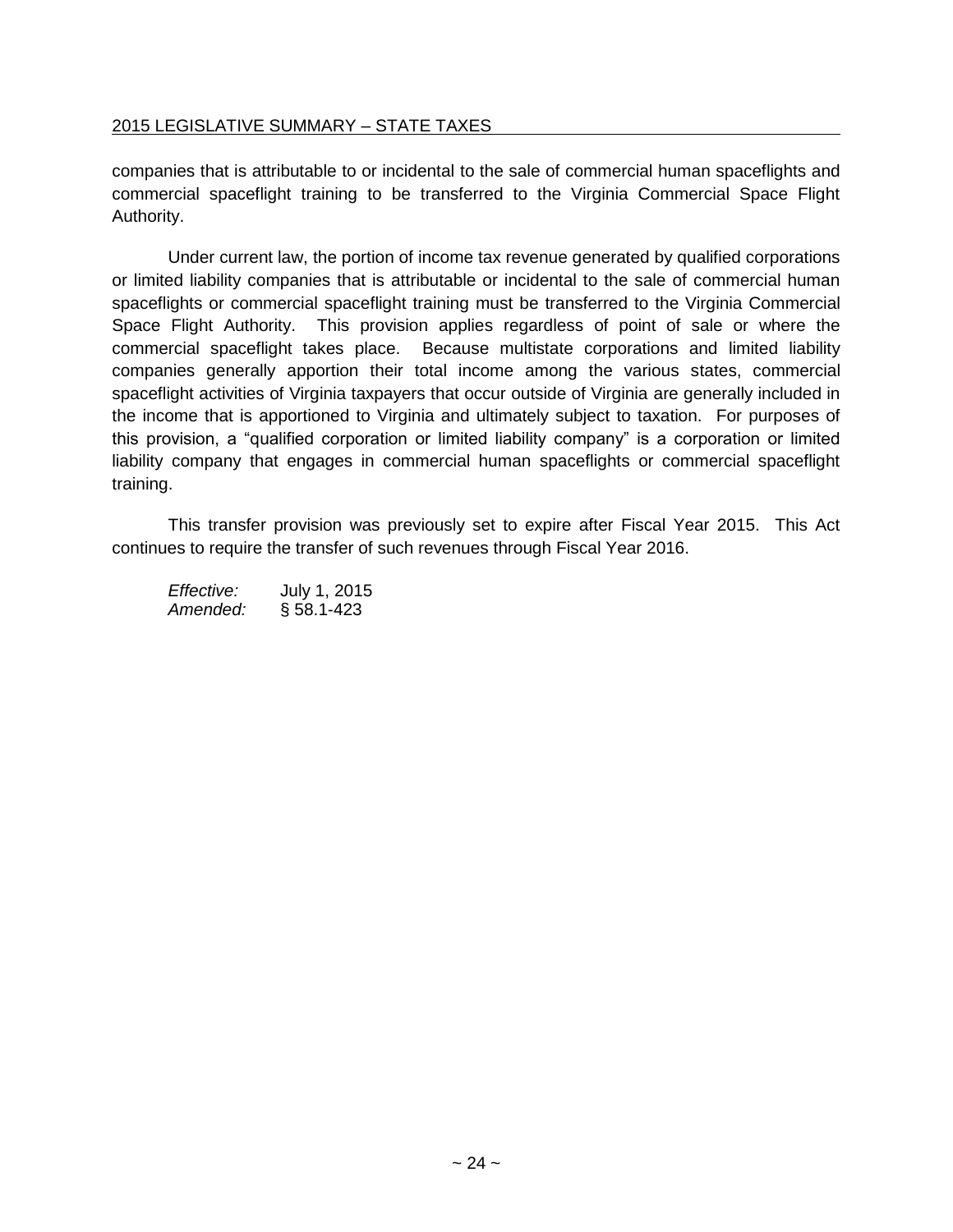## **RETAIL SALES AND USE TAX**

#### <span id="page-24-1"></span><span id="page-24-0"></span>**Retail Sales and Use Tax Charges Excluded from Gross Proceeds**

Senate Bill 1119 (Chapter 252) clarifies that for purposes of determining the charges that are subject to the Retail Sales and Use Tax in a taxable lease or rental, certain charges are excluded from gross proceeds. Specifically, this Act expressly excludes from gross proceeds:

- Finance charges;
- Carrying charges;
- Service charges; or
- Interest charges from credit extended on the lease or rental under conditional lease, conditional rental, or other conditional contracts providing for the deferred payments of the lease or rental.

With some exceptions, Virginia law generally taxes the lease or rental of tangible personal property in the same manner as the sale of tangible personal property. Any person engaged in the business of leasing or renting tangible personal property to others is therefore required to register as a dealer and collect and remit the tax on gross proceeds. Current law defines "gross proceeds" as the charges made or voluntary contributions received for the lease or rental of tangible personal property or for the furnishing of services.

In order to determine the amount subject to sales and use tax on the rental or lease of tangible personal property, the renter or lessor must deduct from gross proceeds the same charges as are deducted from the "sales price" when computing the total amount subject to sales taxes for sales of tangible personal property. Under current law, the term "sales price" excludes "finance charges, carrying charges, service charges, or interest charges from credit extended on the sale of tangible personal property under conditional sale contracts, or other conditional contracts providing for deferred payments of the purchase price."

*Effective:* July 1, 2015 *Amended*: § 58.1-602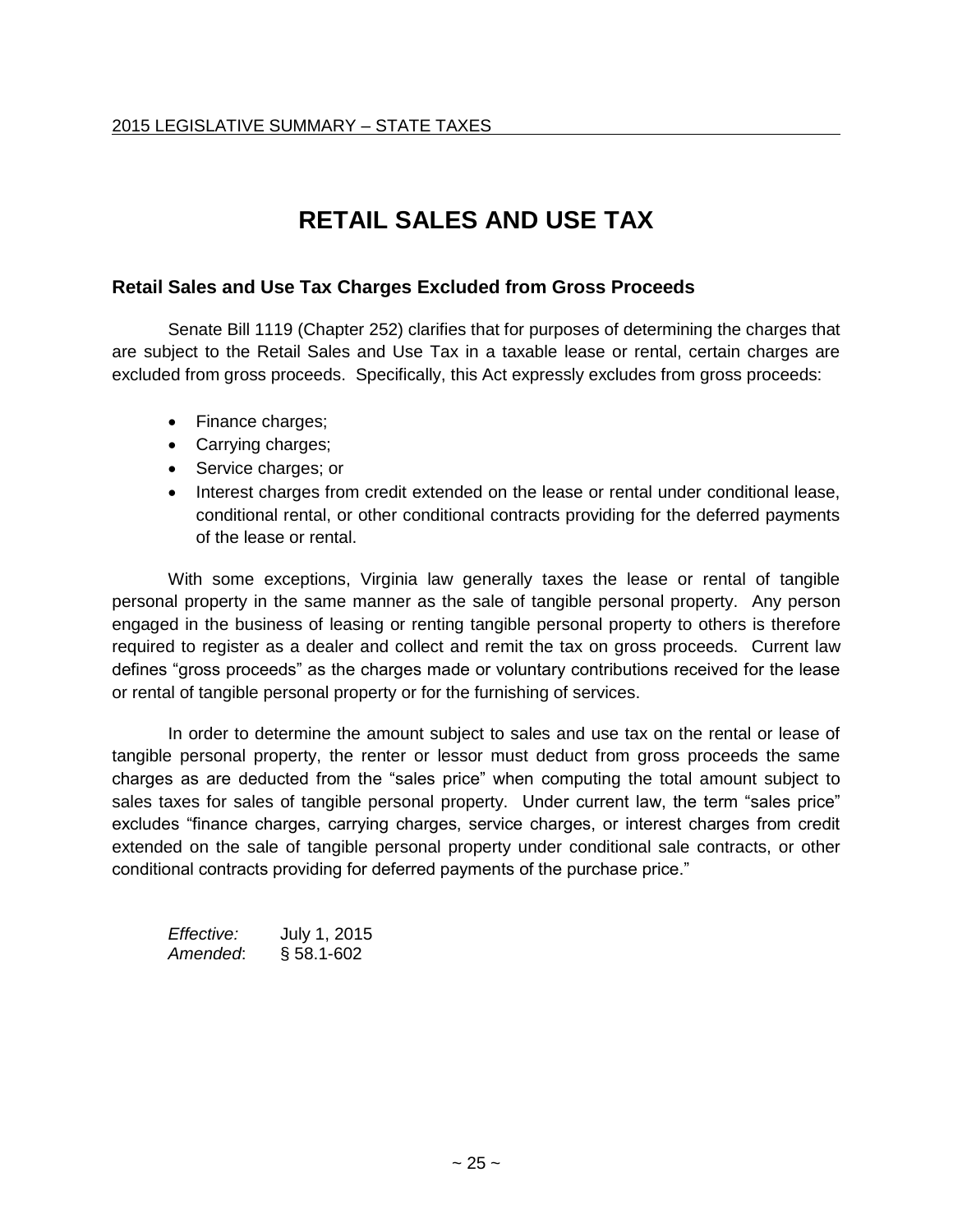#### <span id="page-25-0"></span>**Retail Sales and Use Tax on Energy-Star Light Bulbs**

House Bill 1345 (Chapter 42) expands the list of items eligible for exemption from the Retail Sales and Use Tax during the Energy Star and WaterSense Sales Tax Holiday to include all light bulbs that have been designated as meeting the Energy Star program's requirements by the United States Environmental Protection Agency and the United States Department of Energy.

Under current law, certain specified Energy Star designated products may be purchased exempt of the Retail Sales and Use Tax during the Energy Star and WaterSense Sales Tax Holiday period provided the products are purchased for noncommercial home or personal use and are priced at \$2,500 or less per item. The Energy Star program currently designates compact fluorescent light bulbs ("CFLs") and light emitting diode ("LED") bulbs as Energy Star qualified items. Under Virginia law, however, only CFLs qualify for exemption during the Energy Star and WaterSense Sales Tax holiday.

*Effective:* July 1, 2015 *Amended*: §§ 58.1-609.1

#### <span id="page-25-1"></span>**Retail Sales and Use Tax Holidays Combined**

Senate Bill 1319 (Chapter 382) combines the existing sales tax holidays for school supplies and clothing, Energy Star and WaterSense products, and hurricane preparedness products into one, three-day annual holiday that begins on the first Friday in August and ends at 11:59 p.m. on the following Sunday. Items exempt under the three current sales tax holidays continue to be exempt under the terms of this Act. The Act also places the same July 1, 2017 sunset date on the sales tax holiday for clothing and school supplies that is in place for the hurricane preparedness and Energy-Star sales tax holidays.

Current law provides for three temporary exemption periods during which specified tangible personal property may be purchased exempt of the Retail Sales and Use Tax. The sales tax holiday for clothing and school supplies is a three-day holiday in August during which qualifying school supplies and clothing may be purchased exempt of the tax. The seven-day hurricane preparedness holiday in May allows for the tax-free purchase of qualifying hurricane preparedness items. The four-day Energy Star and WaterSense sales tax holiday provides a temporary exemption period for the purchase of qualifying tangible personal property that has been designated as Energy-Star or Water-Sense by the United States Environmental Protection Agency. The hurricane preparedness and Energy-Star holidays are set to expire on July 1, 2017 under current law.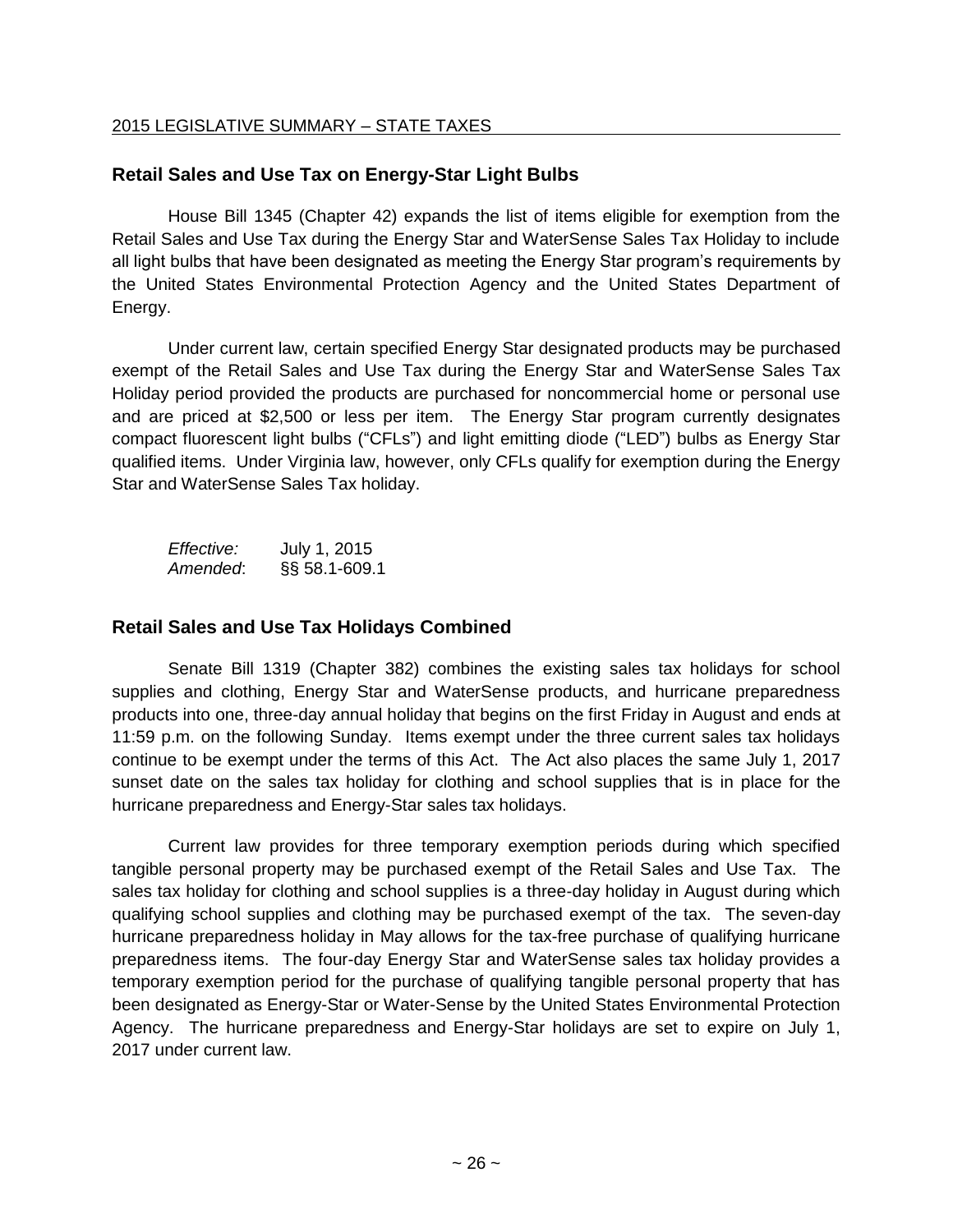*Effective:* July 1, 2015 *Amended*: §§ 58.1-609.1, 58.1-611.2 and 58.1-611.3

#### <span id="page-26-0"></span>**Sales and Use Tax Revenues for Tourism Zones**

House Bill 1756 (Chapter 203) and Senate Bill 1401 (Chapter 349) lower the financing threshold from 80 percent to 70 percent that an authorized tourism project must have in place before qualifying for an entitlement to sales and use tax revenues to repay the gap financing necessary to complete the project.

Senate Bill 1401 (Chapter 349) also establishes a new entitlement to state sales and use tax revenues for tourism projects of regional significance in an amount equal to the revenues generated by a 1.5 percent sales and use tax on transactions taking place on the premises of the project. In order for a tourism project to qualify for the new entitlement, the locality will be required to dedicate an amount equal to the revenues generated by a 1.5 percent sales and use tax on transactions taking place on the premises of the project and the owner of the project will be required to pay an access fee in the same amount. Tourism projects of regional significance must represent a new capital investment of at least \$100 million in a new tourism facility or in a substantial and significant renovation or expansion of an existing tourism facility by a private entity and, as determined by the Virginia Tourism Authority, support i) increased hotel occupancy; ii) new job creation; iii) an increase in the number of out-of-state visitors to the Commonwealth; and iv) other factors of significant fiscal and economic impact. The financing threshold for tourism projects of regional significance is 80 percent.

Senate Bill 1401 also provides that no authorized tourism project or tourism project of regional significance will be entitled to receive the state sales and use tax revenue entitlement for public facilities and that a tourism project may receive only the entitlement to revenues for authorized tourism projects or the entitlement to revenues for tourism projects of regional significance. This Act provides that the sales tax entitlements for authorized tourism projects or tourism projects of regional significance do not include the revenues generated from the sales tax increases enacted in the 2013 General Assembly session.

Under current law, a locality may enact an ordinance dedicating at least an amount equal to the revenues generated by a one percent local sales and use tax generated by transactions taking place on the premises of an authorized tourism project to the payment of principal and interest on the gap financing. If the locality enacts such an ordinance, the project may qualify for an entitlement to an amount equal to the revenues generated by a one percent state sales and use tax on transactions taking place on the premises of the tourism project from General Fund revenues. Prior to any entitlement of tax revenues, the owner of the project must currently i) have a minimum of 80% of funding for the project in place through debt or equity, ii) enter into a performance agreement with the local economic development authority or similar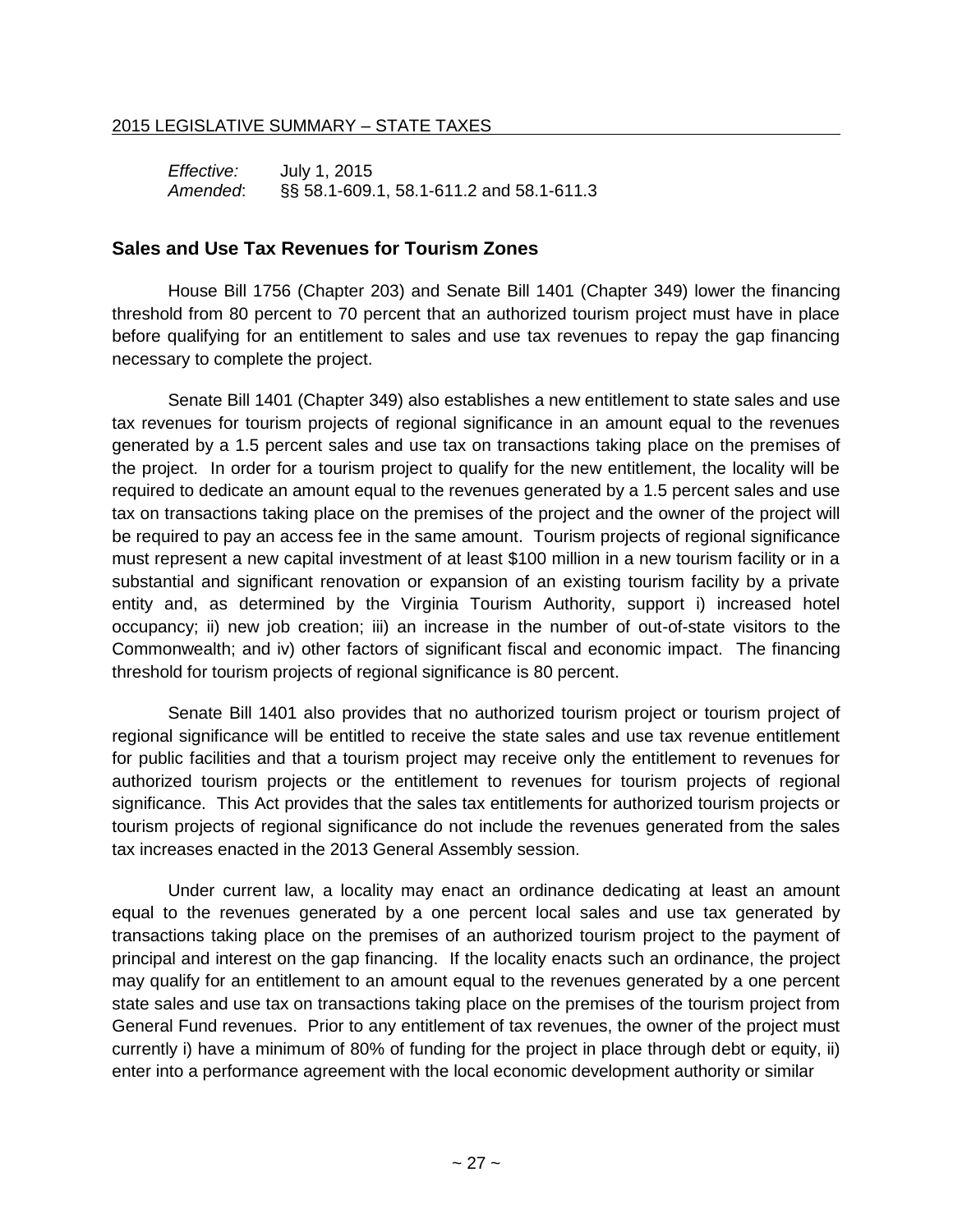local or regional political subdivision, and iii) enter into an agreement to pay an access fee equal to the revenues generated by a one percent state sales and use tax on transactions taking place on the premises of the tourism project.

*Effective:* July 1, 2015 *Amended:* § 58.1-3851.1 *Adds:* § 58.1-3851.2

#### <span id="page-27-0"></span>**Report of Sales and Use Tax Revenues for Tourism Zones**

Item 269 (D) of the 2015 Appropriations Act (House Bill 1400, Chapter 665) requires the Department of Taxation to report the amount of state sales and use tax revenues that have been authorized to be remitted under the Public Facility and Tourism Zone entitlements. These amounts must be reported on a quarterly basis to the Chairmen of the House Appropriations, House Finance and Senate Finance Committees, starting July 1, 2015.

*Effective:* March 26, 2015

#### <span id="page-27-1"></span>**Retail Sales and Use Tax Exemption for Bullion**

House Bill 1648 (Chapter 620) and Senate Bill 1336 (Chapter 629) provides an exemption from the Retail Sales and Use Tax for gold, silver, or platinum bullion when the sales price for the entire transaction exceeds \$1,000. The term "gold, silver, or platinum bullion" means gold, silver, or platinum, or any combination thereof, that has gone through a refining process and is in a state or condition such that its value depends on its mass and purity and not on its form, numismatic value, or other value. Other substances may be contained within the gold, silver, or platinum, provided they have minimal value compared with the value of the bullion. Jewelry and works of art are excluded from the definition of gold, silver, and platinum bullion. This exemption expires on January 1, 2019.

The Retail Sales and Use Tax is imposed on sales of tangible personal property. The Virginia Code defines "tangible personal property" as personal property "which may be seen, weighed, measured, felt, or touched, or is in any other manner perceptible to the senses." Stocks, bonds, notes, insurance and other obligations and securities are specifically excluded from this definition. Under current law, exchanges of United States currency and foreign currencies are not subject to Virginia sales tax. The currencies used in the United States and foreign countries represent valid and legal offers for payment of debts to creditors. The exchange of currencies is not a sale of tangible personal property for sales and use tax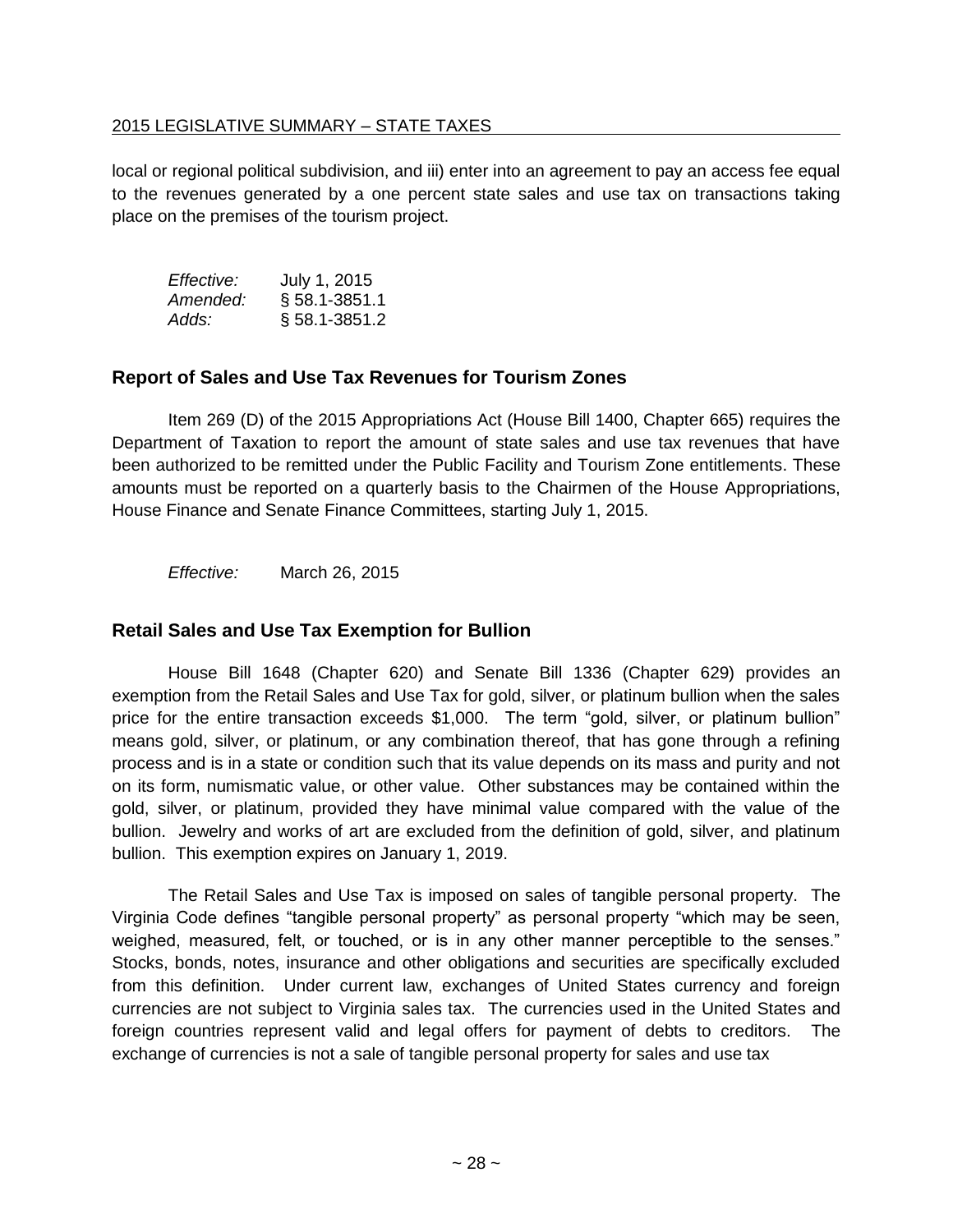purposes. The sale of coins, bullion, or other precious metals constitutes a sale of tangible personal property that is subject to sales and use tax under current law.

| <i>Effective:</i> | July 1, 2015   |
|-------------------|----------------|
| Amended:          | $§$ 58.1-609.1 |

#### <span id="page-28-0"></span>**Accelerated Sales Tax**

Section 3-5.07 of the 2015 Appropriations Act (House Bill 1400, Chapter 665) decreases the annual threshold for dealers and direct payment permit holders ("Dealers") to make accelerated sales tax payments to \$2.5 million of taxable sales and/or purchases effective for the June, 2015 and 2016 payments. Any dealer with taxable sales and/or purchases exceeding the threshold is required to make a payment in June equal to 90 percent of its Retail Sales and Use Tax liability for June of the previous year. This tax payment is required to be remitted on or before June 25, 2015, if the payment is made by other than electronic transfer, and by June 30, 2015 if payment is made by electronic fund transfer. Affected Dealers are entitled to take a credit for this amount on the return for June of the current year due July 20. The Department will notify all affected Dealers and provide them with payment instructions and a payment voucher for the additional payment.

*Effective*: For the Accelerated Sales Tax Payment due beginning June 2015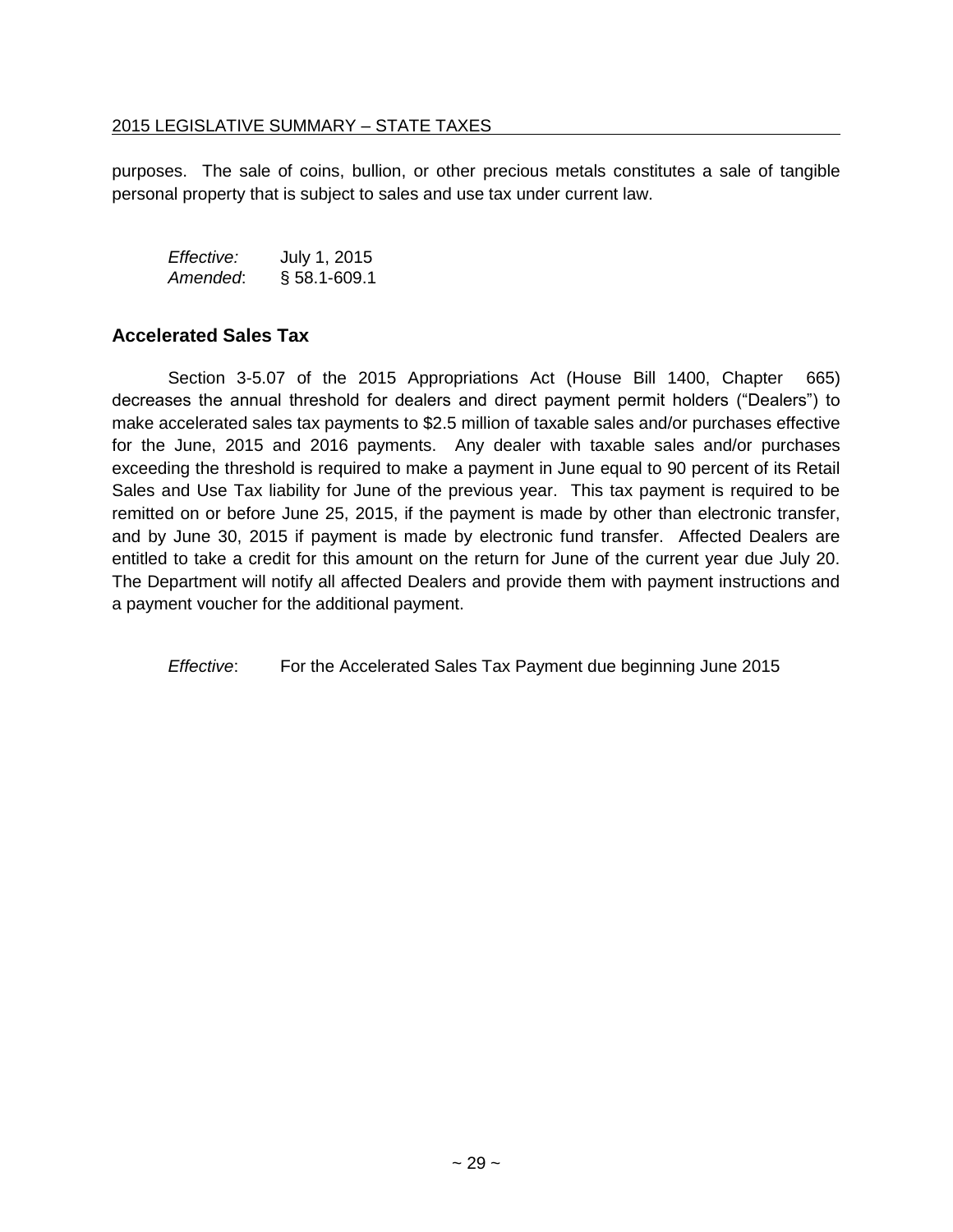## **TOBACCO TAXES**

#### <span id="page-29-1"></span><span id="page-29-0"></span>**Persons Ineligible to be Authorized Holders of Cigarettes**

House Bill 1955 (Chapter 738) and Senate Bill 1232 (Chapter 754) prohibit persons convicted of any offense involving the forgery of documents related to the purchase or sale of cigarettes or tobacco products, the evasion or failure to pay a cigarette or tobacco product excise tax, or any similar local, state, or federal violation from being an authorized holder of cigarettes. These Acts also require the Office of the Attorney General to publish a list of individuals ineligible to be authorized holders on its website. Additionally, these Acts authorize the Office of the Attorney General, the Department of Alcoholic Beverage Control, and local cigarette tax administrative and enforcement officials to audit and inspect the records of persons receiving, storing, selling, handling, or transporting cigarettes. The stamping permit of any person who fails or refuses to allow an authorized entity to audit and inspect his records shall be suspended until the audit or inspection is allowed.

Under current law, persons receiving, storing, selling, handling, or transporting cigarettes are required to keep all documents relating to the purchase, sale, exchange, receipt or transportation of all cigarettes for a period of three years. Any person who fails or refuses to keep and preserve such records is guilty of a Class 2 misdemeanor. The documents are subject to audit and inspection by any duly authorized representative of the Department of Taxation and the stamping permit of any person who fails or refuses to allow an audit or inspection of his records is suspended until the audit or inspection is allowed.

| Effective: | July 1, 2015               |
|------------|----------------------------|
| Added:     | $\S$ 3.2-4206.01           |
| Amends:    | §§ 58.1-1000 and 58.1-1007 |

#### <span id="page-29-2"></span>**Penalty for Purchasing Cigarettes with Fraudulent Documents**

House Bill 1807 (Chapter 273) and Senate Bill 1231 (Chapter 290) provide civil penalties for using a forged business license, a business license obtained under false pretenses, a forged or invalid Virginia sales and use tax exemption certificate, or a Virginia sales and use tax exemption certificate obtained under false pretenses to purchase cigarettes of i) \$2.50 per pack, but not less than \$5,000, for a first offense; ii) \$5 per pack, but not less than \$10,000, for a second offense committed within a 36 month period; and iii) \$10 per pack, but not less than \$50,000, for a third or subsequent offense committed within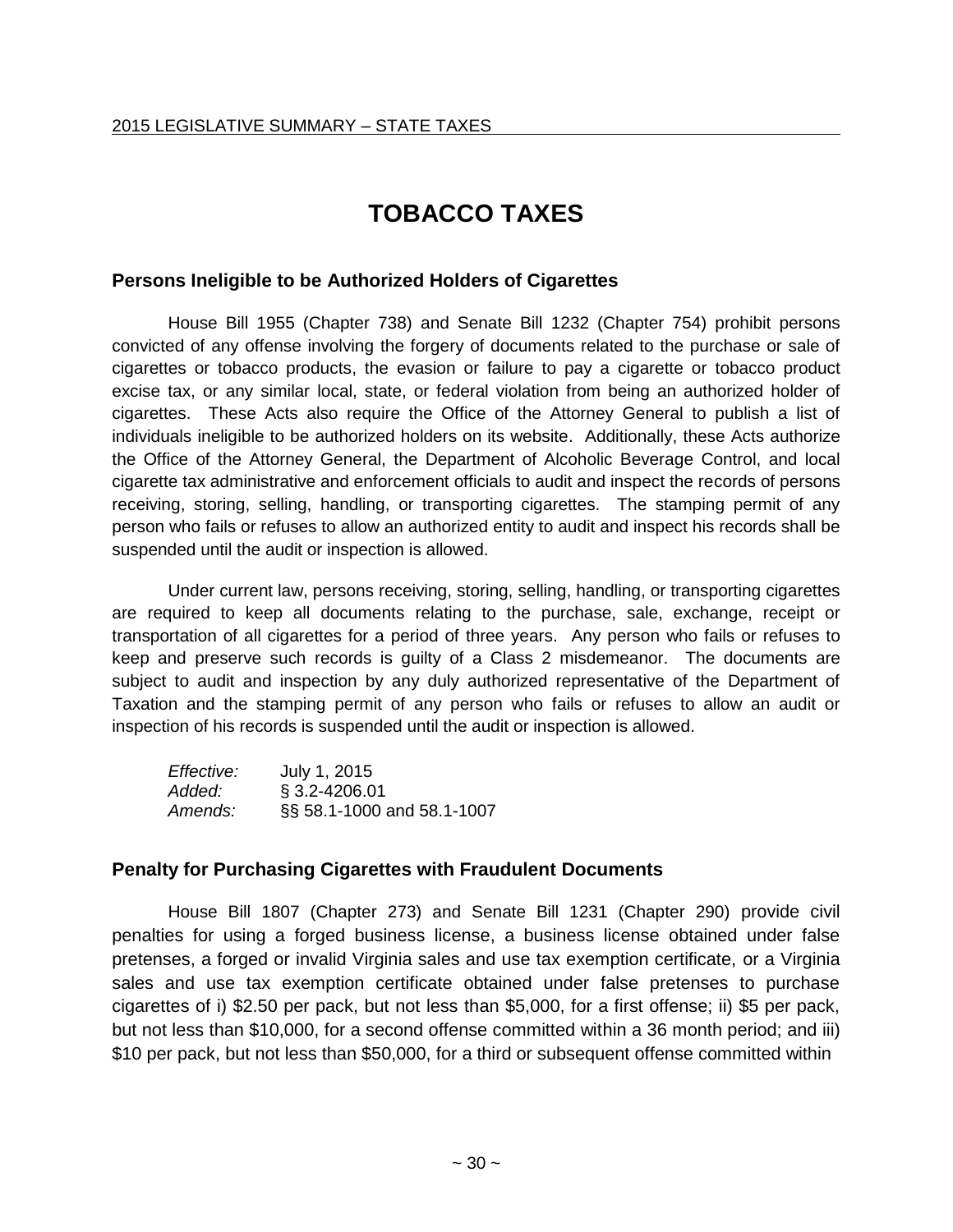a 36 month period. The civil penalties are to be assessed and collected by the Department of Taxation as other taxes are collected.

These Acts also provide that any person who purchases 5,000 or fewer cigarettes using a forged business license, a business license obtained under false pretenses, a forged or invalid Virginia sales and use tax exemption certificate, or a Virginia sales and use tax exemption certificate obtained under false pretenses is guilty of a Class 1 misdemeanor for a first offense and a Class 6 felony for a second or subsequent offense. Any person purchasing more than 5,000 cigarettes is guilty of a Class 6 felony for a first offense and a Class 5 felony for a second or subsequent offense.

These Acts lower the threshold from 100,000 cigarettes to 40,000 cigarettes for a person to be guilty of a Class 6 felony for possessing, with the intent to distribute, tax-paid cigarettes.

Under current law, any person who possesses, with the intent to distribute tax-paid cigarettes in violation of the law is required to pay a penalty of \$2.50 per pack, up to \$500, for the first violation by a legal entity within a 36 month period, \$5 per pack, up to \$1,000, for the second violation by the legal entity within a 36 month period, and \$10 per pack, up to \$50,000, for the third or subsequent violation by the legal entity within a 36 month period. Such persons are also guilty of committing a Class 1 misdemeanor if they possess fewer than 100,000 cigarettes for a first offense and a Class 6 felony for a second or subsequent offense. The person is guilty of a Class 6 felony for a first offense and a Class 5 felony for a second or subsequent offense if the amount of cigarettes is 100,000 cigarettes or more.

| <i>Effective:</i> | July 1, 2015      |
|-------------------|-------------------|
| Amended:          | $§ 58.1 - 1017.1$ |
| Adds:             | $\S$ 58.1-1017.3  |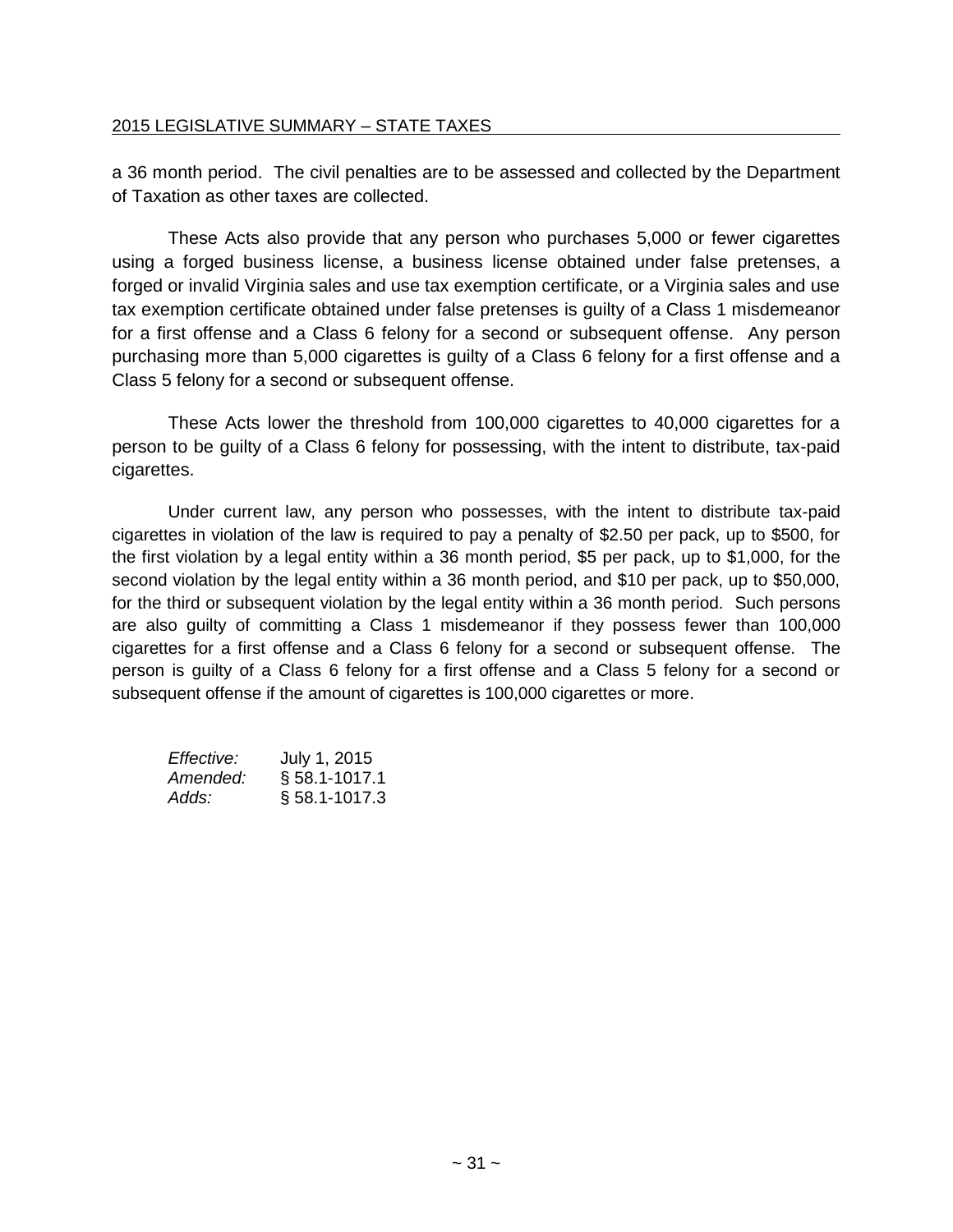## **FOREST PRODUCTS TAX**

#### <span id="page-31-1"></span><span id="page-31-0"></span>**Forest Products Tax**

House Bill 1724 (Chapter 170) revises the Forest Products Tax by shifting the imposition of the tax to the first manufacturer using, consuming, processing, or storing the forest product for sale or shipment out of state. For the purposes of this Act, a manufacturer is defined as any person that for commercial purposes at a fixed place of business i) processes forest products into various sizes and forms, including chips; ii) processes forest products into other products; iii) uses or consumes forest products; or iv) stores forest products for sale or shipment out of state.

This Act converts the rate of tax for chips and mulch to a cent per ton rate for loads consisting of pine and loads consisting of other species. This Act also imposes the Forest Products Tax on loads of chips and mulch consisting of both pine and other species, including products such as biomass chips and fuel chips, at the rate of \$0.10 per ton.

Generally, the forest products tax is payable by every person engaged in business in Virginia as a manufacturer or shipper of forest products for sale, profit, or commercial use. This currently includes businesses processing forest products from mobile locations such as loggers and chippers. In addition, the tax applies to the severance of timber and other forest products from Virginia soil, including land owned by the Commonwealth of Virginia or by the United States within the geographical confines of Virginia, where the forest products severed enter commercial channels of trade for competitive markets. The tax does not apply to forest products severed from soil outside Virginia.

| Effective: | July 1, 2015                                                               |
|------------|----------------------------------------------------------------------------|
| Amended:   | §§ 58.1-1601, 58.1-1602, 58.1-1604, 58.1-1605, 58.1-1612 and 58.1-<br>1617 |
| Repeals:   | §§ 58.1-1613, 58.1-1614 and 58.1-1622                                      |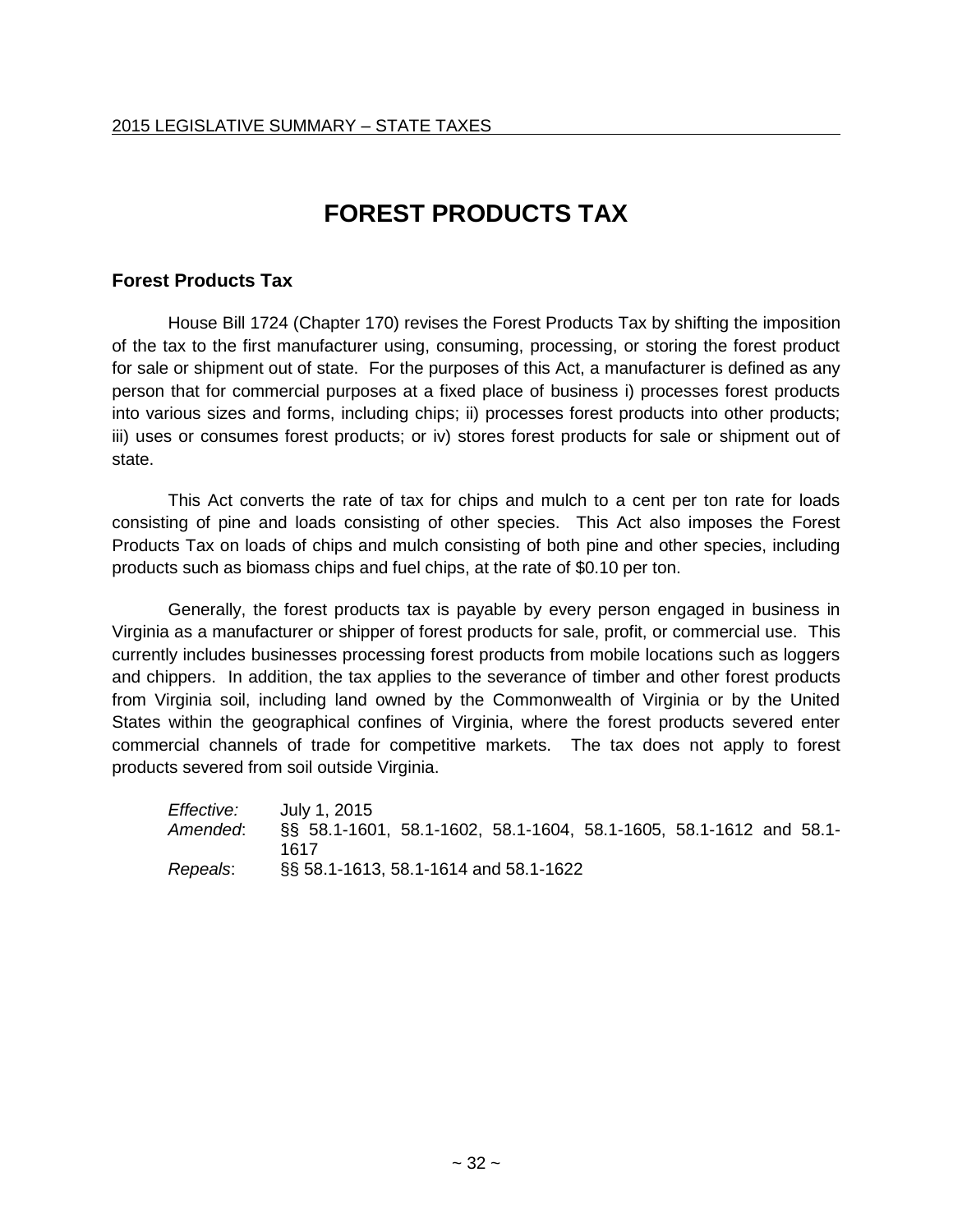## **RECORDATION TAX**

#### <span id="page-32-1"></span><span id="page-32-0"></span>**State Recordation Taxes and Fees**

House Bill 2161 (Chapter 488) and Senate Bill 999 (Chapter 434) make substantive and technical changes to state recordation taxes and fees. These Acts require that the recordation tax on any deed of trust that modifies or is supplemental to an existing deed of trust be calculated only on that portion of the debt that is in addition to the original debt on which the tax has been paid instead of the existing debt. These Acts extend the current treatment of a single deed of trust conveying property within and without Virginia to separate deeds of trust conveying property in several states to secure the same obligation.

Under current law, when a deed of trust conveys property partly in Virginia and partly in another state, the tax is prorated based on the portion of property in Virginia, but this does not apply when separate deeds of trust are recorded in each state for property in that state. In that case the tax is limited to the value of the Virginia property on the grounds that the amount secured is unascertainable or under-secured.

When a previously recorded deed of trust is subsequently modified to reflect an increase in the amount secured, existing law bases the tax on the difference between the increased obligation and the existing debt (the original amount less principal payments). The tax on a deed of trust securing a credit line is measured by the maximum amount of the credit line, not the amount that may actually be owed at the time. However, when the credit line is modified by increasing it, some clerks have measured that tax by the difference between the increased line of credit and the amount that is owed at the time instead of the original line of credit. If the tax on the original deed of trust had been limited to the value of Virginia property, any increase in property value is ignored in calculating the tax on the modified deed of trust.

Existing law is silent as to the ability of parties to a real estate transaction to shift the burden of recordation taxes among themselves, although parties have often shifted the burden by contract. These Acts state that the burden may be shifted among the parties. Under existing law Clerks of the Circuit Court may be held personally liable for any uncollected recordation tax. These Acts also relieve Clerks of the Circuit Court from personal liability for uncollected recordation taxes and fees since the Department has the authority to assess and collect any omitted recordation taxes and fees.

*Effective:* July 1, 2015 *Amends:* §§ 58.1-803, 58.1-809, 58.1-812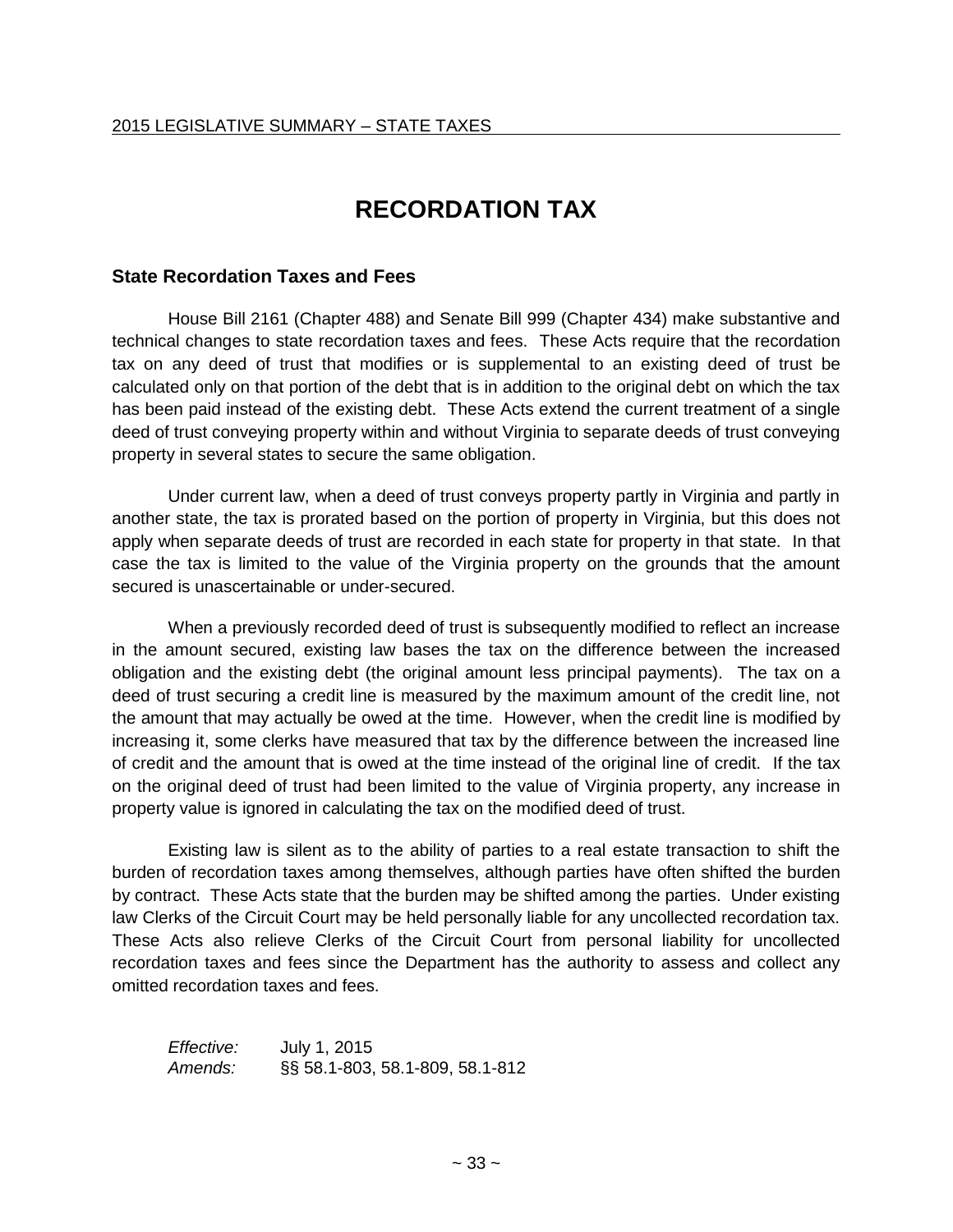## <span id="page-33-0"></span>**LOCAL TAX**

## **LEGISLATION**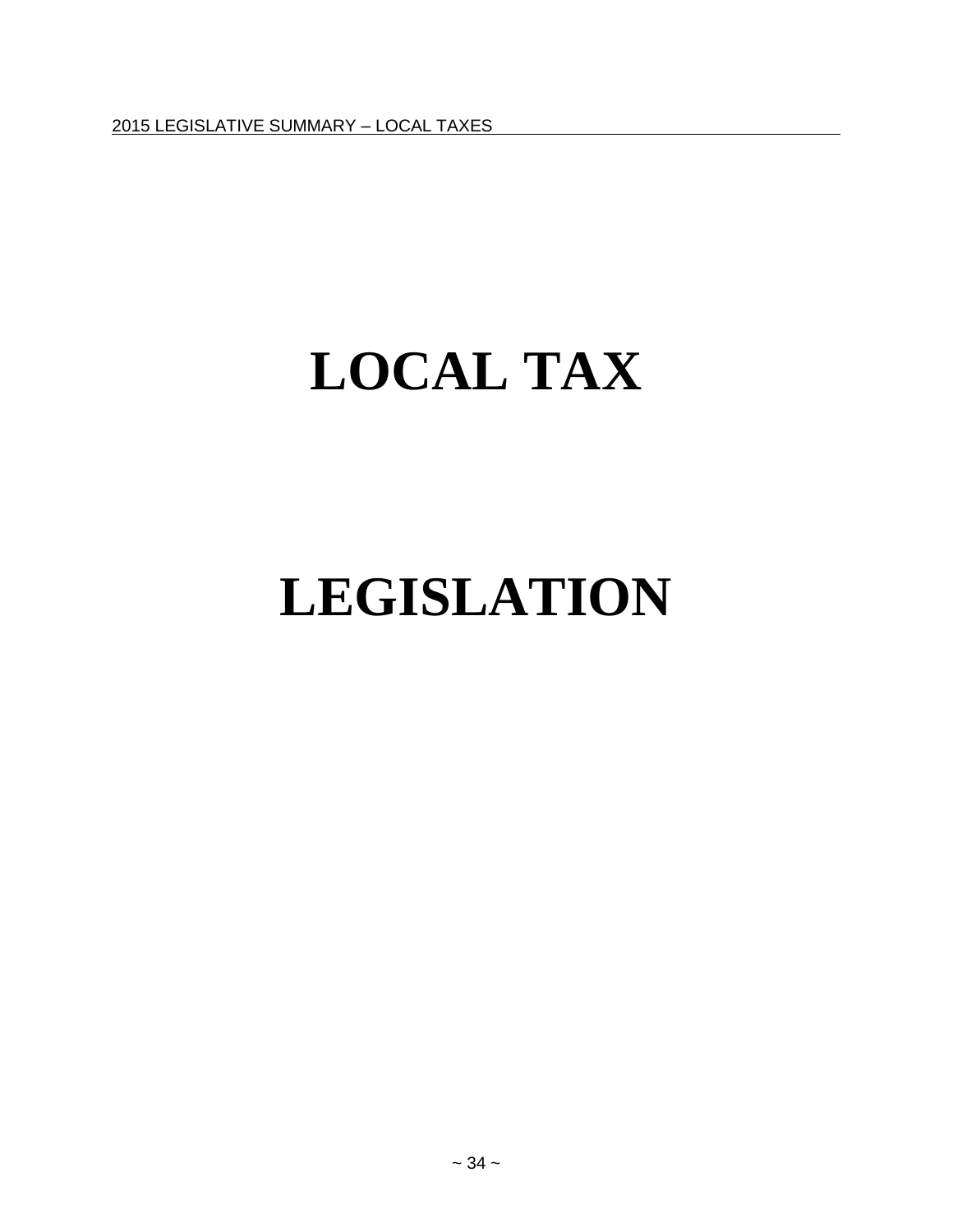## **GENERAL PROVISIONS**

#### <span id="page-34-1"></span><span id="page-34-0"></span>**Commissioners of the Revenue May Compel Production of Documents**

Senate Bill 1177 (Chapter 378) authorizes local commissioners of the revenue to compel taxpayers to produce documents for purposes of assessing local taxes. Additionally, local commissioners and their deputies are authorized to administer oaths before questioning taxpayers regarding their tax liability. This Act also authorizes courts to compel a taxpayer to comply with a local commissioner's summons or to produce required documents. Finally, local commissioners and their deputies are authorized to serve writs, warrants, notices, summonses, or other processes that the commissioner may issue. This Act also authorizes commissioners to direct this process to the sheriff for service.

Under current law, local commissioners of the revenue are allowed to summon taxpayers to respond to questions, under oath, regarding the tax liability of any specifically identified taxpayers. The commissioner is prohibited from summoning a taxpayer regarding a tax liability that is in litigation.

Any person who refuses to: i) furnish access to books of accounts or information relating to the assessment of taxes; ii) answer under oath questions regarding his tax liability; or iii) exhibit to the commissioner any subject of taxation liable to assessment by the commissioner can be convicted of a Class 3 misdemeanor. Each day's refusal to furnish such access is a separate offense. Only the taxpayer can be convicted unless there is willful failure by another to comply with a summons properly issued.

*Effective:* July 1, 2015 *Amended:* § 58.1-3110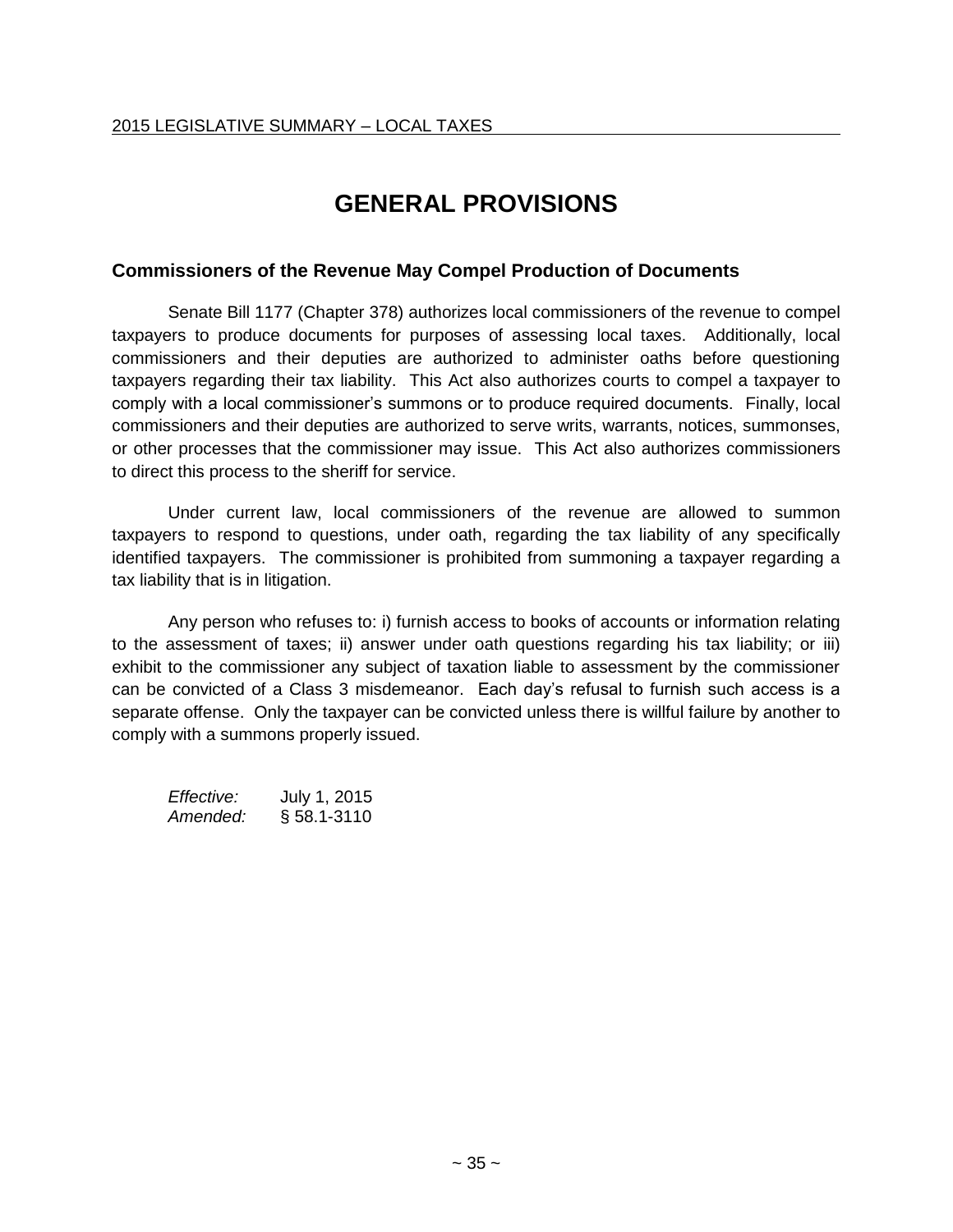## **REAL ESTATE TAX**

#### <span id="page-35-1"></span><span id="page-35-0"></span>**Real Property Tax Exemption for Spouses of Servicemembers Killed in Action**

House Bill 1721 (Chapter 577) expands the real property tax exemption for the principal place of residence of a surviving spouse of a servicemember killed in action by allowing dwellings assessed at more than the average assessed value of all dwellings located within the locality that are zoned as single family residential to qualify for the exemption. The exemption is limited to that portion of the assessed value of the residence that does not exceed the average assessed value of all dwellings located within the locality that are zoned as single family residential. This Act also provides that the exemption applies without any restriction on the surviving spouse moving to a different principal place of residence. This Act also requires the refund, without interest, of any tax year 2015 real property taxes paid on a qualifying surviving spouse's real property that is exempt pursuant to this Act.

Legislation enacted during the 2014 General Assembly Session provided the necessary statutory authorization required by the constitutional amendment to Article X, § 6 of the Constitution of Virginia, adopted by voters authorizing the General Assembly to exempt from taxation real property that is the principal residence of a surviving spouse of any member of the armed forces of the United States who was killed in action as determined by the Department of Defense. The constitutional amendment was adopted by voters and became effective January 1, 2015. Under current law, any dwelling with an assessed value exceeding the average assessed value of all dwellings located within the locality that are zoned as single family residential cannot qualify for the exemption. In addition, the exemption ceases if the surviving spouse remarries.

*Effective:* July 1, 2015 *Amended*: §§ 58.1-3219.9, 58.1-3360.1 and 58.1-3360.2

#### <span id="page-35-2"></span>**Real Property Tax Exemption for Leasehold Interests**

House Bill 1766 (Chapter 234) and Senate Bill 1031 (Chapter 87) provides a real property tax exemption for a tenant's leasehold interest on tax-exempt property if the tenant is entitled to or has received rehabilitation tax credits related to the property, and the property otherwise qualifies for exemption. These Acts also extends the exemption to qualifying tenants that use the property exclusively for cultural purposes.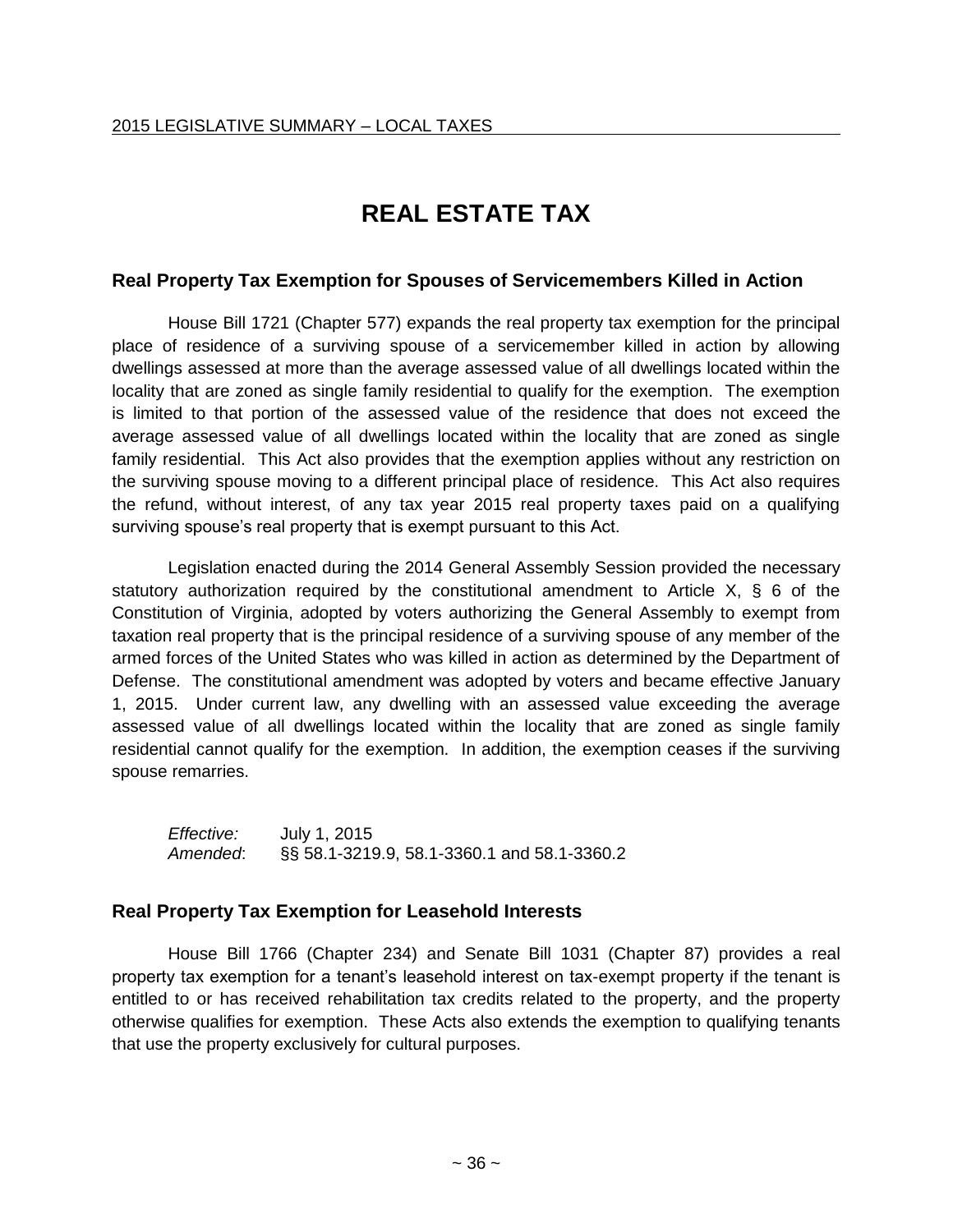Under current law, a tenant's leasehold interest in real property for which the owner is exempt is assessable for local taxation to the lessee. An exemption is available, however, for lessees that are designated as § 501(c) organizations under the Internal Revenue Code, provided the property in question is: i) owned by the Commonwealth or its political subdivisions; ii) owned and exclusively occupied or used by churches or religious bodies; or iii) exempt from taxation by designation. In addition, the property must be used exclusively by the lessee primarily for charitable, literary, scientific, or educational purposes in order for the exemption to apply.

| Effective: | July 1, 2015    |
|------------|-----------------|
| Amended:   | $§ 58.1 - 3203$ |

#### <span id="page-36-0"></span>**Real Property Tax Liens**

House Bill 1489 (Chapter 257) extends the maximum length of time during which a taxpayer may reimburse a third party for the local taxes, charges, fees, and other obligations that were assumed by the third party under a third-party tax payment agreement, to allow for a period of installment payments over eight years.

Under current law, local treasurers are authorized to enter into agreements with third parties in order to enable the third parties to assume payment of a taxpayer's outstanding tax bill, including the local taxes, charges, fees, delinquent taxes, penalties, interest, and other obligations due and owing the locality. Under these agreements, the taxpayer must subsequently reimburse the third party in installments over a maximum period of twenty four months. The third party is authorized to charge the taxpayer interest and fees.

If the third party can demonstrate that a good-faith effort to collect payment from the taxpayer is made, and that the taxpayer is more than thirty days delinquent in his obligations to the third party, the third party is entitled to a refund from the locality for any funds, exclusive of interest and fees, owed to the third party. Once the locality reimburses the third party, the amount of the reimbursement must be recorded in the tax rolls of the locality as delinquent taxes, and the taxpayer must be notified within five days of reinstatement. If the taxpayer fails to remit full payment by the ordinary due date, the treasurer may apply penalties and interest.

*Effective:* July 1, 2015 *Amended*: § 58.1-3018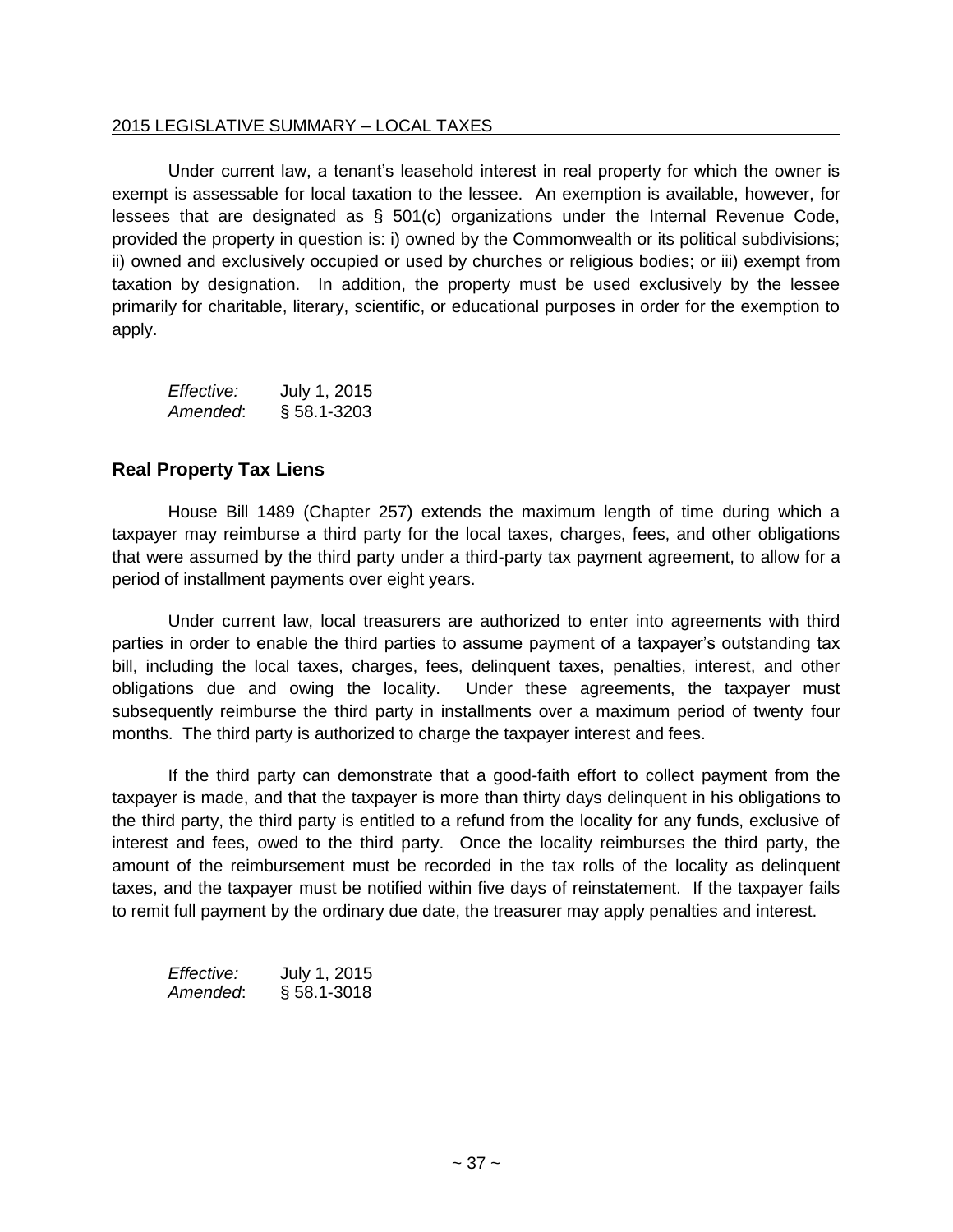#### <span id="page-37-0"></span>**Real Property Tax Notice of Assessments**

House Bill 1291 (Chapter 151) and Senate Bill 678 (Chapter 157) clarify the information that must be included on the required notice issued by localities when there is a reassessment or a change in the assessed value of real estate. These Acts provide that the required information on the notice regarding assessments in the immediately prior two tax years refers to the immediately prior two tax years' final assessments. Additionally, these Acts provide that the amount of the total tax levies for the immediately prior two tax years is computed by multiplying the final tax rates for the prior two tax years by the final assessed values of land and improvements for those tax years.

Current law requires that whenever there is a reassessment or change in the assessed value of real estate, a locality must provide notice by mail directly to each property owner whose assessment has been changed. Notice must be sent by postpaid mail at least 15 days prior to the date of the hearing to protest the change in assessment. The notice must show the magisterial or other district, if any, in which the real estate is located and the new and immediately prior two assessed values of land and improvements.

For changes in assessment that do not arise solely from the construction or addition of new improvements to real estate, if the tax rate that will apply to the new assessed value has been established, then the notice must set out that rate, and in either case, must set out the tax rates for the immediately prior two tax years, the total amount of the new tax levy, the amounts of the total tax levies for the immediately prior two tax years, and the percentage changes in the new tax levy from those in the immediately prior two tax years. If, however, the tax rate for the new assessed value has not been established, the notice must identify the time and place of the next local governing body meeting for public testimony on the real estate tax rate changes. Where changes in the local real property tax assessment are due to the construction or addition of new improvements to the property, the notice of change in assessment for the property need not set out this information.

| <i>Effective:</i> | July 1, 2015    |
|-------------------|-----------------|
| Amends:           | $§ 58.1 - 3330$ |

#### <span id="page-37-1"></span>**Explanation of Increased Assessment for Real Property**

Senate Bill 872 (Chapter 244) requires a local assessing officer to provide a taxpayer whose property has been assessed for real property taxes, with a written explanation or justification for an increase in the property's assessed value, if the taxpayer requests such information.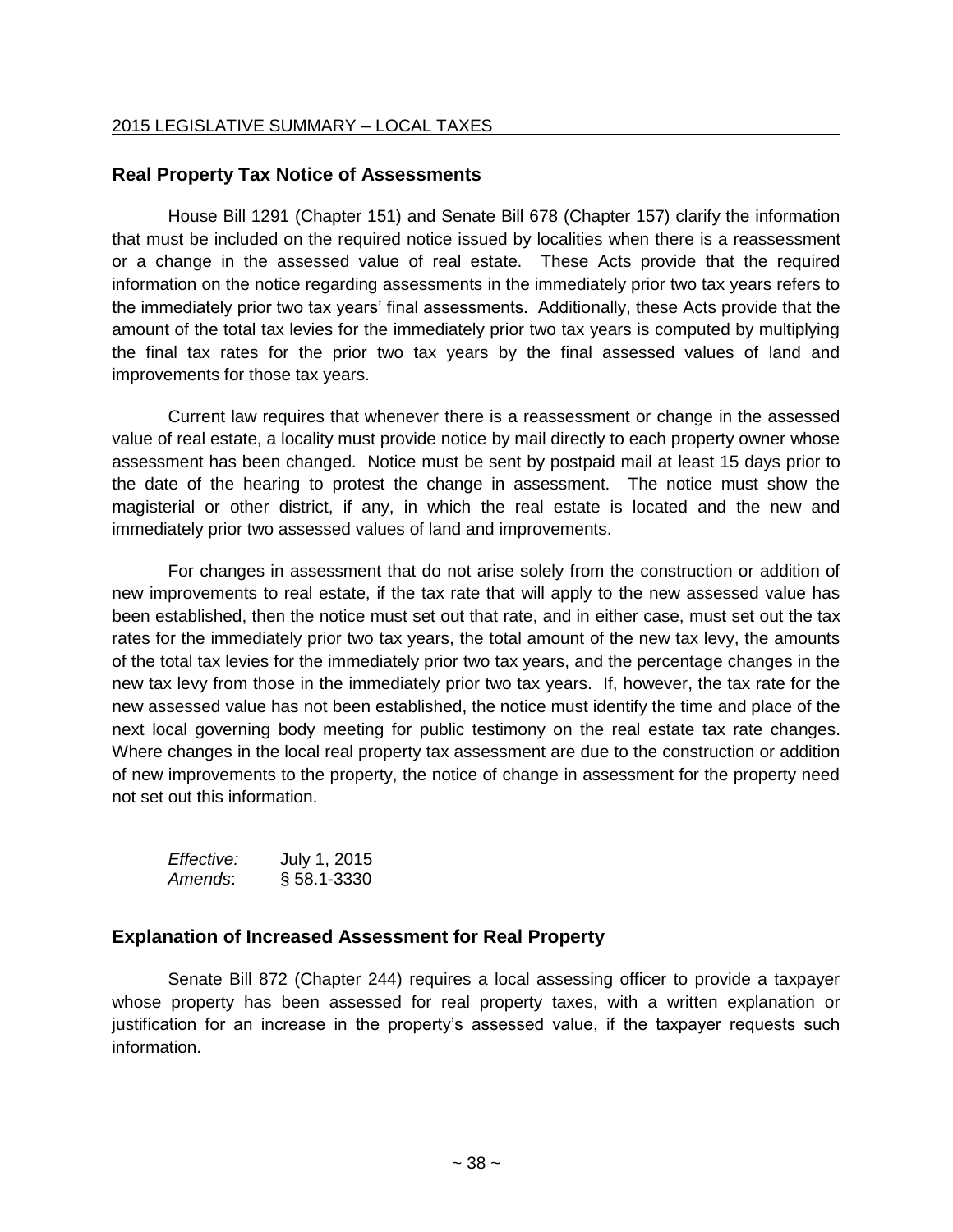Currently, Virginia law provides real property owners whose property has undergone assessment numerous ways to obtain information regarding the assessment. Local assessors must maintain current property appraisal cards that contain the appraised value of the property and improvements for all parcels of real estate they assess, and these cards must be made available for inspection, unless they contain confidential information. Additionally, localities must allow such taxpayers to examine the working papers that the assessing official used in reaching the property's assessed value, if the taxpayer requests. Assessing officers also must provide information regarding the methodology employed in the calculation of a property's assessed value, including the capitalization rate used to determine the property's value, a list of comparable properties or sales figures considered in the valuation, and any other market surveys, formulas, matrices, or other factors considered in determining the value of the property, upon a taxpayer's request.

| <i>Effective:</i> | July 1, 2015    |
|-------------------|-----------------|
| Amends:           | $§ 58.1 - 3331$ |

#### <span id="page-38-0"></span>**Transfer of Certain Tax Delinquent Properties**

Senate Bill 1229 (Chapter 379) adds the city of Fredericksburg to the list of cities that are authorized to have a special commissioner convey tax-delinquent real estate to the locality in lieu of a public sale at auction when the property has an assessed value that falls below certain specified amounts, and the percentage of taxes and other liens, together with penalty and accumulated interest or the percentage of taxes alone exceeds certain amounts.

Under current law, the Cities of Norfolk, Richmond, Hopewell, Newport News, Petersburg, and Hampton are authorized to have a special commissioner convey real estate in lieu of a public sale at auction when: i) the tax-delinquent property has an assessed value of \$50,000 or less; and ii) the percentage of taxes and other liens, together with penalty and accumulated interest exceeds 35 percent of the assessed value of the parcel or the percentage of taxes alone exceeds 15 percent of the assessed value of the parcel. The special commissioner may also convey real estate to the specified cities when: i) the tax-delinquent property has an assessed value of \$100,000 or less; ii) the percentage of taxes and other liens, together with penalty and accumulated interest exceeds 20 percent of the assessed value of the parcel or the percentage of taxes alone exceeds 10 percent of the parcel's assessed value; iii) the property is unoccupied; and 4) the locality contracts to sell the parcel to a nonprofit organization that will renovate or construct a single-family dwelling on the parcel for sale as a residence for a person whose income falls below the area median income.

*Effective:* July 1, 2015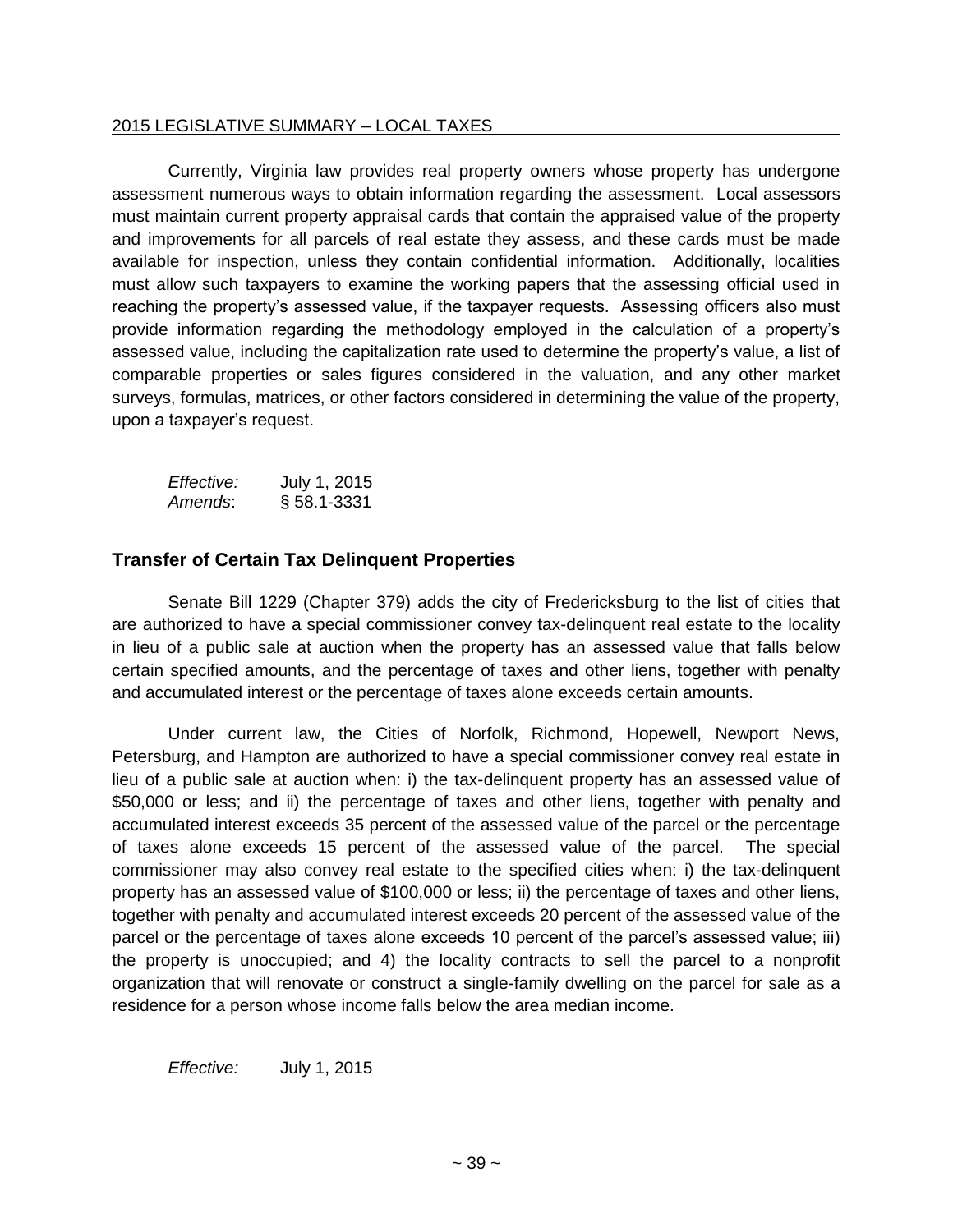*Amends*: § 58.1-3970.1

#### <span id="page-39-0"></span>**Waiver of Delinquent Real Property Taxes**

House Bill 2173 (Chapter 498) authorizes localities to fully release any unpaid taxes, penalties, interest, and other costs on tax-delinquent real property in exchange for the conveyance of the tax delinquent property to a qualifying tax-exempt organization. To qualify, the organization needs to be tax-exempt under Internal Revenue Code § 501(c)(3) or § 501(c)(4) and be engaged in building, renovating, or revitalizing affordable housing for lowincome families. Tax-delinquent real property is eligible for this treatment once the taxes are delinquent on December 31 following the second anniversary of the tax due date. Alternatively, real property qualifies for this treatment on the first anniversary of the tax's due date if it: i) contains a nuisance, a derelict building, or a structure that has been condemned by the local building official; or ii) has been declared blighted.

Under current law, localities may sell tax-delinquent real property on December 31 of the year following the two-year anniversary of the tax due date. Tax-delinquent blighted real property may be sold one year after the taxes become due. Tax-delinquent real estate assessed at \$100,000 or less may be publicly auctioned: i) on December 31 of the year following the first anniversary date the taxes became due; or ii) when there is an unpaid lien on the real estate on December 31 of the year after the first anniversary of the date the lien was recorded.

| <i>Effective:</i> | July 1, 2015      |
|-------------------|-------------------|
| Adds:             | $§ 58.1 - 3970.2$ |

#### <span id="page-39-1"></span>**Nonjudicial Sale of Tax-Delinquent Property**

House Bill 1711 (Chapter 59) clarifies that any official designated by the locality to administer its zoning ordinance is qualified to make a determination as to whether certain taxdelinquent real property is unsuitable for building due to the size, shape, zoning, or soils of the parcel, and therefore does not meet the criteria for a nonjudicial sale.

Under current law, local treasurers may publicly auction small parcels on which delinquent taxes have accrued for three years or more. The parcels must be assessed at less than \$10,000 and be either i) less than 4,000 square feet (.0918 acre), or ii) a parcel of any size that the locality's zoning administrator has determined to be unsuitable for building due to the size, shape, zoning or soils of the parcel.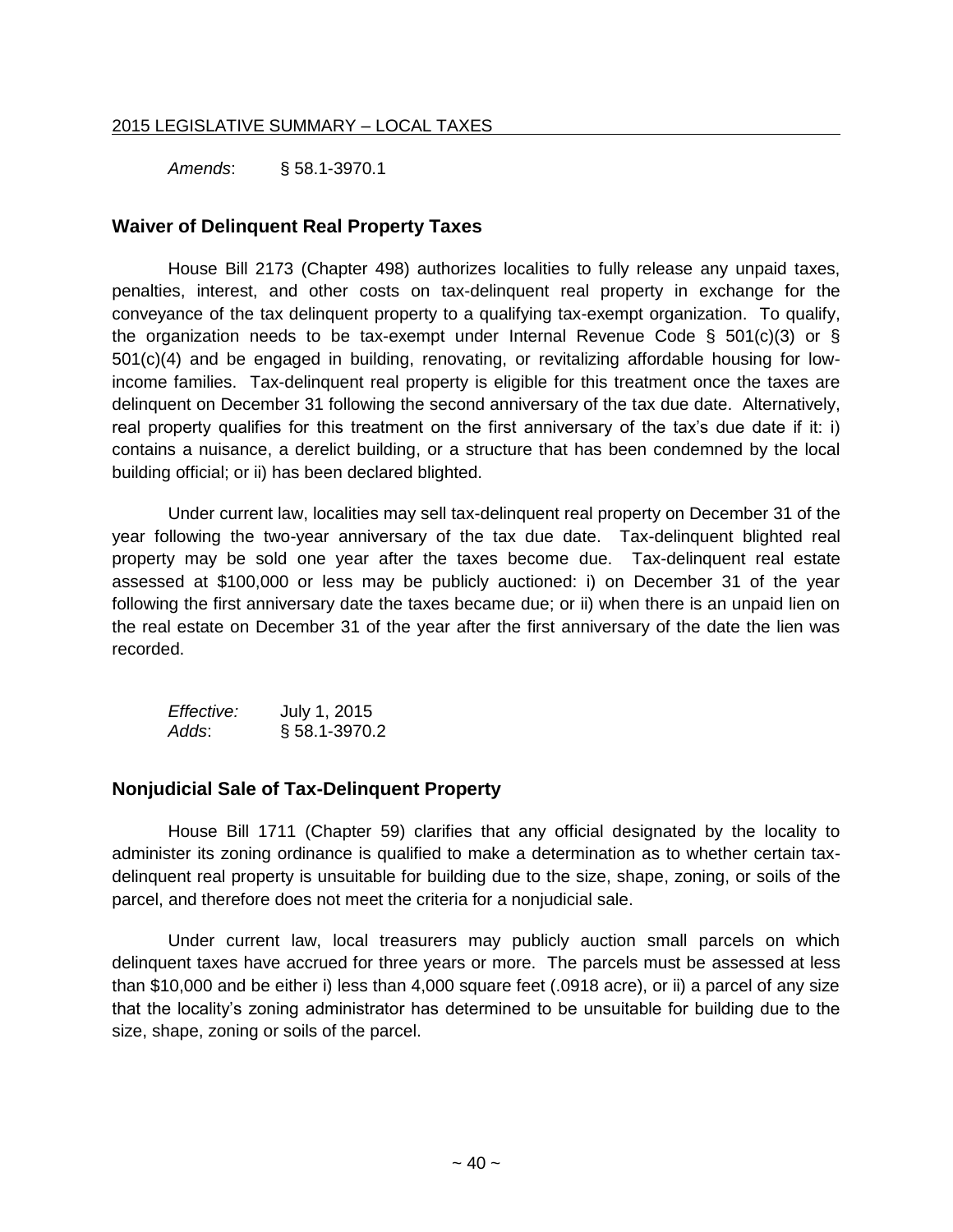The treasurer conducting the sale must send notice by certified or registered mail to the owners of record and anyone else appearing to have an interest in the property, such as mortgage or judgment lien holders, post a notice of sale at the property and the courthouse, and advertise the sale.

The owner may redeem the property at any time before the sale by paying the delinquent taxes, penalties, interest, and pro-rata cost of advertising the sale. The treasurer may enter into an installment payment agreement with the owner for up to 12 months to pay the full redemption amount.

Any parcel that has not been redeemed by the owner may be sold to the highest bidder at the public auction. Any sale made is free and clear of the tax lien, but does not affect any easements recorded prior to the date of sale. If the sale proceeds are insufficient to pay the taxes in full, the remaining delinquent taxes remain the personal liability of the former owner. The sale proceeds must be applied first to the costs of sale, then to the taxes, penalty and interest due on the parcel, then to any other taxes or other charges owned by the former owner to the jurisdiction. Excess proceeds remain the property of the former owner and are kept by the treasurer in an interest-bearing escrow account. The former owner has two years from the date of the sale to make a claim for payment of the excess proceeds, after which time, the treasurer must deposit the excess proceeds in the jurisdiction's general fund. If there is no successful bidder at the public auction, the treasurer must add the costs of sale incurred by the jurisdiction to the delinquent real estate account.

| <i>Effective:</i> | July 1, 2015    |
|-------------------|-----------------|
| Amended:          | $§ 58.1 - 3975$ |

#### <span id="page-40-0"></span>**Multijurisdictional Sale of Tax Delinquent Real Properties**

House Bill 1567 (Chapter 50) allows a suit for the judicial sale of tax-delinquent real property located in multiple jurisdictions to be brought in one locality, provided: i) the taxes are delinquent in each such jurisdiction for not less than the minimum periods established by statute; and ii) the treasurers in each jurisdiction consent. This Act also outlines the information that must be identified in the suit, required publications, and notices, as well as the procedures that must be followed once the property has been sold.

Localities have a broad array of tools to collect delinquent taxes including collection from the taxpayer's bank account, wages, income tax refunds, suits against the taxpayer personally, and sale of the real estate to which the tax lien has attached. When taxes are delinquent on the last day of the year following the two-year anniversary date on which such taxes were due, localities may sell the real estate for the purpose of collecting all delinquent taxes on such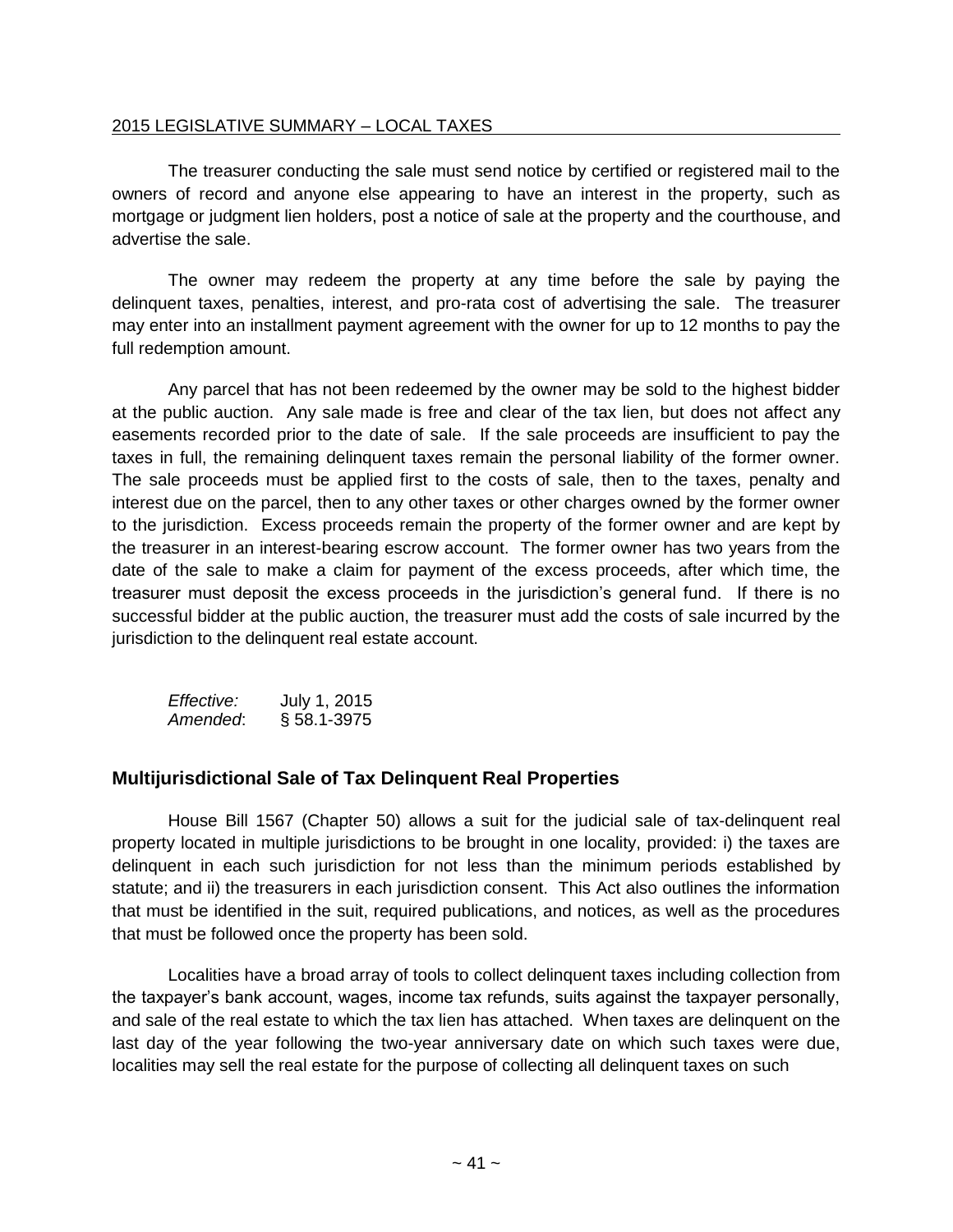property. Localities may sell property that has been declared blighted on the first anniversary of the date on which delinquent taxes are due. Real estate with an assessed value of \$100,000 or less is subject to sale at public auction: i) when taxes are delinquent on the last day of the year following the first anniversary date on which such taxes were due; or ii) when there is a lien on the real estate for certain reasons, which lien remains unpaid on the last day of the year following the first anniversary of the date on which such lien was recorded. Judicial proceedings must be filed in the circuit court of the county or city in which the tax-delinquent real estate is located in order to subject the real estate to a lien for delinquent taxes.

Prior to instituting any judicial sale, localities must provide at least 30 days' notice to the property owners and all other parties who have an interest in the real property, including any trustee under a deed of trust or mortgage. Localities must also publish a list of real estate which will be offered for sale in a generally circulated newspaper in the locality at least 30 days prior to the commencement of the judicial proceedings. Owners of the property may redeem it at any time prior to the date of the sale by paying all accumulated delinquent taxes, penalties, reasonable attorney's fees, interests, and costs, and in some instances, are permitted to set up installment payment agreements with the local treasurer for a maximum period of 36 months.

| <i>Effective:</i> | July 1, 2015    |
|-------------------|-----------------|
| Adds:             | $§ 58.1 - 3965$ |

#### <span id="page-41-0"></span>**Land Use Valuation**

House Bill 1483 (Chapter 485) permits localities to establish minimum acreage requirements that fall below five acres in order for real estate devoted to and used for agricultural purposes to qualify for land use assessment.

Land use valuation and taxation is intended to encourage conservation by providing tax relief to the owner of real estate devoted solely to agricultural, horticultural, forest, or open space use. Under land use taxation programs, the land dedicated to the special use is taxed at a lower rate than the rate applicable to other real property. In valuing land at its use value, the assessing officer considers only the value of the real estate based on its current use. The assessing officer does not consider the fair market value of the land at its most profitable use.

Under current law, real estate devoted solely to agricultural or horticultural use must consist of a minimum of five acres in order to be deemed eligible for a local land use program. Local governing bodies may, by ordinance, prescribe minimum acreage requirements below five acres for real estate used in aquaculture or for raising specialty crops, as defined by the locality's ordinance.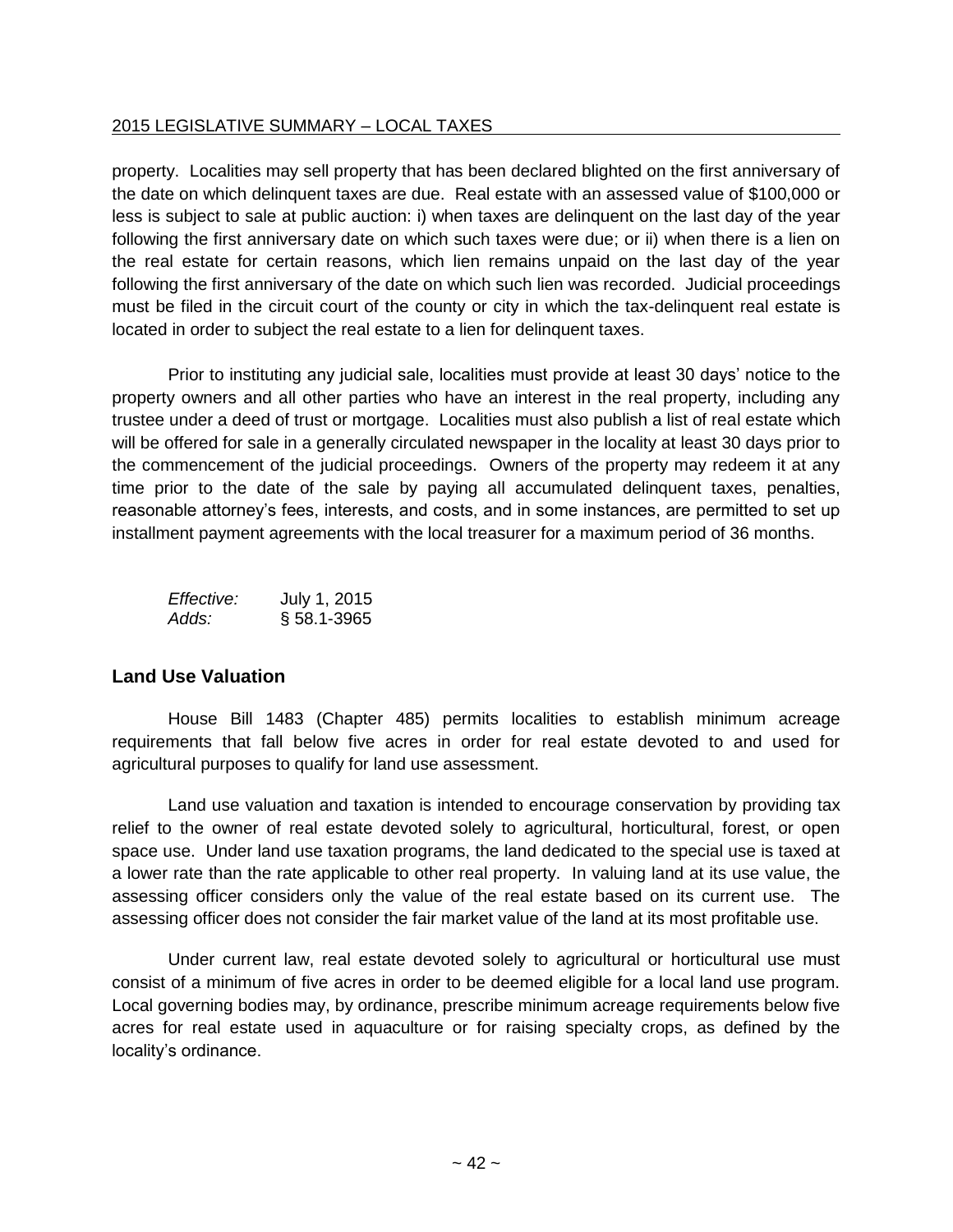*Effective:* July 1, 2015 *Amended*: § 58.1-3233

### **TANGIBLE PERSONAL PROPERTY TAX**

#### <span id="page-42-1"></span><span id="page-42-0"></span>**Personal Property Tax Relief**

House Bill 1340 (Chapter 152) and Senate Bill 1219 (Chapter 96) expand the pool of vehicles that are deemed "qualifying vehicles," and thus eligible for personal property tax relief by including autocycles that are privately owned, leased pursuant to a contract requiring the lessee to pay the tangible personal property tax on such vehicle, or held in a private trust for nonbusiness purposes. *Virginia Code* § 46.2-100 defines "autocycle" as a three-wheeled motor vehicle that has a steering wheel and seating that does not require the operator to straddle or sit astride and is manufactured to comply with federal safety requirements for motorcycles.

Under current law, the term "qualifying vehicle" is defined as any passenger car, motorcycle, and pickup or panel truck that is determined by the commissioner of the revenue of the county or city in which the vehicle has situs to be i) privately owned; ii) leased pursuant to a contract requiring the lessee to pay the tangible personal property tax on such vehicle; or iii) held in a private trust for nonbusiness purposes.

*Effective:* January 1, 2016 *Amended:* § 58.1-3523

#### <span id="page-42-2"></span>**Personal Property Tax Relief for Vehicles Leased by Members of the Military**

House Bill 1589 (Chapter 266) requires that, beginning with tax year 2016, any locality receiving reimbursement from the Commonwealth for providing tangible personal property tax relief for motor vehicles must ensure that the reimbursement payment pays for all of the tax attributable to the first \$20,000 of value on each qualifying vehicle leased by an active duty member of the United States military or his spouse if the vehicle would not be taxed in Virginia if it were owned by such active duty member or spouse. The vehicle must be leased pursuant to a contract requiring the member or spouse to pay the tangible personal property tax on the vehicle to be eligible for such relief.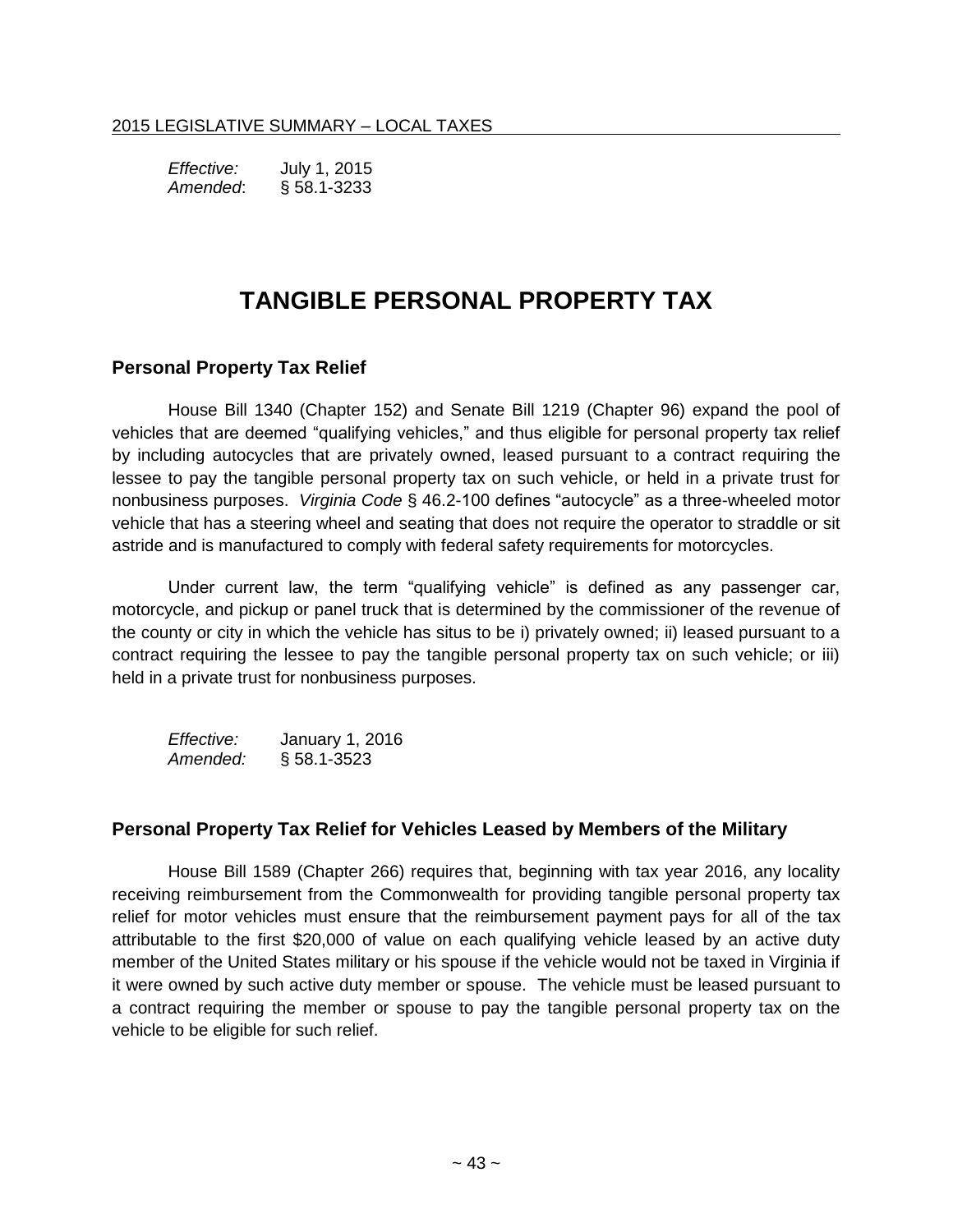Under current law, in order to be deemed a qualifying vehicle for purposes of granting personal property tax relief, the Commissioner of the Revenue of the county or city in which the vehicle has situs must determine that the vehicle is i) privately owned; ii) leased pursuant to a contract requiring the lessee to pay the tangible personal property tax on such vehicle; or iii) held in a private trust for nonbusiness purposes.

The Servicemembers Civil Relief Act provides that the personal property owned by a nonresident service member may not be taxed by a jurisdiction where the service member is residing only because of military orders. In 2009, the Military Spouses Residency Relief Act amended the Servicemembers Civil Relief Act to extend the protection to property owned by spouses of service members that are present in the state solely to be with the service member in compliance with the service member's military orders and have the same residence or domicile as the service member.

*Effective:* Tax Year 2016 *Amended:* § 58.1- 3524

#### <span id="page-43-0"></span>**Separate Classification for Certain Miscellaneous and Incidental Tangible Personal Property**

House Bill 2098 (Chapter 487) and Senate Bill 1127 (Chapter 593) create a separate classification for purposes of the Tangible Personal Property Tax for miscellaneous and incidental property used in a trade or business, when the property: i) is not classified as machinery and tools, merchants' capital or short-term rental property; and ii) has an original cost of less than \$250. Localities are authorized to tax this property at a rate not to exceed the rate applicable to the general class of tangible personal property. These Acts also grant localities the authority to allow a taxpayer reporting any such qualifying tangible personal property to provide an aggregate estimate of the total value of all such property owned by the taxpayer, in lieu of a specific list.

Currently, there are forty-five categories of property separately classified for purposes of the Tangible Personal Property Tax. The majority of these categories can be taxed at a rate not to exceed the general rate imposed on tangible personal property. Four categories related to research and development, equipment that changes the energy source for manufacturing plants, equipment for manufacturing testing, and heavy motor vehicles to transport property for hire may not be taxed at a rate that exceeds that applicable to machinery and tools. Manufactured homes may be taxed at the same rate as real property.

*Effective:* July 1, 2015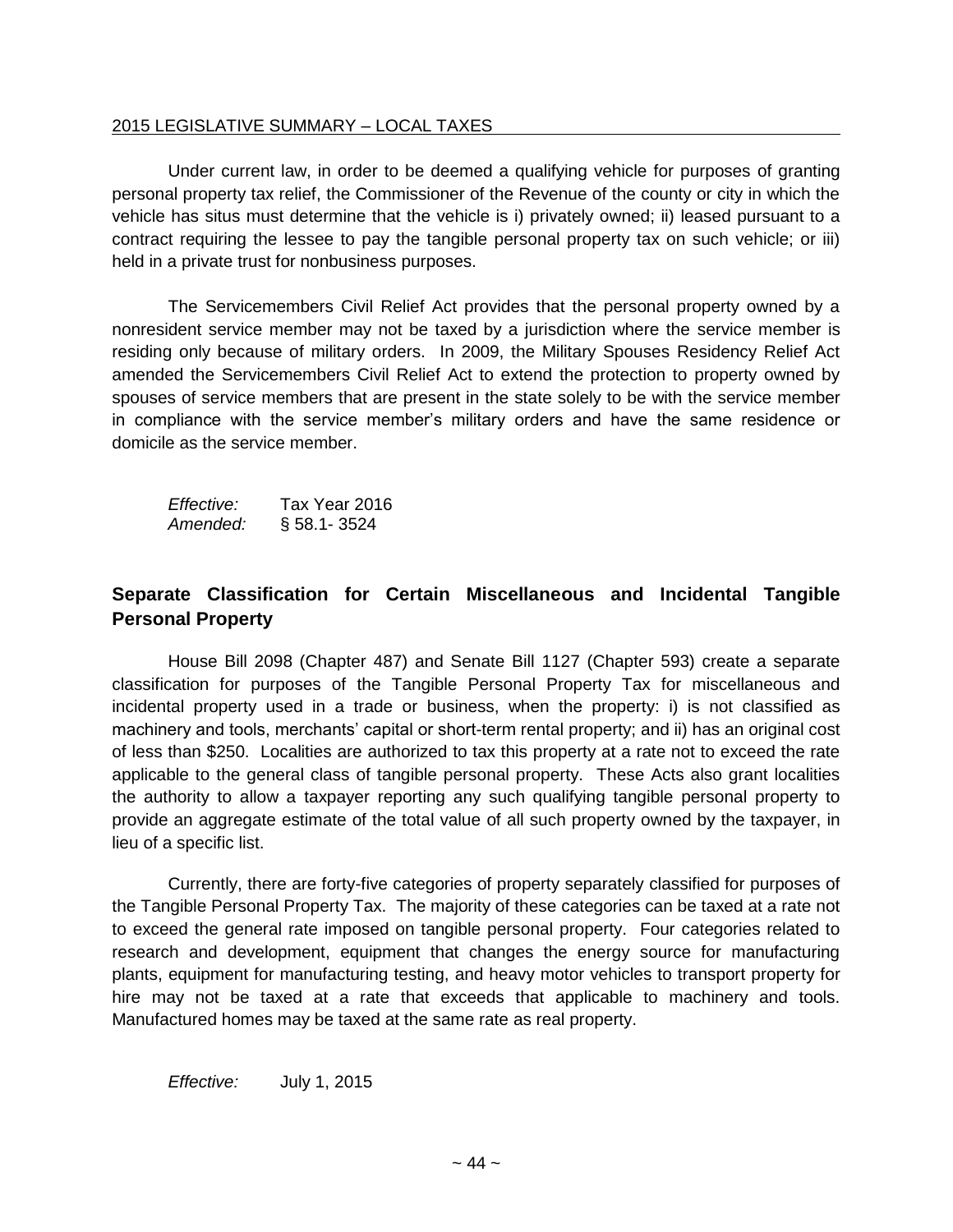*Amended:* § 58.1-3506

#### <span id="page-44-0"></span>**Machinery and Tools Tax for Renewable Energy Production**

House Bill 1297 (Chapter 230) creates a separate class of property for purposes of the Machinery and Tools Tax for machinery and tools owned by a business and used directly in producing or generating renewable energy. For the purposes of this Act, "renewable energy" is defined as energy derived from sunlight, wind, falling water, biomass, sustainable or otherwise, energy from waste, landfill gas, municipal solid waste, wave motion, tides, or geothermal power, but does not include energy derived from coal, oil, natural gas, or nuclear power.

Localities are authorized to levy a tax on this separate class of property at a different rate from that levied on other machinery and tools, but not exceeding the rate imposed on the general class of machinery and tools in the locality. This rate of tax will not apply to machinery and tools owned by public service corporations, unless such rate of tax will result in a lower property tax on such machinery and tools.

Generally, machinery and tools used in manufacturing, mining, water well drilling, processing or reprocessing, radio and television broadcasting, dairy, dry cleaning or a laundry business are segregated as a separate class of tangible personal property and are subject to local taxation only. The tax rate imposed on machinery and tools may not exceed that imposed on other classes of tangible personal property.

*Effective:* July 1, 2015 *Adds*: § 58.1-3508.6

## **OTHER LOCAL TAXES**

#### <span id="page-44-2"></span><span id="page-44-1"></span>**Business, Professional, and Occupational License Tax; Businesses Ceasing Operations**

Senate Bill 1040 (Chapter 250) provides that if a taxpayer ceases business and intends to settle outstanding, existing business accounts in the following year, such taxpayer is authorized to pay the Business, Professional, and Occupational License Tax in the following year based on an estimate of gross receipts for such year instead of on the previous year's gross receipts.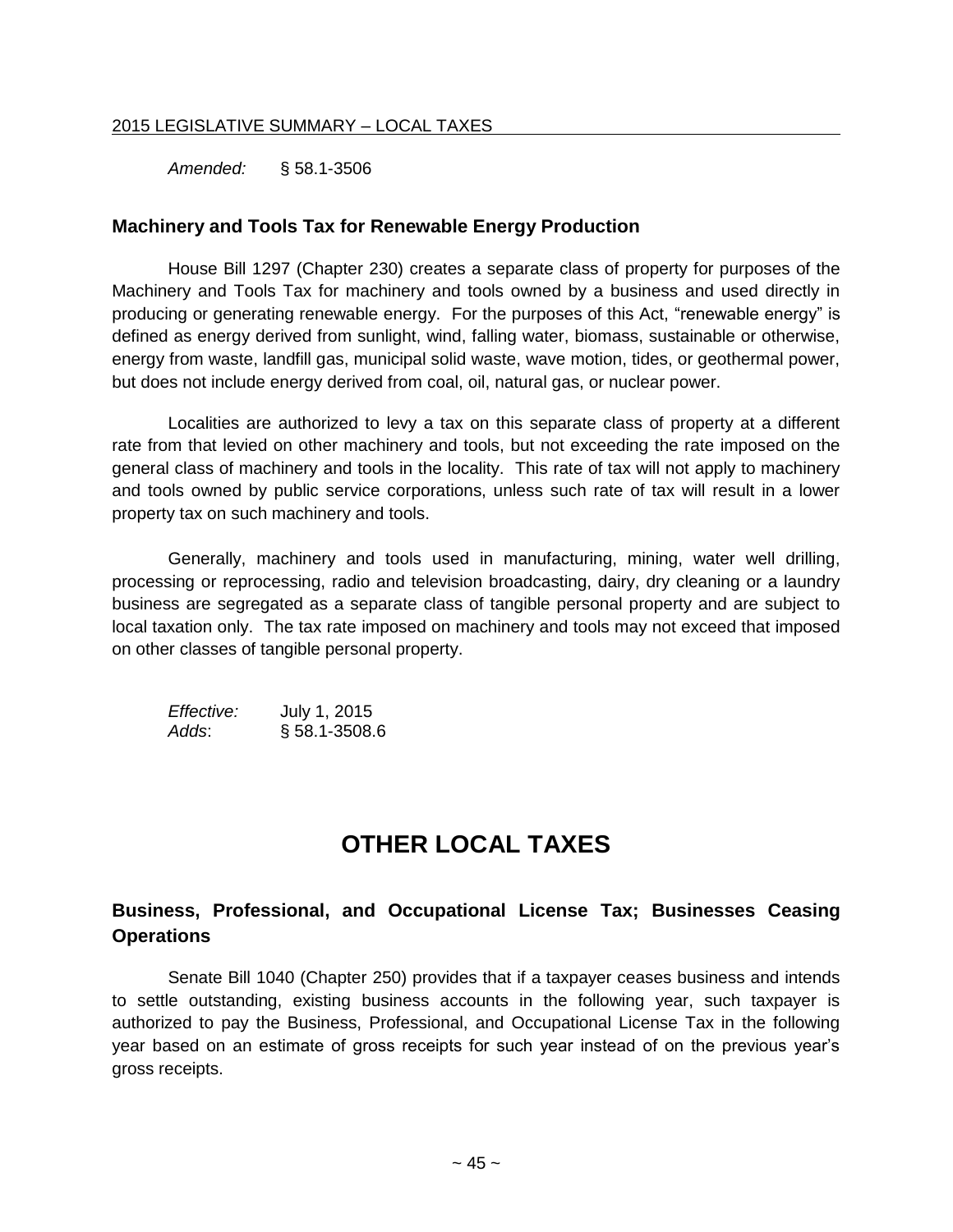Under current law, a business that is subject to license taxation on its gross receipts generally calculates its tax liability for the license year using its prior year's gross receipts, unless the local ordinance provides for a different period for measuring the gross receipts of a business. Many local ordinances provide that a beginning business must calculate its license tax liability for its first year based on its estimated first year receipts. At the end of the first license year, the business's license tax liability is adjusted to reflect actual first year receipts. After the first year, each succeeding year's tax is based upon the prior year's gross receipts and is not corrected to reflect actual gross receipts.

| <i>Effective:</i> | July 1, 2015    |
|-------------------|-----------------|
| Amends:           | $§ 58.1 - 3710$ |

#### <span id="page-45-0"></span>**County of Stafford Admissions Tax**

Section 3-5.20 of the 2015 Appropriations Act (House Bill 1400, Chapter 665) authorizes the County of Stafford to impose a tax on admissions to an entertainment venue located in the county that i) is licensed to do business in the county for the first time on or after July 1, 2015; and ii) requires at least 75 acres of land for its operations; and iii) such land is purchased or leased by the entertainment venue owner on or after June 1, 2015. The tax is limited to 10 percent of the amount of charge for admission to any such venue. The provisions of this section will expire on July 1, 2019 if no entertainment venue exists in Stafford County upon which this tax may be imposed.

*Effective:* March 26, 2015

#### <span id="page-45-1"></span>**Authorizes the Counties of Bland, Isle of Wight and Russell to Levy Transient Occupancy Tax at a Maximum Rate of Five Percent**

Senate Bill 1240 (Chapter 98) adds Bland County and Russell County to the list of counties that are currently authorized to impose the transient occupancy tax at a maximum rate of five percent. Revenues from the portion of tax in excess of two percent is required to be used solely for tourism or marketing of tourism.

House Bill 1704 (Chapter 57) and Senate Bill 759 (Chapter 78) add the Counties of Bland and Isle of Wight to the list of counties that are currently authorized to impose the transient occupancy tax at a maximum rate of five percent. Revenues from the portion of tax in excess of two percent are required to be used solely for tourism or marketing of tourism.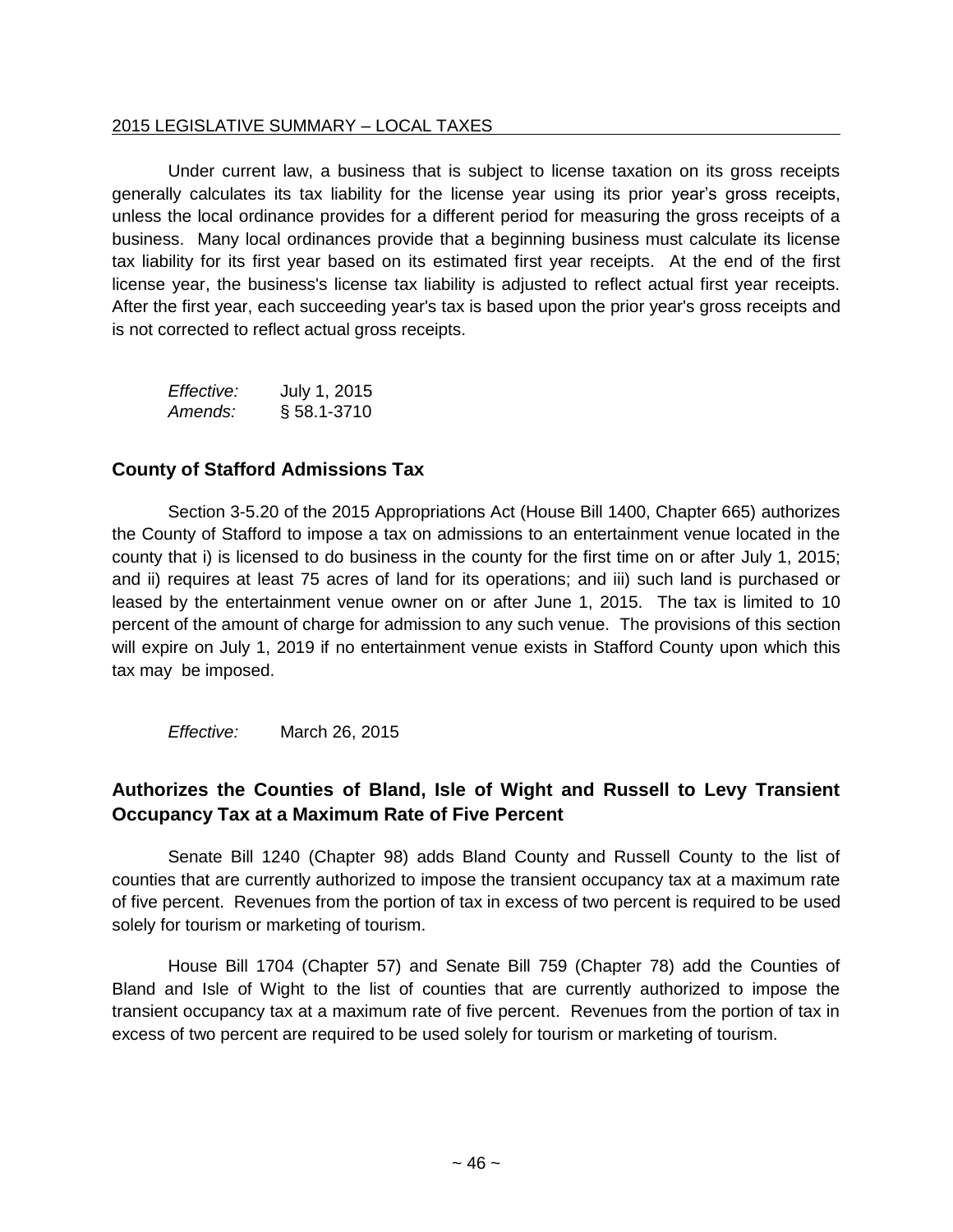Under current law, any county may impose a transient occupancy tax at a maximum rate of two percent, upon the adoption of an ordinance, on hotels, motels, boarding houses, travel campgrounds, and other facilities offering guest rooms. The tax, however, does not apply to rooms rented on a continuous basis by the same individual or group for 30 or more continuous days. The tax applies to rooms intended or suitable for dwelling and sleeping. Therefore, the tax does not apply to such rooms used for alternative purposes, such as banquet rooms and meeting rooms.

| Effective: | July 1, 2015    |
|------------|-----------------|
| Amends:    | $§ 58.1 - 3819$ |

#### <span id="page-46-0"></span>**Local Gas Road Improvement Tax Sunset Provision Extension**

House Bill 1705 (Chapter 271) and Senate Bill 1308 (Chapter 381) extend the sunset date for the local gas road improvement tax for 2 years and provide that the tax may not be imposed on or after January 1, 2018.

The localities that comprise the Virginia Coalfield Economic Development Authority may impose a local gas road improvement tax that is capped at a rate of one percent of the gross receipts from the sale of gases severed within the locality. Under current law, the revenues generated from this tax are allocated as follows: 75 percent are paid into a special fund in each locality called the Coal and Gas Road Improvement Fund, where at least 50 percent of the revenue is spent on road improvements and 25 percent of the revenue may be spent on new water and sewer systems or the construction, repair, or enhancement of natural gas systems and lines within the locality; and the remaining 25 percent of the revenue is paid to the Virginia Coalfield Economic Development Fund. The Virginia Coalfield Economic Development Authority is comprised of the City of Norton, and the Counties of Buchanan, Dickenson, Lee, Russell, Scott, Tazewell, and Wise. Under current law, the local gas road improvement tax is set to expire on December 31, 2015.

| Effective: | July 1, 2015    |
|------------|-----------------|
| Amended:   | $§ 58.1 - 3713$ |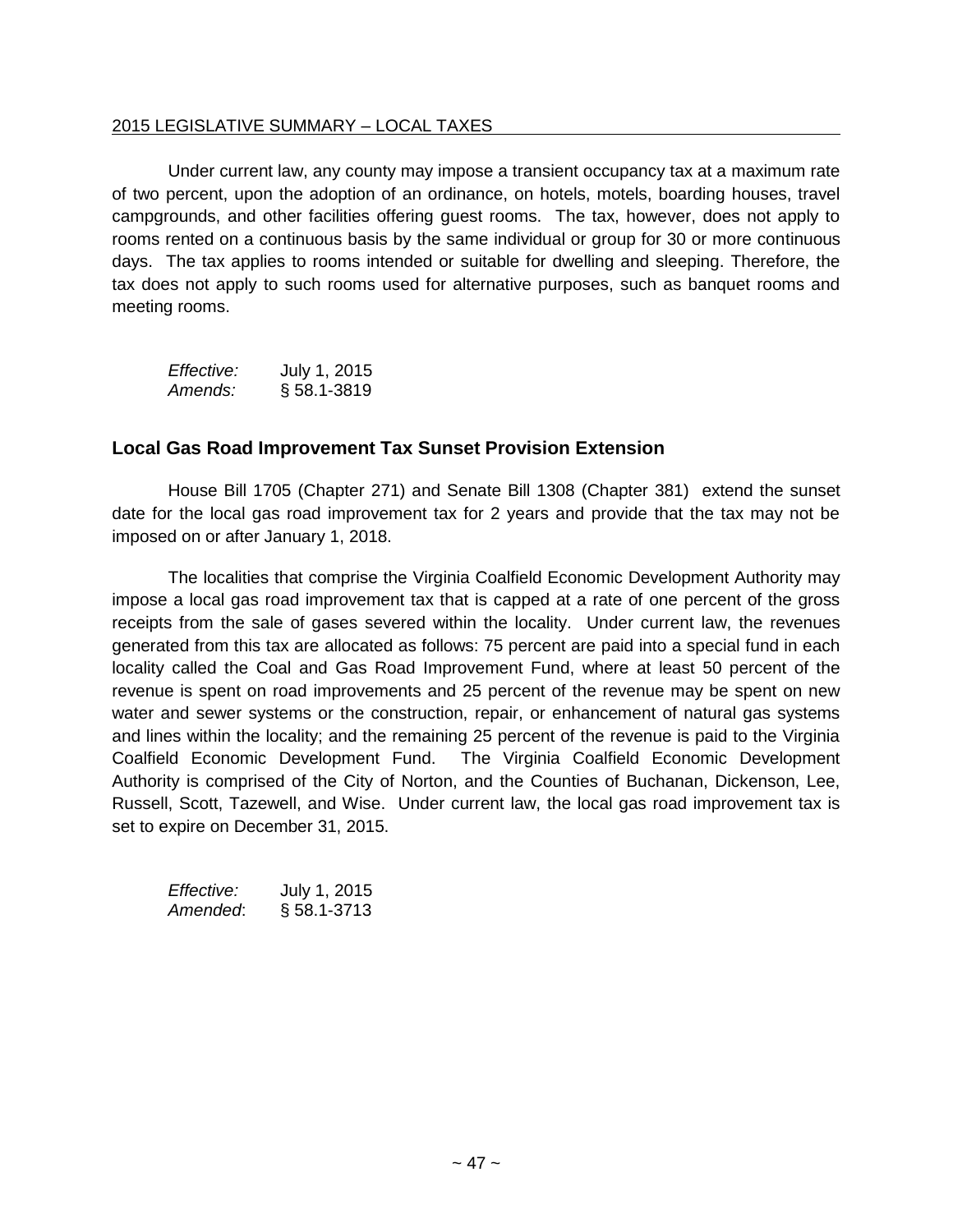2015 LEGISLATIVE SUMMARY – LEGISLATIVE STUDIES

## <span id="page-47-0"></span>**LEGISLATIVE**

## **STUDIES**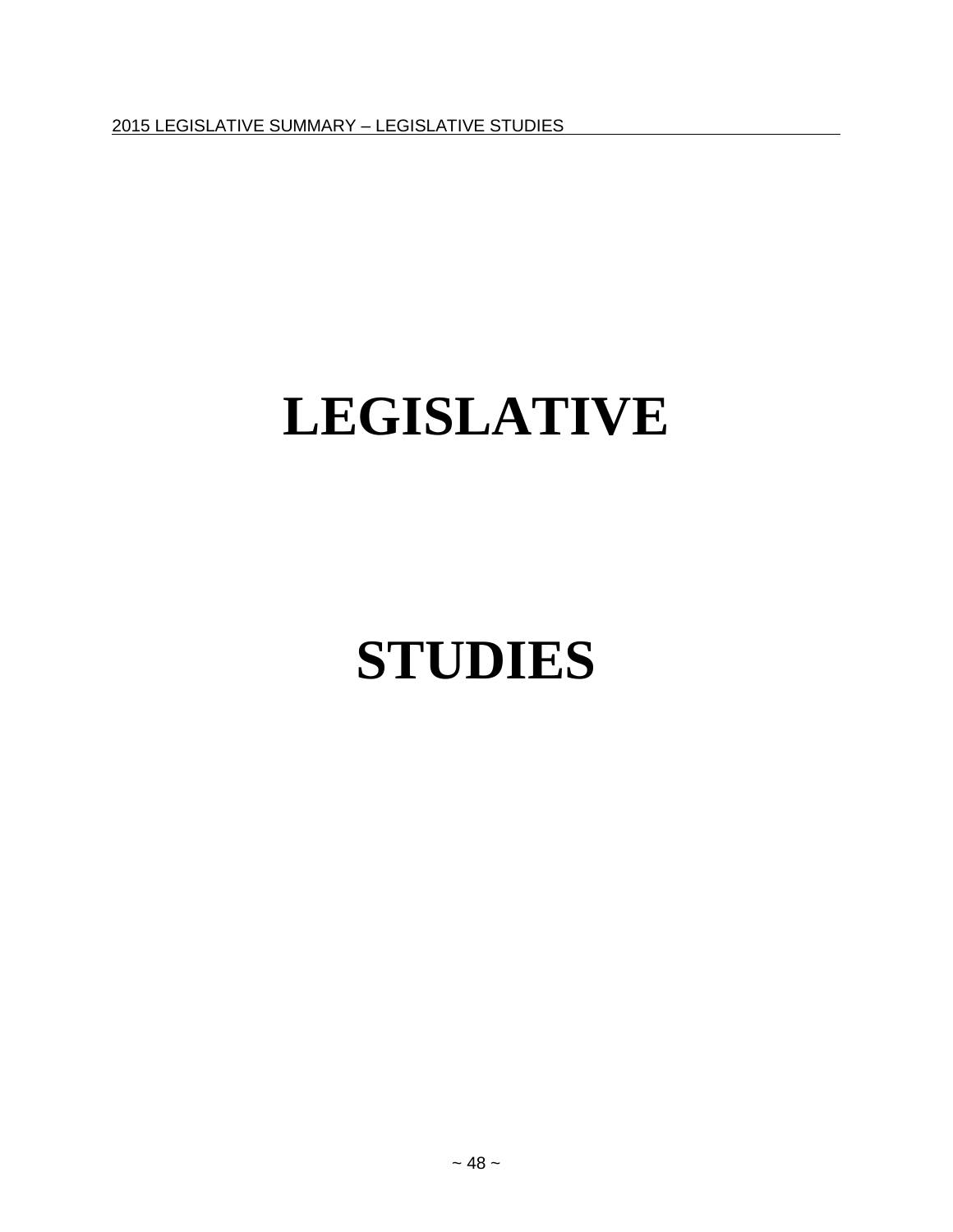#### <span id="page-48-0"></span>**Study of the Communications Sales and Use Tax**

House Joint Resolution 635 directs the Department of Taxation to conduct a study of the Communications Sales and Use Tax with the input of an advisory panel comprising of representatives of local governments and affected segments of the communications industry. The study will i) evaluate the overall performance of the Communications Sales and Use Tax; ii) determine whether competing communications services are being taxed on an equal basis; iii) identify any communications services that are receiving a competitive advantage by not being taxed; and iv) determine whether the tax is structured such that it will apply to new methods of communications. The Department is required to complete its meetings by November 30, 2015 and submit its findings and recommendations no later than the first day of the 2016 General Assembly Session.

#### <span id="page-48-1"></span>**Study on Market Based Sourcing**

House Bill 2233 would have created a working group to study the feasibility of adopting the market-based sourcing method of sourcing sales of services and intangible personal property. This bill was left in the House Finance Committee with the understanding that the Department would undertake such a study at the request of the chairman.

Accordingly, a working group has been established to examine existing laws concerning the allocation and apportionment of sales of nontangible personal property and consider the desirability and feasibility of adopting a market-based sourcing model. The working group includes representatives from telecommunications providers, data centers, cyber technology entities, and other technology service providers. The working group will also provide recommendations to the chairman prior to the prefiling deadline for the 2016 General Assembly session.

#### <span id="page-48-2"></span>**Virginia Retirement System Work Group to Review Retirement Savings Options**

House Bill 1998 (Chapter 669) directs the Virginia Retirement System to convene a work group to review current state and federal laws and regulations that encourage citizens of the Commonwealth to save for retirement by participating in retirement savings plans. The review will include an examination of retirement savings options for self-employed individuals, part-time employees, full-time employees whose employers do not offer a retirement savings plan, and groups with a low savings rate. The work group will include representatives of the Department of Taxation, small businesses, the self-employed, the Virginia College Savings Plan, and other stakeholders. The work group is required to report its findings and recommendations for statutory changes or budget amendments to the Governor and the General Assembly by January 1, 2017.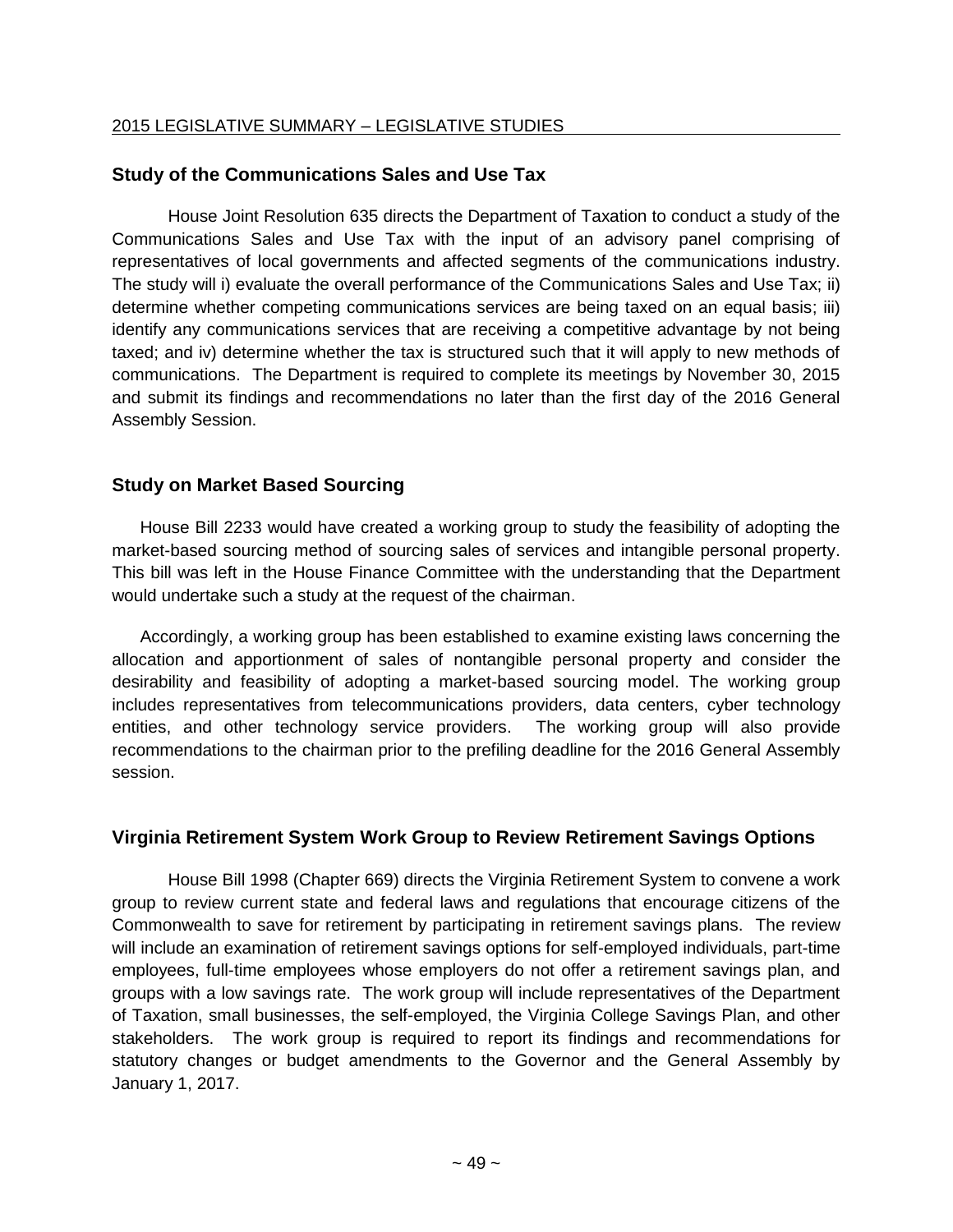#### 2015 LEGISLATIVE SUMMARY – LEGISLATIVE STUDIES

*Effective:* July 1, 2015

#### <span id="page-49-0"></span>**Study of Revenue Sources for the Virginia Housing Commission**

Senate Joint Resolution 235 directs the Virginia Housing Commission to study methods to evaluate and determine a dedicated revenue source for the Virginia Housing Trust Fund. This study also requires the Virginia Housing Commission to examine all sources of revenue tax collection.

Under this joint resolution, the Department is required to provide technical assistance to the Virginia Housing Commission. The Virginia Housing Commission must complete its meetings by November 30, 2015 and to provide a report of its findings and recommendations to the Governor and the General Assembly no later than the first day of the 2016 General Assembly session.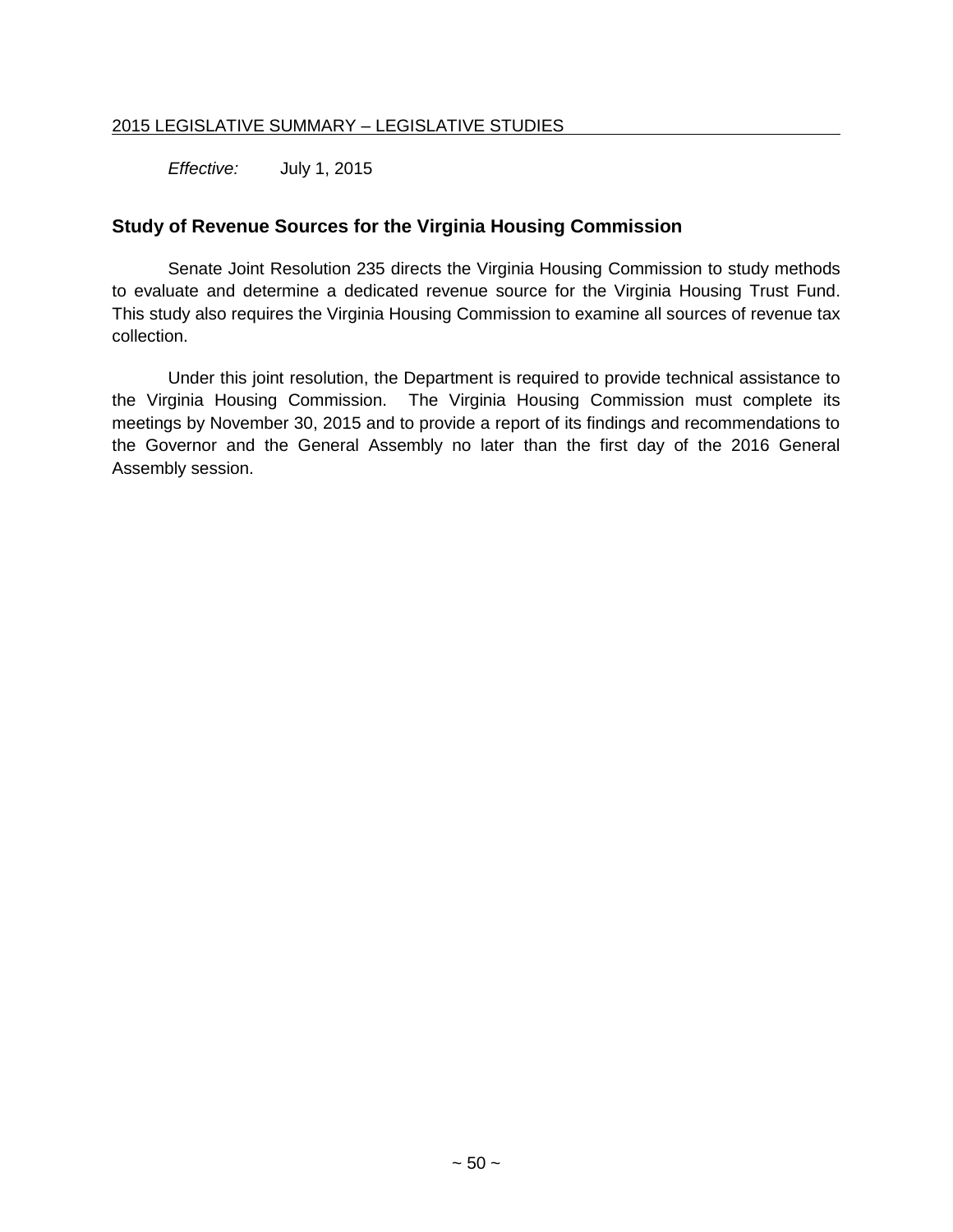[This page intentionally left blank]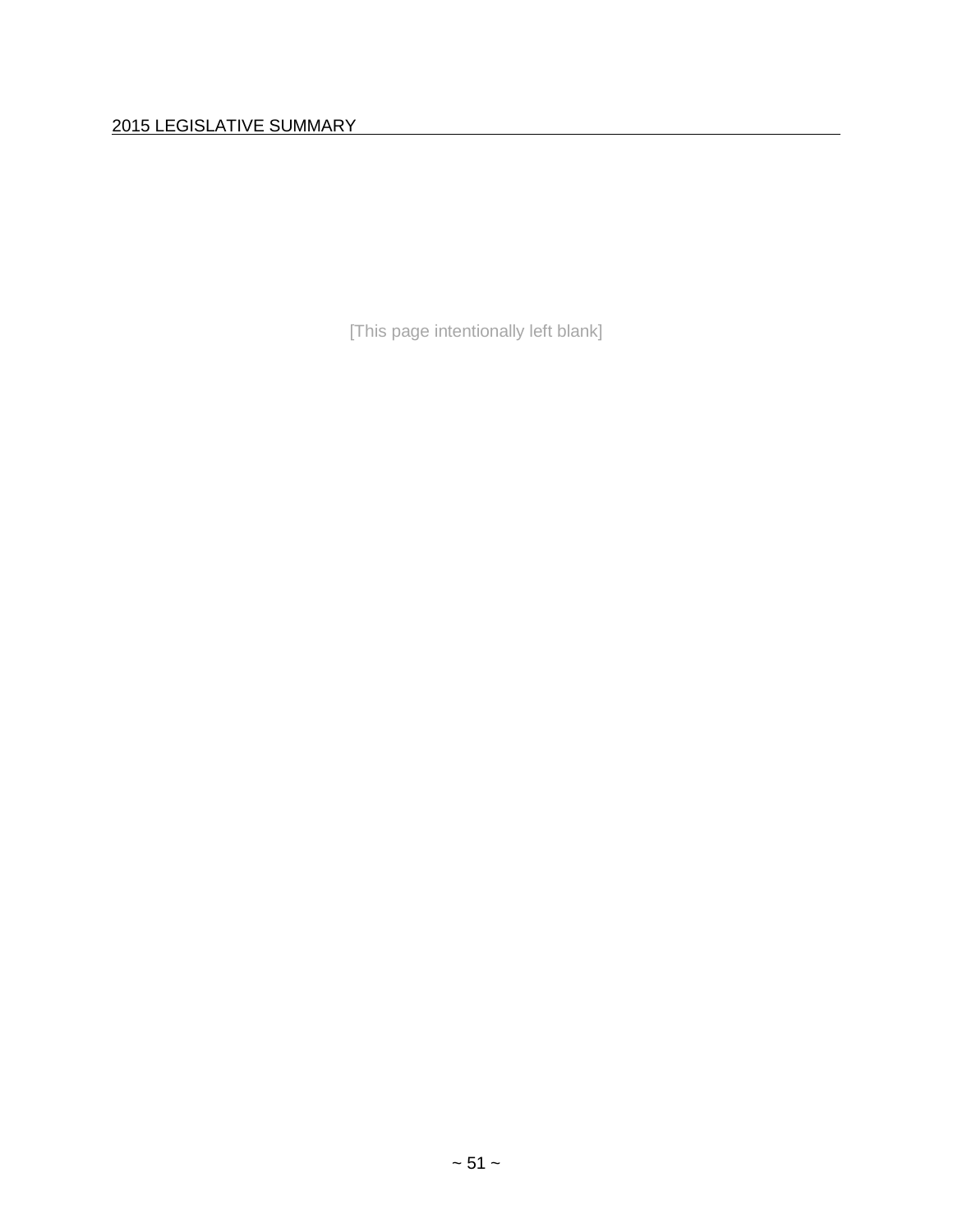### **Index by Bill Number**

| <b>Bill No</b> | <b>Chapter</b> | <b>Subject</b>                                                            | <b>Page</b> |
|----------------|----------------|---------------------------------------------------------------------------|-------------|
| <b>HB 1286</b> | 229            |                                                                           |             |
| HB 1291        | 151            |                                                                           |             |
| <b>HB 1297</b> | 230            | Machinery and Tools Tax for Renewable Energy Production45                 |             |
| HB 1340        | 152            |                                                                           |             |
| <b>HB 1345</b> | 42             | Retail Sales and Use Tax on Energy-Star Light Bulbs26                     |             |
| <b>HB 1386</b> | 595            | Limited Exception to Semi-Weekly Income Tax Withholding                   |             |
|                |                |                                                                           | .23         |
| HB 1459        | 153            | Neighborhood Assistance Act Tax Credit: Eligibility of Physician          |             |
| HB 1483        | 485            |                                                                           |             |
| <b>HB 1489</b> | 259            |                                                                           |             |
| HB 1554        | 49             | Recyclable Materials Processing Equipment Tax Credit19                    |             |
| <b>HB 1567</b> | 50             | Multijurisdictional Sale of Tax Delinquent Real Properties41              |             |
| <b>HB 1589</b> | 266            | Personal Property Tax Relief for Vehicles Leased by Members               |             |
|                |                |                                                                           |             |
| <b>HB 1648</b> | 620            |                                                                           |             |
| <b>HB 1701</b> | 56             | Neighborhood Assistance Act Tax Credit: Option to Reduce<br>Credit Amount | . 20        |
| HB 1704        | 57             | Authorizes the Counties of Bland, Isle of Wight and Russell to            |             |
|                |                | Levy Transient Occupancy Tax at a Maximum Rate of Five Percent46          |             |
| <b>HB 1705</b> | 271            | Local Gas Road Improvement Tax Sunset Provision Extension 47              |             |
| HB 1711        | 59             |                                                                           |             |
| <b>HB 1716</b> | 60             | Individual Income Tax Subtraction for Discharge of Student Loans  14      |             |
| <b>HB 1721</b> | 577            | Real Property Tax Exemption for Spouses of Servicemembers Killed in       |             |
|                |                |                                                                           |             |
| <b>HB 1724</b> | 170            |                                                                           |             |
| <b>HB 1727</b> | 61             | Advancement of Virginia's Fixed Date Conformity to the                    |             |
|                |                |                                                                           |             |
| HB 1741        | 336            | Subtraction for Certain Long-Term Capital Gains 15                        |             |
| <b>HB 1756</b> | 203            |                                                                           |             |
| <b>HB 1766</b> | 234            | Real Property Tax Exemption for Leasehold Interests36                     |             |
| <b>HB 1807</b> | 273            | Penalty for Purchasing Cigarettes with Fraudulent Documents30             |             |
| <b>HB 1828</b> | 235            |                                                                           |             |
| <b>HB 1843</b> | 486            |                                                                           |             |
| <b>HB 1844</b> | 451            |                                                                           |             |
| HB 1955        | 738            | Persons Ineligible to be Authorized Holders of Cigarettes 30              |             |
| <b>HB 1998</b> | 669            | Virginia Retirement System Work Group to Review Retirement                |             |
|                |                |                                                                           |             |
| <b>HB 2047</b> | 70             | Federation of Virginia Food Banks Added to the Voluntary                  |             |
|                |                |                                                                           |             |
| <b>HB 2098</b> | 487            | Separate Classification for Certain Miscellaneous and                     |             |
|                |                |                                                                           |             |
| HB 2161        | 488            |                                                                           |             |
| HB 2162        | 237            | Modified Method of Apportionment for Taxpayers with Enterprise            |             |
|                |                |                                                                           |             |
| HB 2173        | 498            |                                                                           |             |
| HB 2306        | 311            | Achieving a Better Life Experience Savings Trust Accounts13               |             |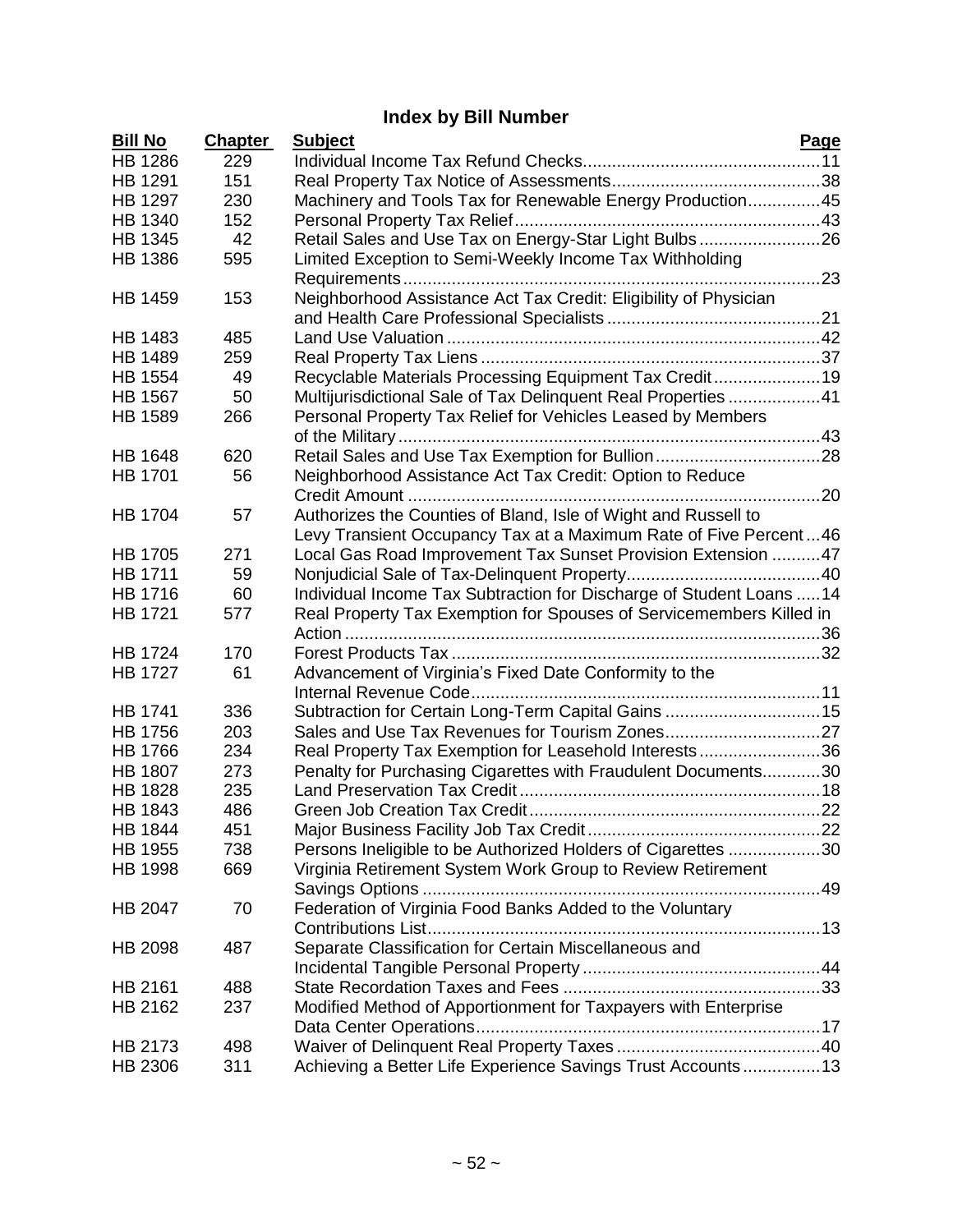### **Index by Bill Number**

| <b>Chapter</b><br>HB 2307<br>Limited Exception to Semi-Weekly Income Tax<br>156        | Page |
|----------------------------------------------------------------------------------------|------|
|                                                                                        |      |
|                                                                                        |      |
| Study of the Communications Sales and Use Tax49<br>HJ 0635                             |      |
| SB 0678<br>157                                                                         |      |
| SB 0701<br>76                                                                          |      |
| Authorizes the Counties of Bland, Isle of Wight and Russell to<br>78<br>SB 0759        |      |
| Levy Transient Occupancy Tax at a Maximum Rate of Five Percent46                       |      |
| Explanation of Increased Assessment for Real Property 38<br>SB 0872<br>244             |      |
| 335<br>Subtraction for Certain Long-Term Capital Gains 15<br>SB 0904                   |      |
| Individual Income Tax Subtraction for Discharge of Student Loans  14<br>82<br>SB 0933  |      |
| 434<br>SB 0999                                                                         |      |
| 247<br>SB 1010                                                                         |      |
| Subtraction for the Sale or Exchange of Real Property or an<br>SB 1012<br>248          |      |
|                                                                                        |      |
| SB 1019<br>680                                                                         |      |
| 87<br>Real Property Tax Exemption for Leasehold Interests36<br>SB 1031                 |      |
| 249<br>SB 1037                                                                         |      |
| Business, Professional, and Occupational License Tax;<br>SB 1040<br>250                |      |
|                                                                                        |      |
| Advancement of Virginia's Fixed Date Conformity to the<br>SB 1044<br>1                 |      |
|                                                                                        |      |
| Dedication of Income Tax Revenues to the Commercial Space<br>260<br>SB 1070            |      |
|                                                                                        |      |
| Retail Sales and Use Tax Charges Excluded from Gross Proceeds25<br>252<br>SB 1119      |      |
| <b>SB 1127</b><br>593<br>Separate Classification for Certain Miscellaneous and         |      |
|                                                                                        |      |
| Modified Method of Apportionment for Taxpayers with Enterprise<br><b>SB 1142</b><br>92 |      |
|                                                                                        |      |
| Commissioners of the Revenue May Compel Production of<br><b>SB 1177</b><br>378         |      |
|                                                                                        |      |
| Recyclable Materials Processing Equipment Tax Credit19<br>SB 1205<br>94                |      |
| SB 1219<br>96                                                                          |      |
| SB 1229<br>379                                                                         |      |
| Penalty for Purchasing Cigarettes with Fraudulent Documents30<br>SB 1231<br>290        |      |
| Persons Ineligible to be Authorized Holders of Cigarettes 30<br>SB 1232<br>754         |      |
| Authorizes the Counties of Bland, Isle of Wight and Russell to<br>SB 1240<br>98        |      |
| Levy Transient Occupancy Tax at a Maximum Rate of Five Percent46                       |      |
| 381<br>Local Gas Road Improvement Tax Sunset Provision Extension 47<br>SB 1308         |      |
| 382<br>SB 1319                                                                         |      |
| 629<br>SB 1336                                                                         |      |
| 349<br>SB 1401                                                                         |      |
| Achieving a Better Life Experience Savings Trust Accounts13<br>SB 1404<br>227          |      |
| SJ 0235<br>Study of Revenue Sources for the Virginia Housing Commission50              |      |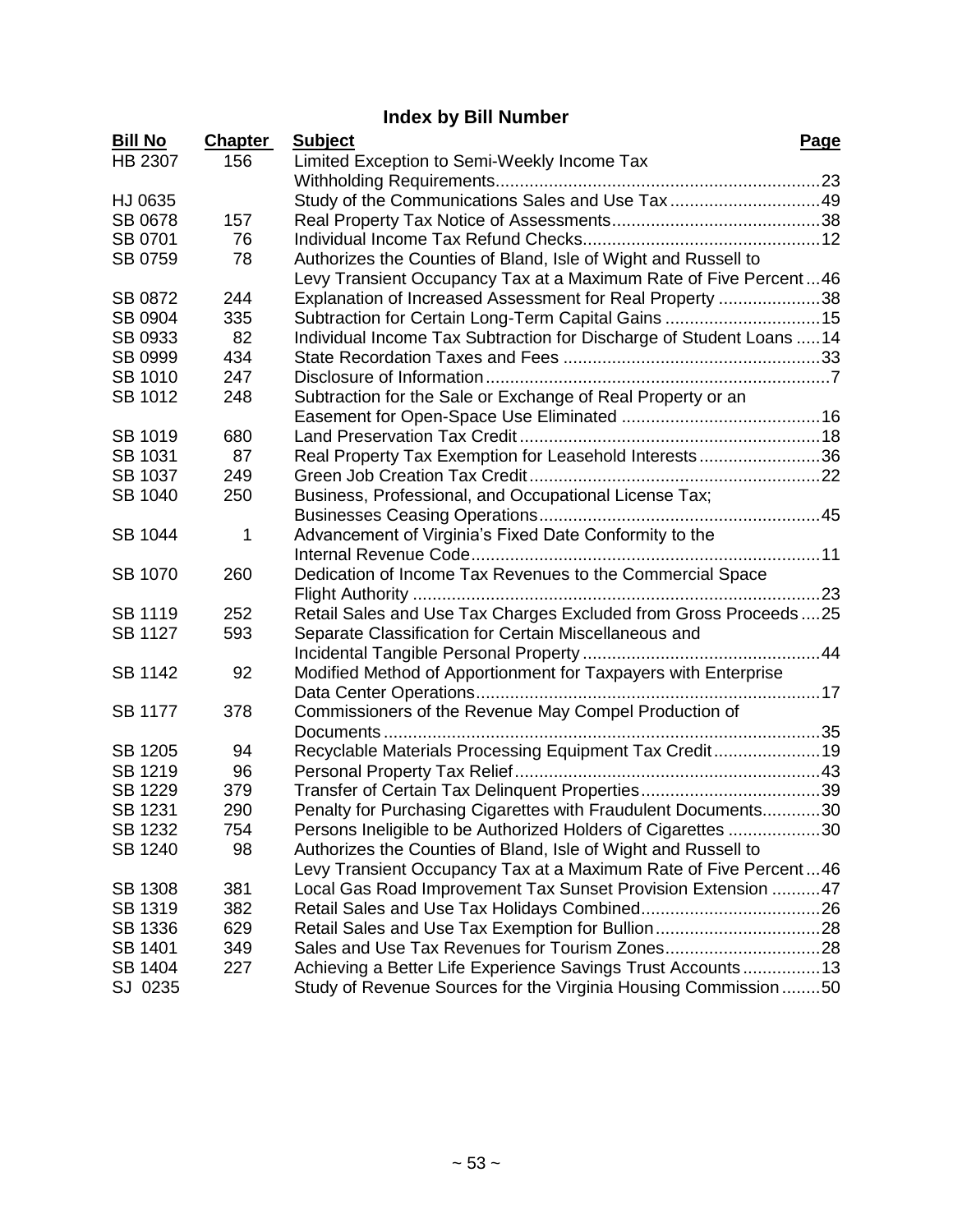### **Index by Chapter Number**

| <b>Bill No</b> | <b>Chapter</b> | <b>Subject</b>                                                       | <b>Page</b> |
|----------------|----------------|----------------------------------------------------------------------|-------------|
| SB 1044        | 1              | Advancement of Virginia's Fixed Date Conformity to the               |             |
|                |                |                                                                      |             |
| HB 1345        | 42             | Retail Sales and Use Tax on Energy-Star Light Bulbs26                |             |
| <b>HB 1554</b> | 49             | Recyclable Materials Processing Equipment Tax Credit19               |             |
| <b>HB 1567</b> | 50             | Multijurisdictional Sale of Tax Delinquent Real Properties41         |             |
| <b>HB 1701</b> | 56             | Neighborhood Assistance Act Tax Credit: Option to Reduce             |             |
|                |                |                                                                      |             |
| <b>HB 1704</b> | 57             | Authorizes the Counties of Bland, Isle of Wight and Russell to       |             |
|                |                | Levy Transient Occupancy Tax at a Maximum Rate of Five Percent46     |             |
| HB 1711        | 59             |                                                                      |             |
| <b>HB 1716</b> | 60             | Individual Income Tax Subtraction for Discharge of Student Loans  14 |             |
| <b>HB 1727</b> | 61             | Advancement of Virginia's Fixed Date Conformity to the               |             |
|                |                |                                                                      |             |
| <b>HB 2047</b> | 70             | Federation of Virginia Food Banks Added to the Voluntary             |             |
|                |                |                                                                      |             |
| SB 0701        | 76             |                                                                      |             |
| SB 0759        | 78             | Authorizes the Counties of Bland, Isle of Wight and Russell to       |             |
|                |                | Levy Transient Occupancy Tax at a Maximum Rate of Five Percent46     |             |
| SB 0933        | 82             | Individual Income Tax Subtraction for Discharge of Student Loans  14 |             |
| SB 1031        | 87             | Real Property Tax Exemption for Leasehold Interests36                |             |
| <b>SB 1142</b> | 92             | Modified Method of Apportionment for Taxpayers with Enterprise       |             |
|                |                |                                                                      |             |
| SB 1205        | 94             | Recyclable Materials Processing Equipment Tax Credit19               |             |
| SB 1219        | 96             |                                                                      |             |
| SB 1240        | 98             | Authorizes the Counties of Bland, Isle of Wight and Russell to       |             |
|                |                | Levy Transient Occupancy Tax at a Maximum Rate of Five Percent46     |             |
| <b>HB 1291</b> | 151            |                                                                      |             |
| <b>HB 1340</b> | 152            |                                                                      |             |
| HB 1459        | 153            | Neighborhood Assistance Act Tax Credit: Eligibility of Physician     |             |
|                |                |                                                                      |             |
| HB 2307        | 156            | Limited Exception to Semi-Weekly Income Tax                          |             |
|                |                |                                                                      |             |
| SB 0678        | 157            |                                                                      |             |
| <b>HB 1724</b> | 170            |                                                                      |             |
| <b>HB 1756</b> | 203            |                                                                      |             |
| SB 1404        | 227            | Achieving a Better Life Experience Savings Trust Accounts 13         |             |
| <b>HB 1286</b> | 229            |                                                                      |             |
| <b>HB 1297</b> | 230            | Machinery and Tools Tax for Renewable Energy Production45            |             |
| <b>HB 1766</b> | 234            | Real Property Tax Exemption for Leasehold Interests36                |             |
| <b>HB 1828</b> | 235            |                                                                      |             |
| HB 2162        | 237            | Modified Method of Apportionment for Taxpayers with Enterprise       |             |
|                |                |                                                                      |             |
| SB 0872        | 244            | Explanation of Increased Assessment for Real Property 38             |             |
| SB 1010        | 247            |                                                                      |             |
| SB 1012        | 248            | Subtraction for the Sale or Exchange of Real Property or an          |             |
|                |                |                                                                      |             |
| SB 1037        | 249            |                                                                      |             |
| SB 1040        | 250            | Business, Professional, and Occupational License Tax;                |             |
|                |                |                                                                      |             |